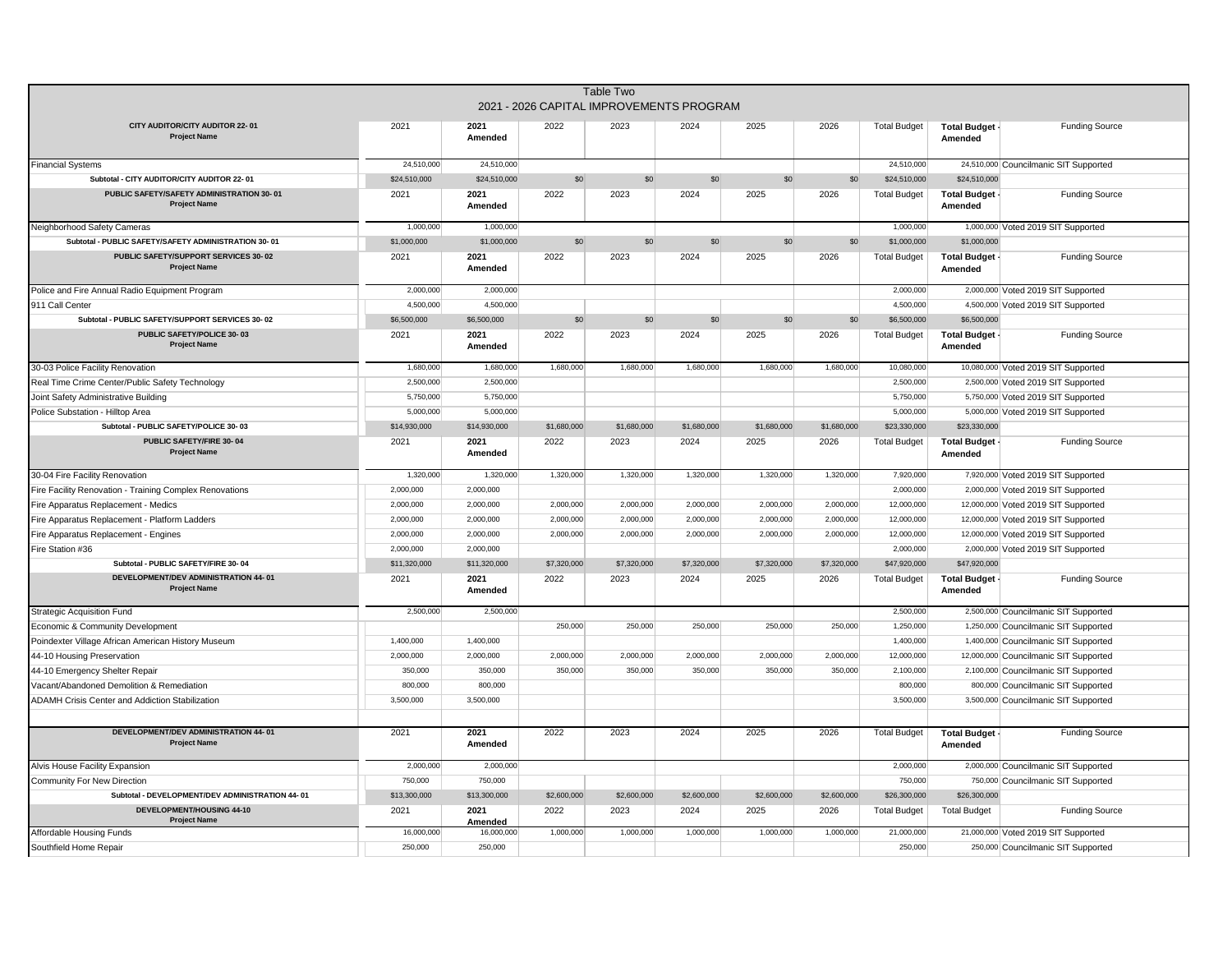| Subtotal - DEVELOPMENT/HOUSING 44-10                                        | \$16,250,000 | \$16,250,000    | \$1,000,000  | \$1,000,000 | \$1,000,000 | \$1,000,000 | \$1,000,000 | \$21,250,000        | \$21,250,000                   |                                       |
|-----------------------------------------------------------------------------|--------------|-----------------|--------------|-------------|-------------|-------------|-------------|---------------------|--------------------------------|---------------------------------------|
| DEVELOPMENT/ECON. DEVELOPMENT 44-02<br><b>Project Name</b>                  | 2021         | 2021<br>Amended | 2022         | 2023        | 2024        | 2025        | 2026        | <b>Total Budget</b> | <b>Total Budget</b><br>Amended | <b>Funding Source</b>                 |
| Arena District Improvements                                                 | 5,000,000    | 5,000,000       |              |             |             |             |             | 5,000,000           |                                | 5,000,000 Councilmanic SIT Supported  |
| Neighborhood Infrastructure Improvements - Confluence                       | 12,500,000   | 12,500,000      |              |             |             |             |             | 12,500,000          |                                | 12,500,000 Councilmanic SIT Supported |
| <b>Community Authority</b><br>Confluence Area Capital Improvements          | 250,000      | 250,000         |              |             |             |             |             | 250,000             |                                | 250,000 Councilmanic SIT Supported    |
| Rickenbacker Airport Capital Commitment                                     | 2,000,000    | 2,000,000       |              |             |             |             |             | 2,000,000           |                                | 2,000,000 Councilmanic SIT Supported  |
| OSU Economic Development Agreement                                          | 4,000,000    | 4,000,000       |              |             |             |             |             | 4,000,000           |                                | 4,000,000 Councilmanic SIT Supported  |
| Subtotal - DEVELOPMENT/ECON. DEVELOPMENT 44-02                              | \$23,750,000 | \$23,750,000    | \$0          | \$0         | \$0         | \$0         | \$0         | \$23,750,000        | \$23,750,000                   |                                       |
| FINANCE AND MANAGEMENT/CONSTRUCTION MANAGEMENT 45-27<br><b>Project Name</b> | 2021         | 2021<br>Amended | 2022         | 2023        | 2024        | 2025        | 2026        | <b>Total Budget</b> | <b>Total Budget</b><br>Amended | <b>Funding Source</b>                 |
| Facility Renovations - Project cost Allocation                              | 675,000      | 675,000         | 675,000      | 675,000     | 675,000     | 675,000     | 675,000     | 4,050,000           |                                | 4,050,000 Councilmanic SIT Supported  |
| Facility Renovations - Various                                              | 2,041,000    | 4,791,000       | 3,515,000    | 3,515,000   | 3,515,000   | 3,515,000   | 3,515,000   | 19,616,000          |                                | 22,366,000 Councilmanic SIT Supported |
| Construction Management - Design Services                                   | 500,000      | 500,000         | 500,000      | 500,000     | 500,000     | 500,000     | 500,000     | 3,000,000           |                                | 3,000,000 Councilmanic SIT Supported  |
| Construction Management - Project Management                                | 500,000      | 500,000         | 500,000      | 500,000     | 500,000     | 500,000     | 500,000     | 3,000,000           |                                | 3,000,000 Councilmanic SIT Supported  |
| Construction Management - General Contracting & Small                       | 500,000      | 500,000         | 500,000      | 500,000     | 500,000     | 500,000     | 500,000     | 3,000,000           |                                | 3,000,000 Councilmanic SIT Supported  |
| <b>Scale Renovation</b><br>Municipal Campus Renovations                     | 5,100,000    | 5,100,000       | 3,000,000    | 3,000,000   | 3,000,000   | 3,000,000   | 3,000,000   | 20,100,000          |                                | 20,100,000 Councilmanic SIT Supported |
| Sustainable Columbus Community Choice Aggregation                           | 2,000,000    | 2.000.000       |              |             |             |             |             | 2,000,000           |                                | 2,000,000 Councilmanic SIT Supported  |
| Columbus Public Health - 3rd & 4th Floor Renovations                        | 9,000,000    | 9,000,000       |              |             |             |             |             | 9,000,000           |                                | 9,000,000 Voted 2019 SIT Supported    |
| Construction<br>Central Safety Building HVAC Renovation                     | 4,770,739    | 4,770,739       |              |             |             |             |             | 4,770,739           |                                | 4,770,739 Voted 2019 SIT Supported    |
| North Market - Interior & Exterior Renovations                              | 2,000,000    | 2,000,000       |              |             |             |             |             | 2,000,000           |                                | 2,000,000 Councilmanic SIT Supported  |
| Municipal Court- Design                                                     | 17,600,000   | 17,600,000      | 25,000,000   |             |             |             |             | 42,600,000          |                                | 42,600,000 Voted 2019 SIT Supported   |
| Municipal Court- Property                                                   | 3,500,000    | 3,500,000       |              |             |             |             |             | 3,500,000           |                                | 3,500,000 Voted 2019 SIT Supported    |
| 240 Parsons Ave - South Dorm Health Clinic Area                             | 2,750,000    | $\mathbf{0}$    |              |             |             |             |             | 2,750,000           |                                | 0 Voted 2019 SIT Supported            |
| Subtotal - FINANCE AND MANAGEMENT/CONSTRUCTION MANAGEMENT 45-27             | \$50,936,739 | \$50,936,739    | \$33,690,000 | \$8,690,000 | \$8,690,000 | \$8,690,000 | \$8,690,000 | \$119,386,739       | \$119,386,739                  |                                       |
| FINANCE AND MANAGEMENT/FLEET MANAGEMENT 45-05<br><b>Project Name</b>        | 2021         | 2021<br>Amended | 2022         | 2023        | 2024        | 2025        | 2026        | <b>Total Budget</b> | <b>Total Budget</b><br>Amended | <b>Funding Source</b>                 |
| Fleet Automated Fuel Location Upgrades                                      |              |                 | 100,000      | 100,000     | 100,000     | 100,000     | 100,000     | 500,000             |                                | 500,000 Fleet Management (Unvoted)    |
| Fleet Equipment Replacement                                                 |              |                 | 100,000      | 100,000     | 100,000     | 100,000     | 100,000     | 500,000             |                                | 500,000 Fleet Management (Unvoted)    |
| FINANCE AND MANAGEMENT/FLEET MANAGEMENT 45-05<br><b>Project Name</b>        | 2021         | 2021<br>Amended | 2022         | 2023        | 2024        | 2025        | 2026        | <b>Total Budget</b> | <b>Total Budget</b><br>Amended | <b>Funding Source</b>                 |
| <b>Fuel Tank Management</b>                                                 |              |                 | 600,000      | 600,000     | 600,000     | 600,000     | 600,000     | 3,000,000           |                                | 3,000,000 Fleet Management (Unvoted)  |
| Subtotal - FINANCE AND MANAGEMENT/FLEET MANAGEMENT 45-05                    | \$0          | \$0             | \$800,000    | \$800,000   | \$800,000   | \$800,000   | \$800,000   | \$4,000,000         | \$4,000,000                    |                                       |
| TECHNOLOGY/DOT ADMINISTRATION 47-01<br><b>Project Name</b>                  | 2021         | 2021<br>Amended | 2022         | 2023        | 2024        | 2025        | 2026        | <b>Total Budget</b> | <b>Total Budget</b><br>Amended | <b>Funding Source</b>                 |
| Case Management System                                                      | 750,000      | 750,000         |              |             |             |             |             | 750,000             |                                | 750,000 Councilmanic SIT Supported    |
| 47-02 Data Center Facility Upgrades                                         | 1,825,000    | 1,825,000       | 240,000      | 200,000     | 250,000     | 1,500,000   | 5,000,000   | 9,015,000           |                                | 9,015,000 Information Services        |
| 47-02 Connectivity Project Fiber/Wireless                                   | 1,000,000    | 1,000,000       | 1,000,000    | 1,000,000   | 1,000,000   | 1,500,000   | 1,500,000   | 7,000,000           |                                | 7,000,000 Information Services        |
| 47-02 CTSS Fiber Purchase B,C,D                                             |              |                 | 1,100,000    |             | 1,300,000   |             | 1,500,000   | 3,900,000           |                                | 3,900,000 Information Services        |
| 47-02 Enterprise System Upgrades                                            | 375,000      | 375,000         | 1,000,000    | 650,000     | 1,300,000   | 2,000,000   | 650,000     | 5,975,000           |                                | 5,975,000 Information Services        |
| E-Gov Initiatives                                                           |              |                 | 250,000      | 250,000     |             |             |             | 500,000             |                                | 500,000 Information Services          |
| Media Services Equipment and Infrastructure                                 |              |                 | 150,000      | 25,000      | 50,000      | 60,000      | 100,000     | 385.000             |                                | 385,000 Information Services          |
| Network Improvements                                                        | 1,400,000    | 1,400,000       | 630,000      | 600,000     | 1,700,000   | 1,000,000   | 1,000,000   | 6,330,000           |                                | 6,330,000 Information Services        |
| Data Management Services                                                    |              |                 |              |             | 500,000     | 180,000     | 250,000     | 930,000             |                                | 930,000 Information Services          |
| Telephony and IVR Infrastructure                                            | 300,000      | 300,000         | 500,000      | 830,000     | 1,200,000   | 500,000     |             | 3,330,000           |                                | 3,330,000 Information Services        |
| Security Program                                                            | 200,000      | 200,000         | 100,000      | 300,000     |             |             |             | 600,000             |                                | 600,000 Information Services          |
| <b>GIS</b>                                                                  | 90,000       | 90,000          | 90,000       | 90,000      | 250,000     | 90,000      | 90,000      | 700,000             |                                | 700,000 Information Services          |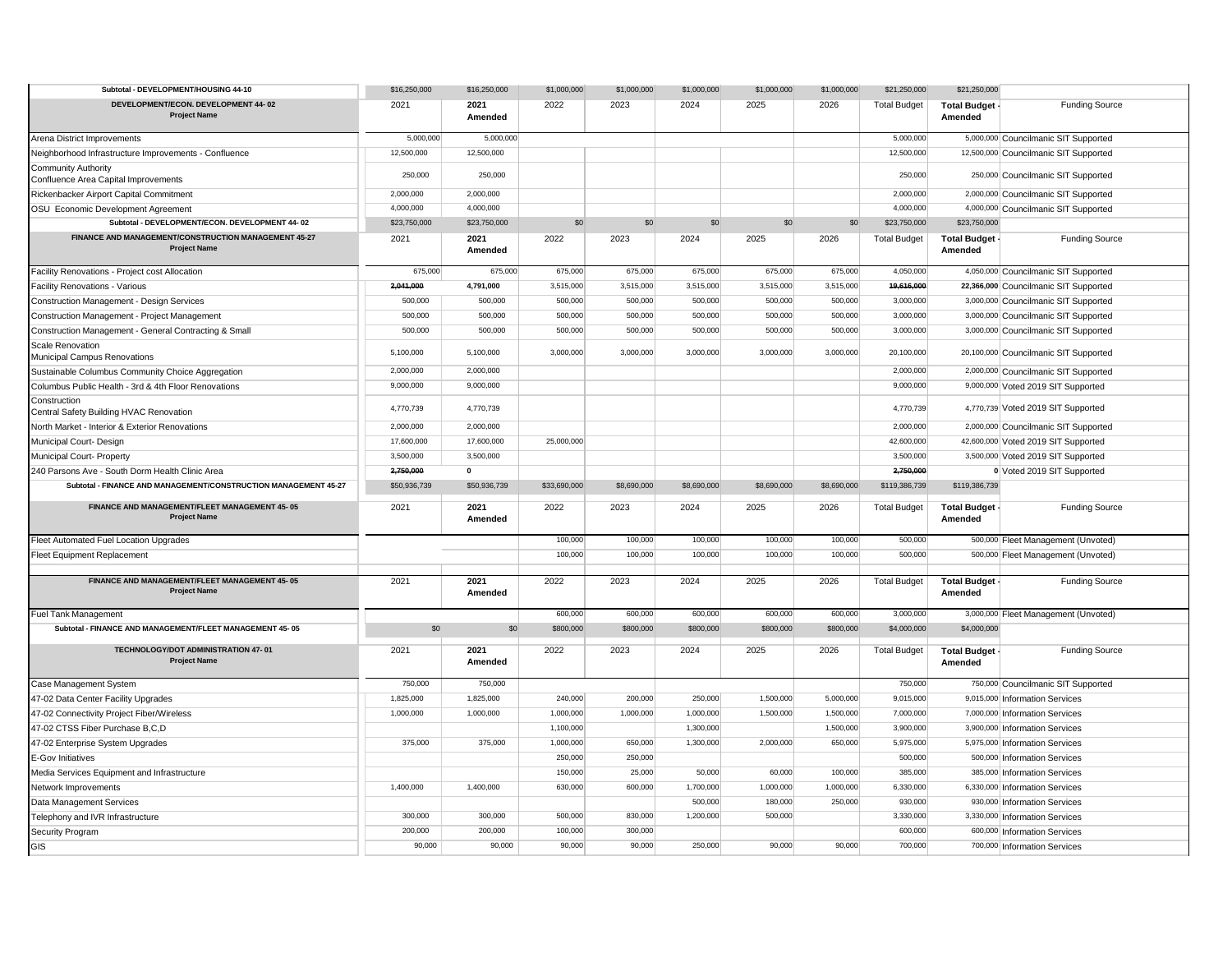| Applications                                                                  |             |                 | 550,000     | 500,000     |             |             |              | 1,050,000           |                                | 1,050,000 Information Services          |
|-------------------------------------------------------------------------------|-------------|-----------------|-------------|-------------|-------------|-------------|--------------|---------------------|--------------------------------|-----------------------------------------|
| Subtotal - TECHNOLOGY/DOT ADMINISTRATION 47-01                                | \$5,940,000 | \$5,940,000     | \$5,610,000 | \$4,445,000 | \$7,550,000 | \$6,830,000 | \$10,090,000 | \$40,465,000        | \$40,465,000                   |                                         |
| <b>RECREATION AND PARKS/RECREATION AND PARKS 51-01</b><br><b>Project Name</b> | 2021        | 2021<br>Amended | 2022        | 2023        | 2024        | 2025        | 2026         | <b>Total Budget</b> | <b>Total Budget</b><br>Amended | <b>Funding Source</b>                   |
| 51 Urban Infra.- Rec & Parks                                                  |             |                 |             |             |             | 753,200     | 753,200      | 1,506,400           |                                | 1,506,400 Councilmanic SIT Supported    |
| 51 Urban Infra.- Rec & Parks                                                  | 753,200     | 753,200         |             |             |             |             |              | 753,200             |                                | 753,200 Voted 2016 Debt SIT Supported   |
| 51 Urban Infra.- Rec & Parks                                                  | 505,000     | 505,000         | 753,200     | 753,200     | 753,200     |             |              | 2,764,600           |                                | 2,764,600 Voted 2019 SIT Supported      |
| McCoy Park                                                                    | 1,200,000   | 1,200,000       |             |             |             |             |              | 1,200,000           |                                | 1,200,000 Voted 2019 SIT Supported      |
| Park Improvements                                                             | 1,500,000   | 1,500,000       |             |             |             |             |              | 1,500,000           |                                | 1,500,000 Voted 2019 SIT Supported      |
| Franklin/Conservatory Park Improvements                                       | 250,000     | 250,000         |             |             |             |             |              | 250,000             |                                | 250,000 Voted 2016 Debt SIT Supported   |
| Greenways - Land Acquisition                                                  | 500,000     | 500,000         |             |             |             |             |              | 500,000             |                                | 500,000 Voted 2019 SIT Supported        |
| Renovation - Misc.                                                            |             |                 |             |             | 3,377,800   | 3,386,800   | 3,386,800    | 10,151,400          |                                | 10,151,400 Councilmanic SIT Supported   |
| Renovation - Misc.                                                            | 2,998,800   | 2,998,800       |             |             |             |             |              | 2,998,800           |                                | 2,998,800 Voted 2016 Debt SIT Supported |
| Renovation - Misc.                                                            |             |                 | 3,386,800   | 3,386,800   | 9,000       |             |              | 6,782,600           |                                | 6,782,600 Voted 2019 SIT Supported      |
| Renovation - Cost Allocation                                                  |             |                 |             |             |             | 500,000     | 500,000      | 1,000,000           |                                | 1,000,000 Councilmanic SIT Supported    |
| Renovation - Cost Allocation                                                  | 500,000     | 500,000         |             |             |             |             |              | 500,000             |                                | 500,000 Voted 2016 Debt SIT Supported   |
| Renovation - Cost Allocation                                                  |             |                 | 500,000     | 500,000     | 500,000     |             |              | 1,500,000           |                                | 1,500,000 Voted 2019 SIT Supported      |
| Facility Assessment Implementation                                            |             |                 |             |             |             | 4,000,000   | 4,000,000    | 8,000,000           |                                | 8,000,000 Councilmanic SIT Supported    |
| Facility Assessment Implementation                                            | 4,000,000   | 4,000,000       | 4,000,000   | 4,000,000   | 4,000,000   |             |              | 16,000,000          |                                | 16,000,000 Voted 2019 SIT Supported     |
| Hard Surface Improvements                                                     |             |                 |             |             |             | 800,000     | 800,000      | 1,600,000           |                                | 1,600,000 Councilmanic SIT Supported    |
| Hard Surface Improvements                                                     | 800,000     | 800,000         | 800,000     | 800,000     | 800,000     |             |              | 3,200,000           |                                | 3,200,000 Voted 2019 SIT Supported      |
|                                                                               |             |                 |             |             |             |             |              |                     |                                |                                         |
| RECREATION AND PARKS/RECREATION AND PARKS 51-01<br><b>Project Name</b>        | 2021        | 2021<br>Amended | 2022        | 2023        | 2024        | 2025        | 2026         | <b>Total Budget</b> | <b>Total Budget</b><br>Amended | <b>Funding Source</b>                   |
| Roof Improvements                                                             |             |                 |             |             |             | 800,000     | 800,000      | 1,600,000           |                                | 1,600,000 Councilmanic SIT Supported    |
| Roof Improvements                                                             | 800,000     | 800,000         | 800,000     | 800,000     | 800,000     |             |              | 3,200,000           |                                | 3,200,000 Voted 2019 SIT Supported      |
| Maintenance Equipment - Parks                                                 |             |                 |             |             |             | 250,000     | 250,000      | 500,000             |                                | 500,000 Councilmanic SIT Supported      |
| Maintenance Equipment - Parks                                                 | 250,000     | 250,000         |             |             |             |             |              | 250,000             |                                | 250,000 Voted 2016 Debt SIT Supported   |
| Maintenance Equipment - Parks                                                 |             |                 | 250,000     | 250,000     | 250,000     |             |              | 750,000             |                                | 750,000 Voted 2019 SIT Supported        |
| Street Trees - Green Initiative                                               |             |                 |             |             |             | 400,000     | 400,000      | 800,000             |                                | 800,000 Councilmanic SIT Supported      |
| Street Trees - Green Initiative                                               | 400,000     | 400,000         |             |             |             |             |              | 400,000             |                                | 400,000 Voted 2016 Debt SIT Supported   |
| Street Trees - Green Initiative                                               |             |                 | 400,000     | 400,000     | 400,000     |             |              | 1,200,000           |                                | 1,200,000 Voted 2019 SIT Supported      |
| Street Trees - Urban Forestry Master Plan Implementation                      | 1,500,000   | 1,500,000       |             |             |             |             |              | 1,500,000           |                                | 1,500,000 Voted 2019 SIT Supported      |
| Safe Playgrounds                                                              |             |                 |             |             |             | 500,000     | 500,000      | 1,000,000           |                                | 1,000,000 Councilmanic SIT Supported    |
| Safe Playgrounds                                                              | 500,000     | 500.000         | 500,000     | 500.000     | 500.000     |             |              | 2,000,000           |                                | 2,000,000 Voted 2019 SIT Supported      |
| Glenwood and Windsor Pools                                                    | 12,000,000  | 12,000,000      |             |             |             |             |              | 12,000,000          |                                | 12,000,000 Voted 2019 SIT Supported     |
| Climate Action Plan - Comprehensive Energy Management                         | 2,500,000   | 2,500,000       |             |             |             |             |              | 2,500,000           |                                | 2,500,000 Voted 2019 SIT Supported      |
| Plan Implementation<br>New Development - Misc                                 |             |                 |             |             | 5,227,200   | 5,227,200   | 5,227,200    | 15,681,600          |                                | 15,681,600 Councilmanic SIT Supported   |
| New Development - Misc                                                        | 3,123,000   | 3,123,000       |             |             |             |             |              | 3,123,000           |                                | 3,123,000 Voted 2016 Debt SIT Supported |
| New Development - Misc.                                                       | 2,104,200   | 2,104,200       | 5,227,200   | 5,227,200   |             |             |              | 12,558,600          |                                | 12,558,600 Voted 2019 SIT Supported     |
| New Development - Cost Allocation                                             |             |                 |             |             | 240,000     | 240,000     | 240,000      | 720,000             |                                | 720,000 Councilmanic SIT Supported      |
| New Development - Cost Allocation                                             | 240,000     | 240,000         |             |             |             |             |              | 240,000             |                                | 240,000 Voted 2016 Debt SIT Supported   |
| New Development - Cost Allocation                                             |             |                 | 240,000     | 240,000     |             |             |              | 480.000             |                                | 480,000 Voted 2019 SIT Supported        |
| <b>Community Sports Park</b>                                                  | 4,000,000   | 4,000,000       |             |             |             |             |              | 4,000,000           |                                | 4,000,000 Voted 2019 SIT Supported      |
| <b>Community Creative Campus</b>                                              | 2,000,000   | 2,000,000       |             |             |             |             |              | 2,000,000           |                                | 2,000,000 Voted 2019 SIT Supported      |
| <b>Brice Road Park</b>                                                        | 2,000,000   | 2,000,000       |             |             |             |             |              | 2,000,000           |                                | 2,000,000 Voted 2019 SIT Supported      |
| <b>Linview Park</b>                                                           | 400,000     | 400,000         |             |             |             |             |              | 400,000             |                                | 400,000 Voted 2019 SIT Supported        |
| Acquisition - Misc.                                                           |             |                 |             |             | 1,524,600   | 1,524,600   | 1,524,600    | 4,573,800           |                                | 4,573,800 Councilmanic SIT Supported    |
| Acquisition - Misc.                                                           | 1.524.600   | 1.524.600       | 1,524,600   | 1,524,600   |             |             |              | 4,573,800           |                                | 4,573,800 Voted 2019 SIT Supported      |
| Acquisition - Cost Allocation                                                 |             |                 |             |             | 70,000      | 70,000      | 70,000       | 210,000             |                                | 210,000 Councilmanic SIT Supported      |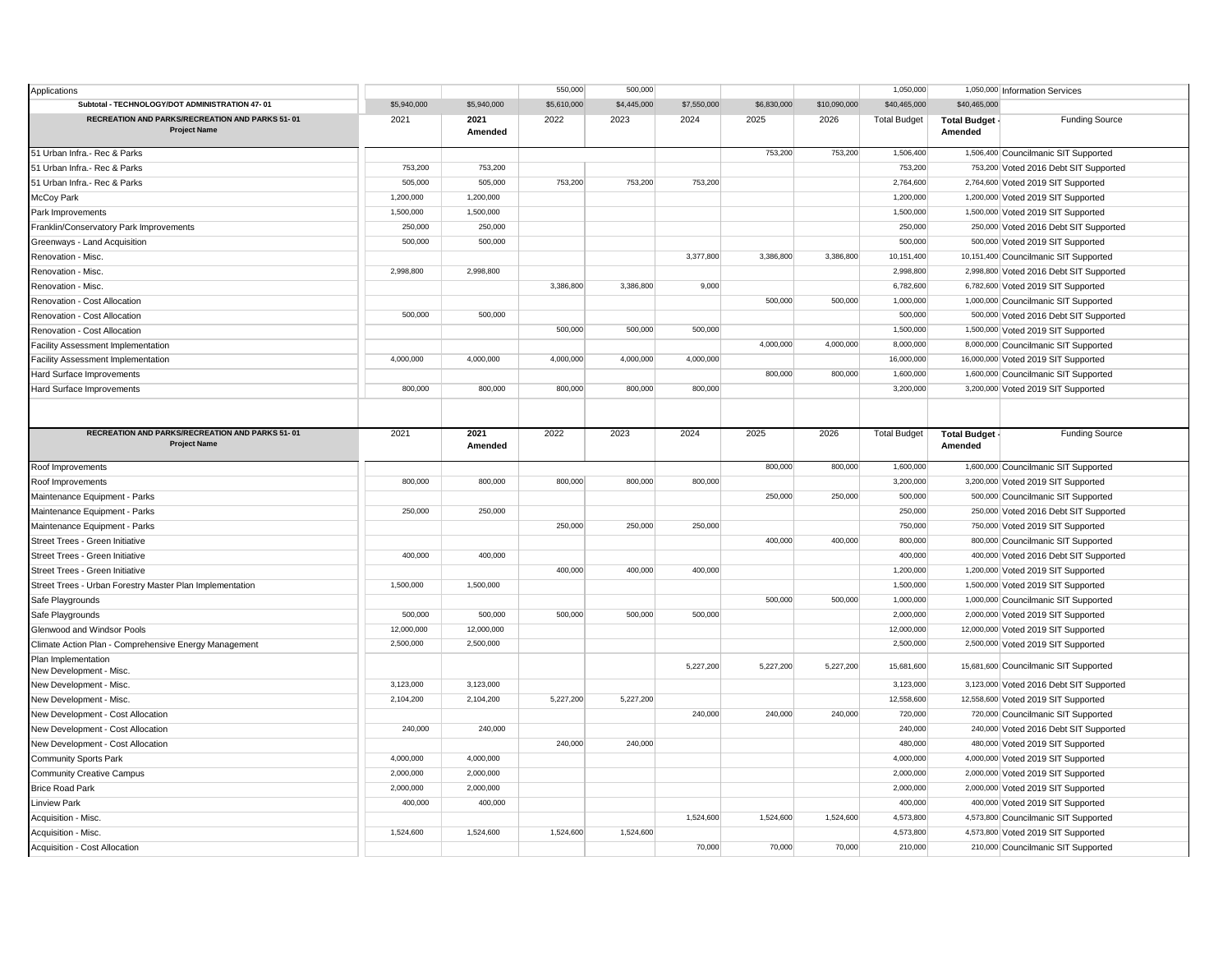| Acquisition - Cost Allocation                                                         | 70,000       | 70,000          | 70,000       | 70,000       |              |              |              | 210,000             |                                | 210,000 Voted 2019 SIT Supported     |
|---------------------------------------------------------------------------------------|--------------|-----------------|--------------|--------------|--------------|--------------|--------------|---------------------|--------------------------------|--------------------------------------|
| Program Projects (Small) - Cost Allocation                                            |              |                 |              |              | 70,000       | 70,000       | 70,000       | 210,000             |                                | 210,000 Councilmanic SIT Supported   |
| Program Projects (Small) - Cost Allocation                                            | 70,000       | 70,000          | 70,000       | 70,000       |              |              |              | 210,000             |                                | 210,000 Voted 2019 SIT Supported     |
| Program Projects (Small) - Golf Misc.                                                 |              |                 |              |              |              | 762,300      | 762,300      | 1,524,600           |                                | 1,524,600 Councilmanic SIT Supported |
| Program Projects (Small) - Golf Misc.                                                 | 762,300      | 762,300         | 762,300      | 762,300      | 762,300      |              |              | 3,049,200           |                                | 3,049,200 Voted 2019 SIT Supported   |
| Program Projects (Small) - Sports Misc.                                               |              |                 |              |              |              | 548,856      | 548,856      | 1,097,712           |                                | 1,097,712 Councilmanic SIT Supported |
| Program Projects (Small) - Sports Misc.                                               | 548,856      | 548,856         | 548,856      | 548,856      | 548,856      |              |              | 2,195,424           |                                | 2,195,424 Voted 2019 SIT Supported   |
| Program Projects (Small) - Rental Services Misc.                                      |              |                 |              |              | 62,400       | 213.444      | 213,444      | 489,288             |                                | 489,288 Councilmanic SIT Supported   |
| Program Projects (Small) - Rental Services Misc.                                      | 213,444      | 213.444         | 213,444      | 213,444      | 151,044      |              |              | 791,376             |                                | 791,376 Voted 2019 SIT Supported     |
| Program Projects (Large) - Misc.                                                      |              |                 |              |              |              | 1,089,000    | 1,089,000    | 2,178,000           |                                | 2,178,000 Councilmanic SIT Supported |
| Program Projects (Large) - Misc.                                                      | 1,089,000    | 1,089,000       | 1,089,000    | 1,089,000    | 1,089,000    |              |              | 4,356,000           |                                | 4,356,000 Voted 2019 SIT Supported   |
|                                                                                       |              |                 |              |              |              |              |              |                     |                                |                                      |
|                                                                                       |              |                 |              |              |              |              |              |                     |                                |                                      |
| RECREATION AND PARKS/RECREATION AND PARKS 51-01<br><b>Project Name</b>                | 2021         | 2021<br>Amended | 2022         | 2023         | 2024         | 2025         | 2026         | <b>Total Budget</b> | Total Budget -<br>Amended      | <b>Funding Source</b>                |
| Program Projects (Large) - Cost Allocation                                            |              |                 |              |              |              | 50,000       | 50,000       | 100,000             |                                | 100,000 Councilmanic SIT Supported   |
| Program Projects (Large) - Cost Allocation                                            | 50,000       | 50,000          | 50,000       | 50,000       | 50,000       |              |              | 200,000             |                                | 200,000 Voted 2019 SIT Supported     |
| Emergency Replacement - Misc.                                                         |              |                 |              |              |              | 871,200      | 871,200      | 1,742,400           |                                | 1,742,400 Councilmanic SIT Supported |
| Emergency Replacement - Misc.                                                         | 871,200      | 871,200         | 871,200      | 871,200      | 871,200      |              |              | 3,484,800           |                                | 3,484,800 Voted 2019 SIT Supported   |
| Emergency Replacement - Cost Allocation                                               |              |                 |              |              |              | 40,000       | 40,000       | 80,000              |                                | 80,000 Councilmanic SIT Supported    |
| Emergency Replacement - Cost Allocation                                               | 40,000       | 40,000          | 40,000       | 40,000       | 40,000       |              |              | 160,000             |                                | 160,000 Voted 2019 SIT Supported     |
| Opportunity Projects - Misc.                                                          |              |                 |              |              |              | 653,400      | 653,400      | 1,306,800           |                                | 1,306,800 Councilmanic SIT Supported |
| Opportunity Projects - Misc.                                                          | 653,400      | 653,400         | 653,400      | 653,400      | 653,400      |              |              | 2,613,600           |                                | 2,613,600 Voted 2019 SIT Supported   |
| Opportunity Projects - Cost Allocation                                                |              |                 |              |              |              | 30,000       | 30,000       | 60,000              |                                | 60,000 Councilmanic SIT Supported    |
| Opportunity Projects - Cost Allocation                                                | 30,000       | 30,000          | 30,000       | 30,000       | 30,000       |              |              | 120,000             |                                | 120,000 Voted 2019 SIT Supported     |
| Subtotal - RECREATION AND PARKS/RECREATION AND PARKS 51-01                            | \$50,747,000 | \$50,747,000    | \$22,780,000 | \$22,780,000 | \$22,780,000 | \$22,780,000 | \$22,780,000 | \$164,647,000       | \$164,647,000                  |                                      |
|                                                                                       |              |                 |              |              |              |              |              |                     |                                |                                      |
| PUBLIC SERVICE/12 - TRANSPORTATION 59-10<br><b>Project Name</b>                       | 2021         | 2021<br>Amended | 2022         | 2023         | 2024         | 2025         | 2026         | <b>Total Budget</b> | <b>Total Budget</b><br>Amended | <b>Funding Source</b>                |
| UIRF - Urban Infrastructure Recovery Fund (59-12)                                     |              |                 |              |              |              |              | 5,651,813    | 5,651,813           |                                | 5,651,813 Councilmanic SIT Supported |
| UIRF - Urban Infrastructure Recovery Fund (59-12)                                     | 5,651,813    | 5,651,813       | 5,651,813    | 5,651,813    | 5,651,813    | 5,651,813    |              | 28,259,065          |                                | 28,259,065 Voted 2019 SIT Supported  |
| Bridge Rehab - UIRF - Milo Grogan Second Avenue                                       | 4.300.000    | 4.300.000       | 1.500.000    |              |              |              |              | 5.800.000           |                                | 5,800,000 Voted 2019 SIT Supported   |
| Improvements                                                                          |              |                 |              |              |              |              |              |                     |                                |                                      |
| East Franklinton Gravity 2.0 Pedestrian Improvements                                  | 4,000,000    | 4,000,000       |              |              |              |              |              | 4,000,000           |                                | 4,000,000 Voted 2019 SIT Supported   |
| North Market Streetscape                                                              | 4,000,000    | 4,000,000       |              |              |              |              |              | 4,000,000           |                                | 4,000,000 Voted 2019 SIT Supported   |
| NCR-Public Infrastructure                                                             |              |                 |              |              |              |              | 2,500,000    | 2,500,000           |                                | 2,500,000 Councilmanic SIT Supported |
| NCR-Public Infrastructure                                                             | 2,500,000    | 2,500,000       | 2,500,000    | 2,500,000    | 2,500,000    | 2,500,000    |              | 12,500,000          |                                | 12,500,000 Voted 2019 SIT Supported  |
| Intersection Improvements - Roberts Road - Frazell Rd and                             | 436,000      | 436,000         |              |              |              |              |              | 436,000             |                                | 436,000 Voted 2019 SIT Supported     |
| Spindler Rd<br>Intersection Improvements - Safety Improvements Local                  | 300,000      | 300,000         |              |              |              |              |              | 300,000             |                                | 300,000 Voted 2019 SIT Supported     |
| Match<br>Arterial Street Rehabilitation - Cassady Avenue Widening                     | 512,661      | 512,661         |              |              |              |              |              | 512,661             |                                | 512,661 Voted 2019 SIT Supported     |
| (Bexley Corp to 7th Av)<br>Arterial Street Rehabilitation - SR161 - I-71 to Cleveland | 700,000      | 700,000         |              |              |              |              |              | 700,000             |                                | 700,000 Voted 2019 SIT Supported     |
| Avenue Phase I<br>ASR-Hudson St-I-71 to Cleveland Ave                                 | 12,700,000   | 12,700,000      |              |              |              |              |              | 12,700,000          |                                | 12,700,000 Voted 2019 SIT Supported  |
| ASR - SR 161 - I-71 to Cleveland Ave Ph II                                            | 600,000      | 600,000         |              |              |              |              |              | 600,000             |                                | 600,000 Voted 2019 SIT Supported     |
| Roadway Improvements - Utility Relocation                                             | 100,000      | 100,000         | 100,000      | 100,000      | 100,000      | 100,000      | 100,000      | 600,000             |                                | 600,000 Voted 2019 SIT Supported     |
| Reimbursements<br>Roadway Improvements - Miscellaneous Construction                   | 150,000      | 150,000         | 150,000      | 50,000       | 50,000       | 50,000       | 50,000       | 500,000             |                                | 500,000 Voted 2019 SIT Supported     |
| Inspection<br>Roadway Improvements - Miscellaneous Right of Way                       | 100,000      | 100,000         | 100,000      | 100,000      | 100,000      | 100,000      | 100,000      | 600,000             |                                | 600,000 Voted 2019 SIT Supported     |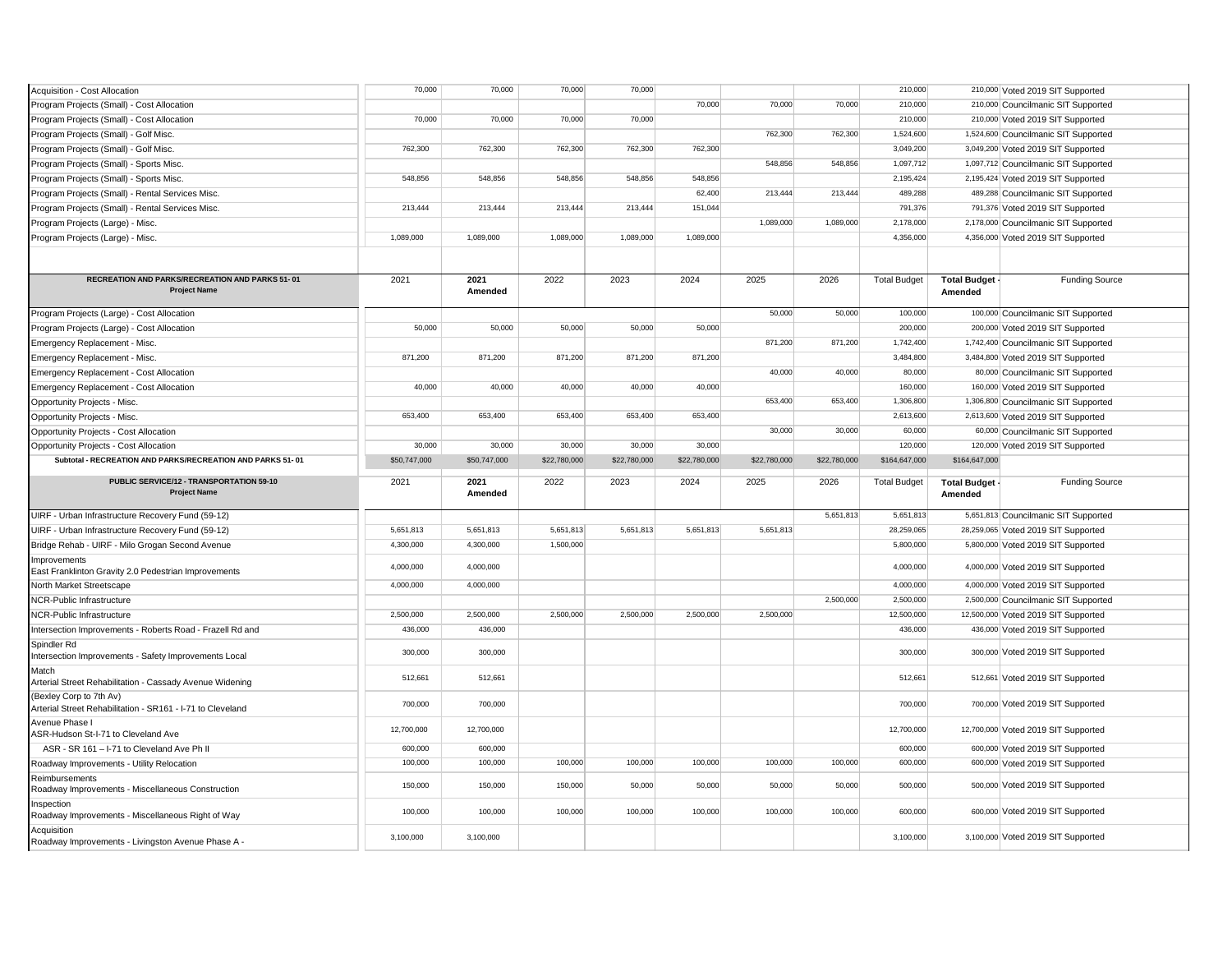| Front Street to High Street<br>Roadway Improvements - Sancus Blvd Widening                    | 1,250,000  | 1,250,000       |            |            |            |            |            | 1,250,000           |                                  | 1,250,000 Voted 2019 SIT Supported    |
|-----------------------------------------------------------------------------------------------|------------|-----------------|------------|------------|------------|------------|------------|---------------------|----------------------------------|---------------------------------------|
|                                                                                               |            |                 |            |            |            |            |            |                     |                                  |                                       |
| PUBLIC SERVICE/12 - TRANSPORTATION 59-10<br><b>Project Name</b>                               | 2021       | 2021<br>Amended | 2022       | 2023       | 2024       | 2025       | 2026       | <b>Total Budget</b> | <b>Total Budget -</b><br>Amended | <b>Funding Source</b>                 |
| Roadway-LinkUS Mobility Corridors Initiative -                                                | 100,000    | 100,000         |            |            |            |            |            | 100,000             |                                  | 100,000 Voted 2019 SIT Supported      |
| Communications, Outreach & Engagement<br>Resurfacing - Urban Paving - FRA-23-15.31 (Indianola | 250,000    | 250,000         |            |            |            |            |            | 250,000             |                                  | 250,000 Voted 2019 SIT Supported      |
| Ave.) PID 106095<br>Resurfacing - Resurfacing Projects                                        |            |                 |            |            |            |            | 11,394,448 | 11,394,448          |                                  | 11,394,448 Councilmanic SIT Supported |
| Resurfacing - Resurfacing Projects                                                            | 2,904,278  | 2,904,278       | 20,000,000 | 20,000,000 | 20,000,000 | 20,000,000 | 8,605,552  | 91,509,830          |                                  | 91,509,830 Voted 2019 SIT Supported   |
| Resurfacing - Urban Paving - FRA-3.19.87 (Westerville Rd)                                     | 250,000    | 250,000         |            |            |            |            |            | 250,000             |                                  | 250,000 Voted 2019 SIT Supported      |
| Resurfacing - Urban Paving - FRA-317-16.21 (Hamilton Rd)                                      | 250,000    | 250,000         |            |            |            |            |            | 250,000             |                                  | 250,000 Voted 2019 SIT Supported      |
| Resurfacing - Urban Paving - FRA-710-0.0.00 (Busch Blvd                                       | 250,000    | 250,000         |            |            |            |            |            | 250,000             |                                  | 250,000 Voted 2019 SIT Supported      |
| & Schrock Rd)<br>Resurfacing - Urban Paving - East Broad St - Nelson Rd to                    | 100,000    | 100,000         |            |            |            |            |            | 100,000             |                                  | 100,000 Voted 2019 SIT Supported      |
| Westland Ave PID106274<br>Resurfacing - 2021 Project 0                                        | 6,506,652  | 6,506,652       |            |            |            |            |            | 6,506,652           |                                  | 6,506,652 Voted 2019 SIT Supported    |
| Resurfacing - 2021 Project 1                                                                  | 10,589,070 | 10,589,070      |            |            |            |            |            | 10,589,070          |                                  | 10,589,070 Voted 2019 SIT Supported   |
| Bridge Rehabilitation - General Engineering Bridges                                           |            |                 | 200,000    |            | 300,000    |            |            | 500,000             |                                  | 500,000 Voted 2019 SIT Supported      |
| Bridge Rehabilitation - Annual Citywide Contract                                              | 911,393    | 911,393         | 671,393    | 1,871,393  | 3,071,393  | 3,371,393  | 3,371,393  | 13,268,358          |                                  | 13,268,358 Voted 2019 SIT Supported   |
| Bridge Rehabilitation - I-670 Cap Fence Rehabilitation                                        | 320,000    | 320,000         |            |            |            |            |            | 320,000             |                                  | 320,000 Voted 2019 SIT Supported      |
| Bridge Rehabilitation - Front Street over Railroad South of                                   |            |                 | 1,000,000  |            |            |            |            | 1,000,000           |                                  | 1,000,000 Voted 2019 SIT Supported    |
| Nationwide<br>Bridge Rehabilitation - Whittier Street Bridge Rehab and SUP                    | 990,000    | 990,000         |            |            |            |            |            | 990,000             |                                  | 990,000 Voted 2019 SIT Supported      |
| Widening<br>Bridge Rehabilitation - Parsons Avenue Retaining Wall                             | 1,150,000  | 1,150,000       |            |            |            |            |            | 1,150,000           |                                  | 1,150,000 Voted 2019 SIT Supported    |
| Bridge Rehabilitation - Long Street (U) CSX RR Bridge                                         |            |                 |            | 900,000    |            |            |            | 900,000             |                                  | 900,000 Voted 2019 SIT Supported      |
| Painting<br>Bridge Rehabilitation - US-33 (U) NS RR Bridge Painting                           |            |                 |            | 600,000    |            |            |            | 600,000             |                                  | 600,000 Voted 2019 SIT Supported      |
| Housing Initiatives - Roadway                                                                 |            |                 | 800,000    | 800,000    | 800,000    | 800,000    | 800,000    | 4,000,000           |                                  | 4,000,000 Voted 2019 SIT Supported    |
| Wheatland Avenue Improvements                                                                 | 2,300,000  | 2,300,000       |            |            |            |            |            | 2,300,000           |                                  | 2,300,000 Voted 2019 SIT Supported    |
| Roadway Improvements - Little Turtle Way                                                      | 1,800,000  | 1,800,000       |            |            |            |            |            | 1,800,000           |                                  | 1,800,000 Voted 2019 SIT Supported    |
| Roadway - LinkUS - NW Corridor                                                                | 750,000    | 750,000         |            |            |            |            |            | 750,000             |                                  | 750,000 Voted 2019 SIT Supported      |
| Roadway-LinkUS-East-West Corridor                                                             | 250,000    | 250,000         |            |            |            |            |            | 250,000             |                                  | 250,000 Voted 2019 SIT Supported      |
| Vision Zero - Multilingual Educational Communications                                         | 995,794    | 995,794         | 5,231,794  | 5,331,794  | 5,331,794  | 5,331,794  | 5,331,794  | 27,554,764          |                                  | 27,554,764 Voted 2019 SIT Supported   |
| Campaigr<br>Arterial - SR161 - I71 to Cleveland Avenue Phase 2                                | 250,000    | 250,000         |            |            |            |            |            | 250,000             |                                  | 250,000 Voted 2019 SIT Supported      |
| Intersection-Cleveland Avenue-5th Ave to Lehner Rd                                            | 30,000     | 30,000          |            |            |            |            |            | 30,000              |                                  | 30,000 Voted 2019 SIT Supported       |
| Intersection - Broad St at James Rd                                                           | 165,000    | 165,000         |            |            |            |            |            | 165,000             |                                  | 165,000 Voted 2019 SIT Supported      |
| Intersection Improvements - SR 161 at Karl Rd                                                 | 205,000    | 205,000         |            |            |            |            |            | 205,000             |                                  | 205,000 Voted 2019 SIT Supported      |
| Intersection - E. Broad St. at Reynoldsburg-New Albany                                        | 248,000    | 248,000         |            |            |            |            |            | 248,000             |                                  | 248,000 Voted 2019 SIT Supported      |
| Rd.<br>Intersection Improvements - Morse Rd at Westerville Rd                                 | 236,000    | 236,000         |            |            |            |            |            | 236,000             |                                  | 236,000 Voted 2019 SIT Supported      |
| <b>Bikeway Development</b>                                                                    | 200,000    | 200,000         | 39,022     | 240,000    |            | 1,550,000  | 1,550,000  | 3,579,022           |                                  | 3,579,022 Voted 2019 SIT Supported    |
|                                                                                               |            |                 |            |            |            |            |            |                     |                                  |                                       |
| PUBLIC SERVICE/12 - TRANSPORTATION 59-10<br><b>Project Name</b>                               | 2021       | 2021<br>Amended | 2022       | 2023       | 2024       | 2025       | 2026       | <b>Total Budget</b> | Total Budget -<br>Amended        | <b>Funding Source</b>                 |
| Bikeway Development - Bikeway Resurfacing Contributions                                       | 100,000    | 100,000         | 100,000    |            | 100,000    | 100,000    | 100,000    | 600,000             | 600,000                          | Voted 2019 SIT Supported              |
| Bikeway Development - Olentangy River Rd SUP-McConnell                                        | 250,000    | 250,000         | 50,000     |            |            |            |            | 300,000             | 300,000                          | Voted 2019 SIT Supported              |
| to Garrett<br>Bikeway Development-Refugee Rd over Big Walnut Creek                            | 727.500    | 727,500         |            |            |            |            |            | 727,500             | 727,500                          | Voted 2019 SIT Supported              |
| Shared Use Path<br>Bikeway Development-Georgesville Rd SUP - Parkwick Dr                      |            |                 | 120,210    |            |            |            |            | 120,210             | 120,210                          | Voted 2019 SIT Supported              |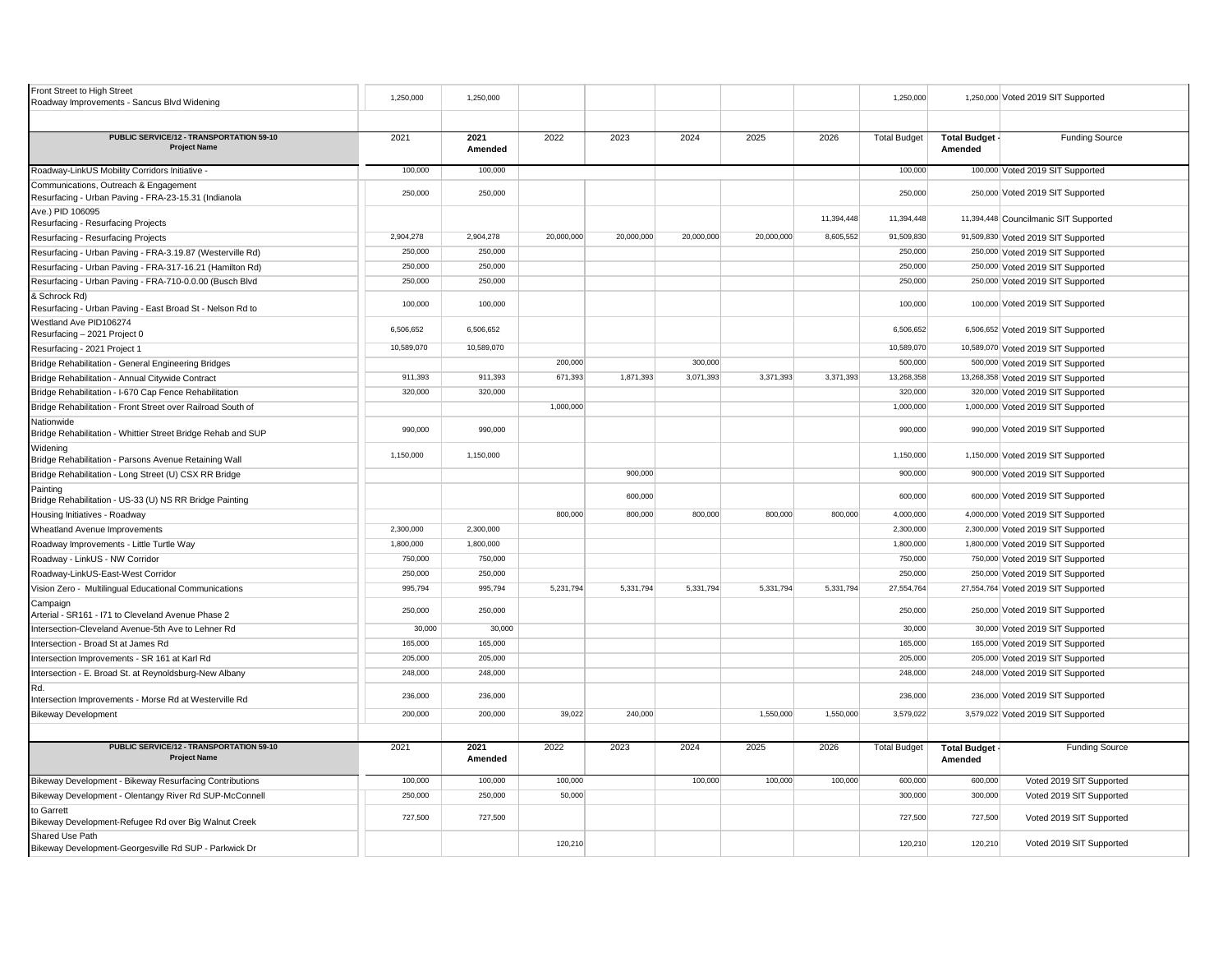| to Sullivant Ave<br>Bikeway Development - Tussing Road SUP Brice Rd to                 |              |                 | 240,768      |              |              |              |              | 240,768             | 240,768                        | Voted 2019 SIT Supported                   |
|----------------------------------------------------------------------------------------|--------------|-----------------|--------------|--------------|--------------|--------------|--------------|---------------------|--------------------------------|--------------------------------------------|
| Hines Rd<br>Bikeway Development - Kenny Road SUP (Lane Ave to                          |              |                 | 650,000      |              | 1,550,000    |              |              | 2,200,000           | 2,200,000                      | Voted 2019 SIT Supported                   |
| Ackerman Rd)<br>Bikeway Development - Active Transportation Network                    | 350,000      | 350,000         | 350,000      | 350,000      | 350,000      | 350,000      | 350,000      | 2,100,000           | 2,100,000                      | Voted 2019 SIT Supported                   |
| Prioritization<br>Bikeway Development - Worthington Woods Blvd Shared                  | 400,000      | 400,000         |              |              |              |              |              | 400,000             | 400,000                        | Voted 2019 SIT Supported                   |
| Use Path (Sancus to Deer Creek)<br>Bikeway - Sancus Boulevard SUP - Worthington-Galena | 700,000      | 700,000         | 450,000      | 1,310,000    |              |              |              | 2,460,000           | 2,460,000                      | Voted 2019 SIT Supported                   |
| Road to Worthington Woods Boulevard<br>TSI - Columbus Traffic Signal System Ph F       | 450,000      | 450,000         |              |              |              |              |              | 450,000             | 450,000                        | Voted 2019 SIT Supported                   |
| Pedestrian Safety Improvements - Sidewalk Program                                      | 422,320      | 422,320         | 494,580      | 910,000      | 3,050,000    | 3,050,000    | 3,050,000    | 10,976,900          | 10,976,900                     | Voted 2019 SIT Supported                   |
| Pedestrian Safety Improvement - Sidewalk Replacement                                   | 650,000      | 650,000         | 650,000      | 650,000      | 650,000      | 650,000      | 650,000      | 3,900,000           | 3,900,000                      | Voted 2019 SIT Supported                   |
| (Tree Root)<br>Pedestrian Safety Improvements - Sidewalk NOV                           | 300,000      | 300,000         | 270,200      | 299.100      | 300,000      | 300.000      | 300,000      | 1,769,300           | 1,769,300                      | Voted 2019 SIT Supported                   |
| Pedestrian Safety Improvements - Third Avenue Sidewalks                                | 495,000      | 495,000         |              |              |              |              |              | 495,000             | 495,000                        | Voted 2019 SIT Supported                   |
| Pedestrian Safety Improvements - Kingsford Road                                        | 245,100      | 245,100         |              |              |              |              |              | 245,100             | 245,100                        | Voted 2019 SIT Supported                   |
| Sidewalks (Briggs Rd and Eakin Rd)                                                     |              |                 |              |              |              |              |              |                     |                                |                                            |
| Pedestrian Safety - Courtright Rd Sidewalks- Refugee Rd                                |              |                 | 93,000       | 1,100,000    |              |              |              | 1,193,000           | 1,193,000                      | Voted 2019 SIT Supported                   |
| to Groves Rd<br>Pedestrian Safety - Godown Rd Sidewalks - West Case Rd                 | 297.400      | 297.400         | 89,220       | 1,040,900    |              |              |              | 1,427,520           | 1,427,520                      | Voted 2019 SIT Supported                   |
| to Bethel Rd<br>Pedestrian Safety - Walford St, Sharbot Dr, and Northtowne             | 92,280       | 92,280          | 1,614,900    |              |              |              |              | 1,707,180           | 1,707,180                      | Voted 2019 SIT Supported                   |
| <b>Blvd Sidewalks</b><br>Pedestrian Safety - Barnett Rd Sidewalks- Astor Ave to        | 213,000      | 213,000         | 788,100      |              |              |              |              | 1,001,100           | 1,001,100                      | Voted 2019 SIT Supported                   |
| Main St<br>Miscellaneous Developments - American Addition                              | 400,000      | 400,000         |              |              |              |              |              | 400,000             | 400,000                        | Voted 2019 SIT Supported                   |
| Infrastructure Phase 4<br>Pedestrian Safety Improvements-Maple Canyon Avenue           | 1,530,000    | 1,530,000       |              |              |              |              |              | 1,530,000           | 1,530,000                      | Voted 2019 SIT Supported                   |
| Sidewalks<br>Operation Safewalks - Grace St - Orel Ave to Eureka Ave                   | 89,000       | 89,000          |              |              |              |              |              | 89,000              | 89,000                         | Voted 2019 SIT Supported                   |
| CelebrateOne Sidewalk - Near South (Deshler from 18th                                  | 1,385,000    | 1,385,000       |              |              |              |              |              | 1,385,000           | 1,385,000                      | Voted 2019 SIT Supported                   |
| Street to Lockbourne Avenue)<br>Operation Sidewalks - Celebrate1 Sidewalk - Near South | 988,000      | 988,000         |              |              |              |              |              | 988,000             | 988,000                        | Voted 2019 SIT Supported                   |
| (Kossuth - Carpenter to Linwood))                                                      |              |                 |              |              |              |              |              |                     |                                |                                            |
|                                                                                        | \$82,486,261 | \$82,486,261    | \$43,905,000 | \$43,905,000 | \$43,905,000 | \$43,905,000 | \$43,905,000 | \$302,011,261       | \$302,011,261                  |                                            |
| PUBLIC SERVICE/REFUSE COLLECTION 59-02<br><b>Project Name</b>                          | 2021         | 2021<br>Amended | 2022         | 2023         | 2024         | 2025         | 2026         | <b>Total Budget</b> | <b>Total Budget</b><br>Amended | <b>Funding Source</b>                      |
| 59-02 Mechanized Collection Equipment                                                  |              |                 |              | 4,930,000    | 4,930,000    | 4,930,000    | 4,930,000    | 19,720,000          |                                | 19,720,000 Councilmanic SIT Supported      |
| 59-02 Mechanized Collection Equipment                                                  | 5,230,000    | 5,230,000       | 4,930,000    |              |              |              |              | 10,160,000          |                                | 10,160,000 Voted 2019 SIT Supported        |
| Alum Creek Remediation - Facility Improvements                                         |              |                 |              | 100,000      | 100,000      | 100,000      | 100,000      | 400,000             |                                | 400,000 Councilmanic SIT Supported         |
| Alum Creek Remediation - Facility Improvements                                         |              |                 | 100,000      |              |              |              |              | 100,000             |                                | 100,000 Voted 2019 SIT Supported           |
| Mechanized Collection Equipment - Containers                                           |              |                 |              | 50,000       | 1,050,000    | 1,050,000    | 1,050,000    | 3,200,000           |                                | 3,200,000 Councilmanic SIT Supported       |
| Mechanized Collection Equipment - Containers                                           | 850,000      | 850,000         | 1,050,000    | 1,000,000    |              |              |              | 2,900,000           |                                | 2,900,000 Voted 2019 SIT Supported         |
| Subtotal - PUBLIC SERVICE/REFUSE COLLECTION 59-02                                      | \$6,080,000  | \$6,080,000     | \$6,080,000  | \$6,080,000  | \$6,080,000  | \$6,080,000  | \$6,080,000  | \$36,480,000        | \$36,480,000                   |                                            |
| PUBLIC UTILITIES/STORM SEWER 60-15<br><b>Project Name</b>                              | 2021         | 2021<br>Amended | 2022         | 2023         | 2024         | 2025         | 2026         | <b>Total Budget</b> | <b>Total Budget</b><br>Amended | <b>Funding Source</b>                      |
|                                                                                        | 600,000      | 600,000         |              |              |              |              |              |                     |                                |                                            |
| Fountain Square Stormwater System Improvements                                         |              |                 |              |              |              |              |              | 600,000             |                                | 600,000 Voted 2016 Debt - Storm            |
| Storm Sewer Large Diameter Condition Assessment Phase                                  |              |                 |              |              | 200,000      |              |              | 200,000             |                                | 200,000 Storm Sewer Enterprise (Unvoted)   |
| Storm Sewer Large Diameter Condition Assessment Phase                                  | 300,000      | 300,000         |              |              |              |              |              | 300,000             |                                | 300,000 Voted 2016 Debt - Storm            |
| Storm Sewer Large Diameter Condition Assessment Phase                                  |              |                 |              |              | 2,000,000    |              |              | 2,000,000           |                                | 2,000,000 WPCLF/OWDA                       |
| General Construction Contract (Storm)                                                  |              |                 |              | 1,150,000    | 1,150,000    | 1,150,000    | 1,150,000    | 4,600,000           |                                | 4,600,000 Storm Sewer Enterprise (Unvoted) |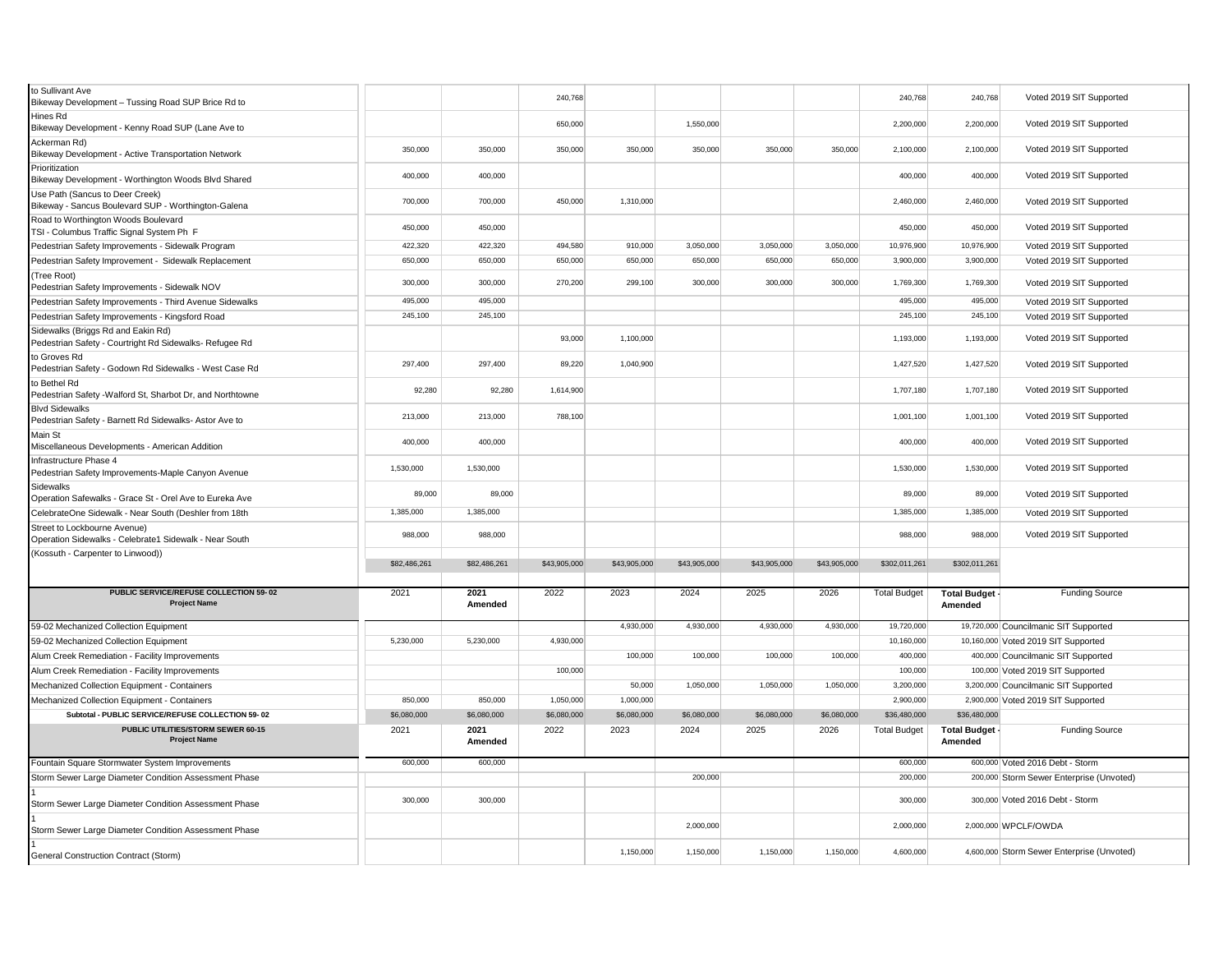| General Construction Contract (Storm)                              | 1,150,000 | 1,150,000       | 1,150,000 |            |           |           |           | 2,300,000           |                                | 2,300,000 Voted 2016 Debt - Storm          |
|--------------------------------------------------------------------|-----------|-----------------|-----------|------------|-----------|-----------|-----------|---------------------|--------------------------------|--------------------------------------------|
| Storm Sewer Large Diameter Condition Assessment Phase              |           |                 |           | 151,000    |           | 200,000   |           | 351,000             |                                | 351,000 Storm Sewer Enterprise (Unvoted)   |
| Storm Sewer Large Diameter Condition Assessment Phase              | 1,500,000 | 1,500,000       |           | 149,000    |           |           |           | 1,649,000           |                                | 1,649,000 Voted 2016 Debt - Storm          |
| Storm Sewer Large Diameter Condition Assessment Phase              |           |                 |           |            |           | 2,000,000 |           | 2,000,000           |                                | 2,000,000 WPCLF/OWDA                       |
| Storm Sewer Large Diameter Condition Assessment Phase              |           |                 |           |            | 300,000   |           | 200,000   | 500,000             |                                | 500,000 Storm Sewer Enterprise (Unvoted)   |
| Storm Sewer Large Diameter Condition Assessment Phase              |           |                 | 1,500,000 |            |           |           |           | 1,500,000           |                                | 1,500,000 Voted 2016 Debt - Storm          |
| Storm Sewer Large Diameter Condition Assessment Phase              |           |                 |           |            |           |           | 2,000,000 | 2,000,000           |                                | 2.000.000 WPCLF/OWDA                       |
| Storm Sewer Large Diameter Condition Assessment Phase              |           |                 |           | 1,500,000  |           | 300,000   |           | 1,800,000           |                                | 1,800,000 Storm Sewer Enterprise (Unvoted) |
| Storm Sewer Large Diameter Condition Assessment Phase              |           |                 |           |            | 1,500,000 |           | 300,000   | 1,800,000           |                                | 1,800,000 Storm Sewer Enterprise (Unvoted) |
| Storm Sewer Large Diameter Condition Assessment Phase              |           |                 |           |            |           | 1,500,000 |           | 1,500,000           |                                | 1,500,000 Storm Sewer Enterprise (Unvoted) |
| Storm Sewer Large Diameter Condition Assessment Phase              |           |                 |           |            |           |           | 1,500,000 | 1,500,000           |                                | 1,500,000 Storm Sewer Enterprise (Unvoted) |
| General Engineering Services - Storm - 2019                        | 400,000   | 400,000         |           |            |           |           |           | 400,000             |                                | 400,000 Voted 2016 Debt - Storm            |
| General Engineering Services - Storm - 2022                        |           |                 |           |            | 400,000   |           |           | 400,000             |                                | 400,000 Storm Sewer Enterprise (Unvoted)   |
| General Engineering Services - Storm - 2022                        |           |                 | 400,000   | 400,000    |           |           |           | 800,000             |                                | 800,000 Voted 2016 Debt - Storm            |
| General Engineering Services - Storm - 2025                        |           |                 |           |            |           | 400,000   | 400,000   | 800,000             |                                | 800,000 Storm Sewer Enterprise (Unvoted)   |
|                                                                    |           |                 |           |            |           |           |           |                     |                                |                                            |
| PUBLIC UTILITIES/STORM SEWER 60-15<br><b>Project Name</b>          | 2021      | 2021<br>Amended | 2022      | 2023       | 2024      | 2025      | 2026      | <b>Total Budget</b> | <b>Total Budget</b><br>Amended | Funding Source                             |
|                                                                    |           |                 |           |            |           |           |           |                     |                                |                                            |
| 60-15 Linworth Rd/Meeklynn Dr Storm Sewer                          | 150,000   | 150,000         |           |            |           |           |           | 150,000             |                                | 150,000 Voted 2016 Debt - Storm            |
| 60-15 Linworth Rd/Meeklynn Dr Storm Sewer                          | 1,000,000 | 1,000,000       |           |            |           |           |           | 1,000,000           |                                | 1,000,000 WPCLF/OWDA                       |
| Linden Neighborhood Stormwater System Improvements                 | 900,000   | 900,000         |           |            |           |           |           | 900,000             |                                | 900,000 WPCLF/OWDA                         |
| Phase 2<br>Detention Basin Modifications IV                        |           |                 |           |            |           | 100,000   | 100,000   | 200,000             |                                | 200,000 Storm Sewer Enterprise (Unvoted)   |
| Detention Basin Modifications IV                                   |           |                 |           |            |           |           | 650,000   | 650,000             |                                | 650,000 WPCLF/OWDA                         |
| Detention Basin Modifications V                                    |           |                 |           |            |           |           | 100,000   | 100,000             |                                | 100,000 Storm Sewer Enterprise (Unvoted)   |
| Olde Beechwold Area Stormwater System Improvements                 | 504,000   | 504,000         |           |            |           |           |           | 504,000             |                                | 504,000 Voted 2016 Debt - Storm            |
| Olde Beechwold Area Stormwater System Improvements                 | 1,700,000 | 1,700,000       |           |            |           |           |           | 1,700,000           |                                | 1,700,000 WPCLF/OWDA                       |
| Joint Storm Sewer Projects with DPS                                |           |                 |           | 1,000,000  | 1,000,000 | 1,000,000 | 1,000,000 | 4,000,000           |                                | 4,000,000 Storm Sewer Enterprise (Unvoted) |
| Joint Storm Sewer Projects with DPS                                | 1,000,000 | 1,000,000       | 1,000,000 |            |           |           |           | 2,000,000           |                                | 2,000,000 Voted 2016 Debt - Storm          |
| Franklinton Area Stormwater System Improvements                    |           |                 |           | 2,000,000  |           |           |           | 2,000,000           |                                | 2,000,000 Storm Sewer Enterprise (Unvoted) |
| Franklinton Area Stormwater System Improvements                    | 5,000,000 | 5,000,000       |           |            |           |           |           | 5,000,000           |                                | 5,000,000 Voted 2016 Debt - Storm          |
| Franklinton Area Stormwater System Improvements                    |           |                 |           | 15,000,000 |           |           |           | 15,000,000          |                                | 15,000,000 WPCLF/OWDA                      |
| SMOC Facility Stormwater Improvements                              | 480,000   | 480,000         |           |            |           |           |           | 480,000             |                                | 480,000 Voted 2016 Debt - Storm            |
| SMOC Facility Stormwater Improvements                              | 3,200,000 | 3,200,000       |           |            |           |           |           | 3,200,000           |                                | 3,200,000 WPCLF/OWDA                       |
| ST-21, ST-22, ST-23 Improvements                                   | 1,650,000 | 1,650,000       |           | 3,000,000  |           |           |           | 4,650,000           |                                | 4,650,000 Voted 2016 Debt - Storm          |
| ST-21, ST-22, ST-23 Improvements                                   |           |                 |           | 28,200,000 |           |           |           | 28,200,000          |                                | 28,200,000 WPCLF/OWDA                      |
| SMOC SCADA Modernization at Remote Stormwater                      |           |                 |           | 1,850,000  |           | 540,000   |           | 2,390,000           |                                | 2,390,000 Storm Sewer Enterprise (Unvoted) |
| <b>Facilities</b><br>SMOC SCADA Modernization at Remote Stormwater |           |                 |           |            |           | 3,600,000 |           | 3,600,000           |                                | 3,600,000 WPCLF/OWDA                       |
| Facilities<br>Krieger Court Stormwater Improvements                | 200,000   | 200,000         | 375,000   |            |           |           |           | 575,000             |                                | 575,000 Voted 2016 Debt - Storm            |
| Krieger Court Stormwater Improvements                              |           |                 | 2,500,000 |            |           |           |           | 2,500,000           |                                | 2,500,000 WPCLF/OWDA                       |
| Twin Lakes Upper Dam and Greenlawn Low Head Dam                    | 1,350,000 | 1,350,000       |           |            |           |           |           | 1,350,000           |                                | 1,350,000 Voted 2016 Debt - Storm          |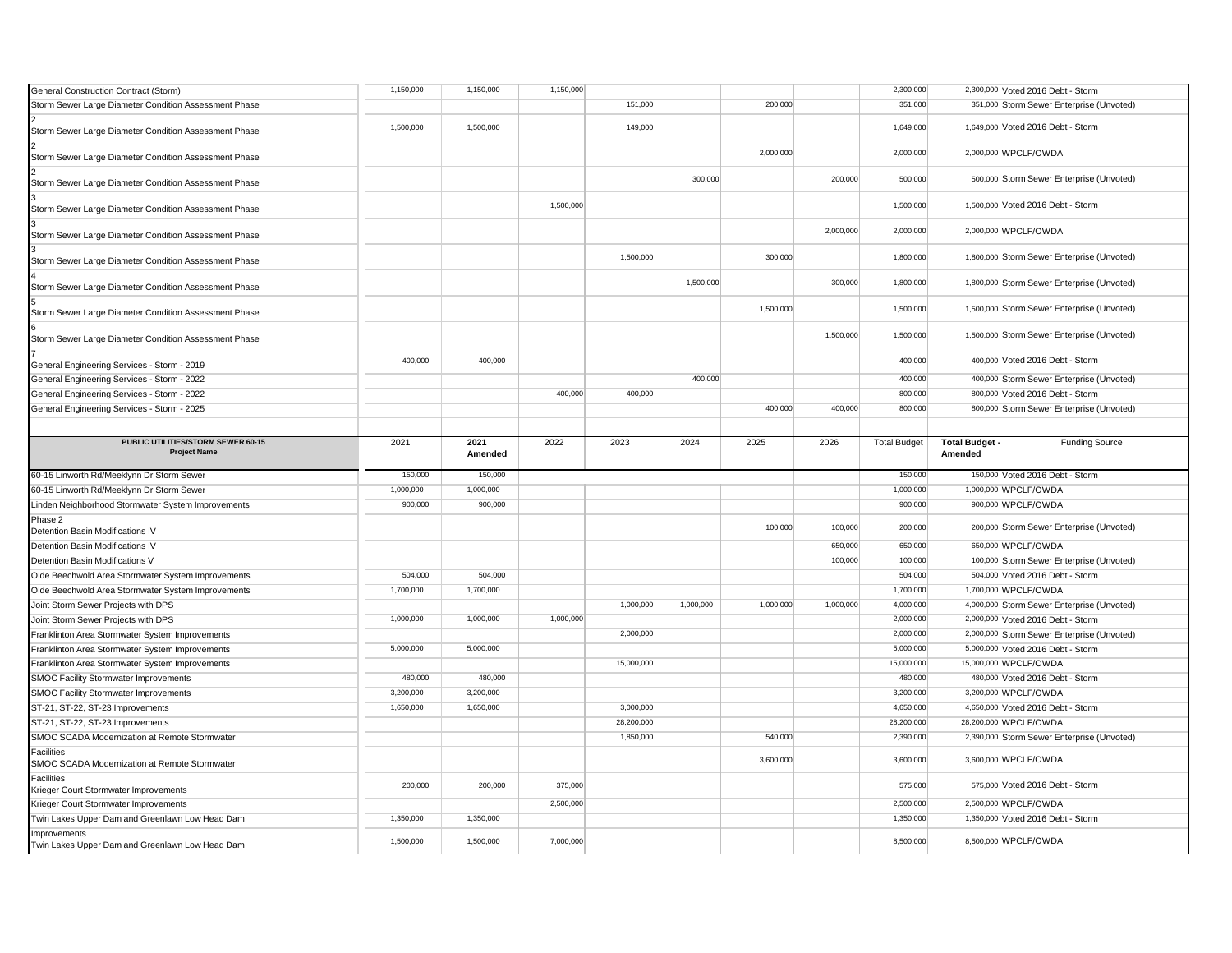| Improvements                                        |              |              |              |              |              |              |              |                     |                     |                                               |
|-----------------------------------------------------|--------------|--------------|--------------|--------------|--------------|--------------|--------------|---------------------|---------------------|-----------------------------------------------|
| Barnett Road Stormwater Improvements Project        |              |              | 255,000      |              |              |              |              | 255,000             |                     | 255,000 Voted 2016 Debt - Storm               |
| Barnett Road Stormwater Improvements Project        |              |              | 1,700,000    |              |              |              |              | 1,700,000           |                     | 1,700,000 WPCLF/OWDA                          |
| Storm Sewer Assessment - Hilltop 2 Blueprint Area   |              |              |              |              |              |              | 2,000,000    | 2,000,000           |                     | 2,000,000 Storm Sewer Enterprise (Unvoted)    |
| Cooke Rd. Culvert Improvements Project              |              |              | 97.500       |              |              |              |              | 97,500              |                     | 97,500 Voted 2016 Debt - Storm                |
| Cooke Rd. Culvert Improvements Project              |              |              | 650,000      |              |              |              |              | 650,000             |                     | 650,000 WPCLF/OWDA                            |
| Ohio State University Area Utility Easement Project | 50,000       | 50,000       |              |              |              |              |              | 50,000              |                     | 50,000 Voted 2016 Debt - Storm                |
| Second Avenue Sewer Improvements                    | 50,000       | 50,000       |              |              |              |              |              | 50,000              |                     | 50,000 Voted 2016 Debt - Storm                |
| Second Avenue Sewer Improvements                    |              |              | 4,000,000    |              |              |              |              | 4,000,000           |                     | 4,000,000 WPCLF/OWDA                          |
| Mound Street Floodwall and WCLPP Repairs            | 500,000      | 500,000      | 50,000       |              |              |              |              | 550,000             |                     | 550,000 Voted 2016 Debt - Storm               |
| Mound Street Floodwall and WCLPP Repairs            |              |              | 2,200,000    |              |              |              |              | 2,200,000           |                     | 2,200,000 WPCLF/OWDA                          |
| <b>Floodwall Closure Evaluations</b>                | 750,000      | 750,000      | 400,000      |              |              |              |              | 1,150,000           |                     | 1,150,000 Voted 2016 Debt - Storm             |
| <b>Floodwall Closure Evaluations</b>                |              |              | 4,000,000    |              |              |              |              | 4,000,000           |                     | 4,000,000 WPCLF/OWDA                          |
|                                                     |              |              |              |              |              |              |              |                     |                     |                                               |
| PUBLIC UTILITIES/STORM SEWER 60-15                  | 2021         | 2021         | 2022         | 2023         | 2024         | 2025         | 2026         | <b>Total Budget</b> | <b>Total Budget</b> | <b>Funding Source</b>                         |
| <b>Project Name</b>                                 |              | Amended      |              |              |              |              |              |                     | Amended             |                                               |
| Thurston Grimsby Storm Sewer Improvements Project   |              |              | 127,875      | 127,875      |              |              |              | 255,750             |                     | 255,750 Voted 2016 Debt - Storm               |
| Thurston Grimsby Storm Sewer Improvements Project   |              |              |              |              | 852,500      |              |              | 852,500             |                     | 852,500 WPCLF/OWDA                            |
| Astor Bernhard Storm Sewer Improvements             |              |              | 244,125      | 244,125      |              |              |              | 488,250             |                     | 488,250 Voted 2016 Debt - Storm               |
| Astor Bernhard Storm Sewer Improvements             |              |              |              |              | 1,627,500    |              |              | 1,627,500           |                     | 1,627,500 WPCLF/OWDA                          |
| Gertrude Lattimer Storm Sewer Improvements          |              |              |              |              | 616,125      |              |              | 616,125             |                     | 616,125 Storm Sewer Enterprise (Unvoted)      |
| Gertrude Lattimer Storm Sewer Improvements          |              |              | 616,125      |              |              |              |              | 616,125             |                     | 616,125 Voted 2016 Debt - Storm               |
| Gertrude Lattimer Storm Sewer Improvements          |              |              |              |              |              | 4,107,500    |              | 4,107,500           |                     | 4,107,500 WPCLF/OWDA                          |
| Plum Ridge Storm Improvements                       |              |              |              |              | 174,375      |              |              | 174,375             |                     | 174,375 Storm Sewer Enterprise (Unvoted)      |
| Plum Ridge Storm Improvements                       |              |              | 174,375      |              |              |              |              | 174,375             |                     | 174,375 Voted 2016 Debt - Storm               |
| Plum Ridge Storm Improvements                       |              |              |              |              |              | 1,162,500    |              | 1,162,500           |                     | 1,162,500 WPCLF/OWDA                          |
| Minor Stormwater Drainage Improvements              |              |              |              |              | 300,000      | 300,000      | 300,000      | 900,000             |                     | 900,000 Storm Sewer Enterprise (Unvoted)      |
| Minor Stormwater Drainage Improvements              |              |              | 130,000      | 130,000      |              |              |              | 260,000             |                     | 260,000 Voted 2016 Debt - Storm               |
| Minor Stormwater Drainage Improvements              |              |              |              |              | 1,700,000    | 1,700,000    | 1,700,000    | 5,100,000           |                     | 5,100,000 WPCLF/OWDA                          |
| Major Stormwater Drainage Improvements              |              |              |              | 780,000      | 1,400,000    | 1,400,000    | 1,400,000    | 4,980,000           |                     | 4,980,000 Storm Sewer Enterprise (Unvoted)    |
| Major Stormwater Drainage Improvements              | 620,000      | 620,000      | 620,000      | 620,000      |              |              |              | 1,860,000           |                     | 1,860,000 Voted 2016 Debt - Storm             |
| Major Stormwater Drainage Improvements              |              |              |              | 7,850,000    | 7,850,000    | 7,850,000    | 7,850,000    | 31,400,000          |                     | 31,400,000 WPCLF/OWDA                         |
| <b>Storm Sewer Lining Projects</b>                  |              |              |              |              | 150,000      | 150,000      | 150,000      | 450,000             |                     | 450,000 Storm Sewer Enterprise (Unvoted)      |
| Storm Sewer Lining Projects                         |              |              | 150,000      | 150,000      |              |              |              | 300,000             |                     | 300,000 Voted 2016 Debt - Storm               |
| <b>Storm Sewer Lining Projects</b>                  |              |              | 1,000,000    | 1,000,000    | 1,000,000    | 1,000,000    | 1,000,000    | 5,000,000           |                     | 5,000,000 WPCLF/OWDA                          |
| Northwest Stormwater Study                          | 600,000      | 600,000      |              |              |              |              |              | 600,000             |                     | 600,000 Voted 2016 Debt - Storm               |
| Subtotal - PUBLIC UTILITIES/STORM SEWER 60-15       | \$25,154,000 | \$25,154,000 | \$30,340,000 | \$65,302,000 | \$22,220,500 | \$28,460,000 | \$21,800,000 | \$193,276,500       | \$193,276,500       |                                               |
| PUBLIC UTILITIES/SANITARY SEWERS 60-05              | 2021         | 2021         | 2022         | 2023         | 2024         | 2025         | 2026         | <b>Total Budget</b> | <b>Total Budget</b> | <b>Funding Source</b>                         |
| <b>Project Name</b>                                 |              | Amended      |              |              |              |              |              |                     | Amended             |                                               |
| Real Time Control Sewer System Optimization, Part 2 |              |              |              |              | 500,000      | 500,000      | 500,000      | 1,500,000           |                     | 1,500,000 Sanitary Sewer Enterprise (Unvoted) |
| Real Time Control Sewer System Optimization, Part 2 | 500,000      | 500,000      | 467,042      |              |              |              |              | 967,042             |                     | 967,042 Voted 2016 Debt - Sanitary Sewer      |
| Real Time Control Sewer System Optimization, Part 2 |              |              | 32,958       | 500,000      |              |              |              | 532,958             |                     | 532,958 Voted 2019 Debt - Sanitary            |
| SSES Overall Engineering Consultant (OEC) Services  | 300,000      | 300,000      |              |              |              |              |              | 300,000             |                     | 300,000 Voted 2016 Debt - Sanitary Sewer      |
| Overall Engineering Consultants (OEC) 2022-2026     |              |              |              |              | 300,000      | 300,000      | 300,000      | 900,000             |                     | 900,000 Sanitary Sewer Enterprise (Unvoted)   |
| Overall Engineering Consultants (OEC) 2022-2026     |              |              | 300,000      | 300,000      |              |              |              | 600,000             |                     | 600,000 Voted 2019 Debt - Sanitary            |
| Big Walnut Sanitary Trunk Extension, Phase 2        |              |              | 997,366      |              |              |              |              | 997,366             |                     | 997,366 Voted 2016 Debt - Sanitary Sewer      |
| Big Walnut Sanitary Trunk Extension, Phase 2        |              |              | 3,802,634    |              |              |              |              | 3,802,634           |                     | 3,802,634 Voted 2019 Debt - Sanitary          |
| Big Walnut Sanitary Trunk Extension, Phase 2        | 88,750,000   | 88,750,000   |              |              |              |              |              | 88,750,000          |                     | 88,750,000 WPCLF/OWDA                         |
|                                                     |              |              | 1,300,000    |              |              |              |              | 1,300,000           |                     | 1,300,000 Voted 2019 Debt - Sanitary          |
| Central College Subtrunk Extension Phase 3          |              |              |              |              |              | 400,000      |              | 400,000             |                     |                                               |
| Walnut Street Sanitary Sewer Extension              |              |              |              | 750,000      |              |              |              | 750,000             |                     | 400,000 Sanitary Sewer Enterprise (Unvoted)   |
| Walnut Street Sanitary Sewer Extension              |              |              |              |              |              | 2,000,000    |              | 2,000,000           |                     | 750,000 Voted 2019 Debt - Sanitary            |
| Walnut Street Sanitary Sewer Extension              |              |              |              |              |              |              |              |                     |                     | 2,000,000 WPCLF/OWDA                          |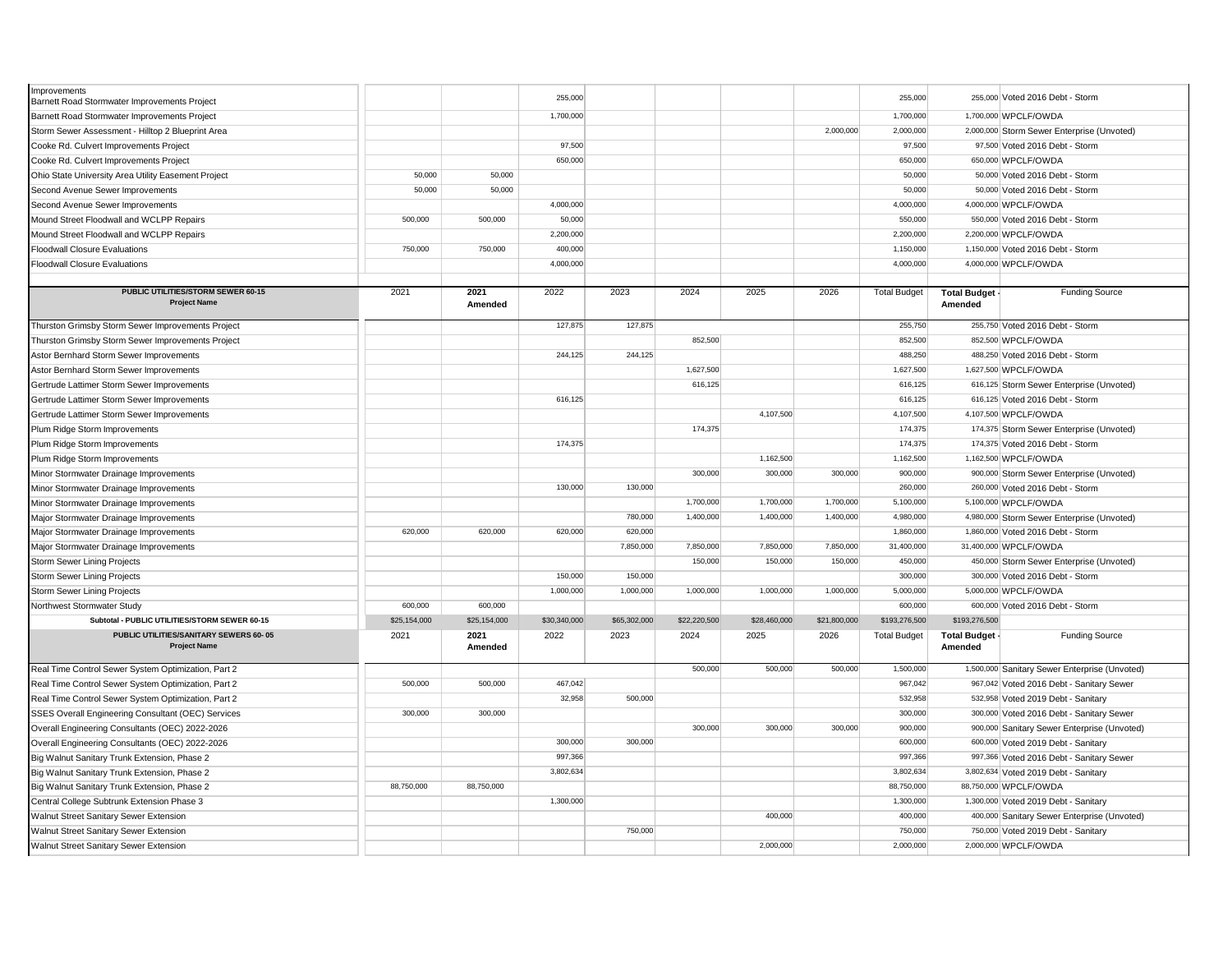| 60-05 Rocky Fork-Blacklick Connector Sewer                                                   |            |                 |            |           | 3,600,000 | 500,000    | 3,600,000 | 7,700,000           |                                  | 7,700,000 Sanitary Sewer Enterprise (Unvoted) |
|----------------------------------------------------------------------------------------------|------------|-----------------|------------|-----------|-----------|------------|-----------|---------------------|----------------------------------|-----------------------------------------------|
| General Engineering Services - Sanitary - 2019                                               | 400,000    | 400.000         | 400,000    |           |           |            |           | 800,000             |                                  | 800,000 Voted 2016 Debt - Sanitary Sewer      |
|                                                                                              |            |                 |            |           |           |            |           |                     |                                  |                                               |
| PUBLIC UTILITIES/SANITARY SEWERS 60-05<br><b>Project Name</b>                                | 2021       | 2021<br>Amended | 2022       | 2023      | 2024      | 2025       | 2026      | <b>Total Budget</b> | <b>Total Budget -</b><br>Amended | <b>Funding Source</b>                         |
| General Engineering Services - Sanitary - 2022                                               |            |                 |            |           | 400.000   |            |           | 400,000             |                                  | 400,000 Sanitary Sewer Enterprise (Unvoted)   |
| General Engineering Services - Sanitary - 2022                                               |            |                 |            | 400,000   |           |            |           | 400,000             |                                  | 400,000 Voted 2019 Debt - Sanitary            |
| General Engineering Services - Sanitary - 2025                                               |            |                 |            |           |           | 400,000    | 400,000   | 800,000             |                                  | 800,000 Sanitary Sewer Enterprise (Unvoted)   |
| Williams and Castle Interceptor                                                              |            |                 |            |           |           | 7,500,000  | 1,000,000 | 8,500,000           |                                  | 8,500,000 Sanitary Sewer Enterprise (Unvoted) |
| Williams and Castle Interceptor                                                              | 2,000,000  | 2,000,000       |            |           |           |            |           | 2,000,000           |                                  | 2,000,000 Voted 2016 Debt - Sanitary Sewer    |
| Williams and Castle Interceptor                                                              |            |                 |            | 3,000,000 |           |            |           | 3,000,000           |                                  | 3,000,000 Voted 2019 Debt - Sanitary          |
| Williams and Castle Interceptor                                                              |            |                 |            |           |           | 80,000,000 |           | 80,000,000          |                                  | 80,000,000 WPCLF/OWDA                         |
| DOSD Roof Replacements, No. 2                                                                | 2,875,000  | 2,875,000       |            |           |           |            |           | 2,875,000           |                                  | 2,875,000 Voted 2016 Debt - Sanitary Sewer    |
| DOSD Roof Replacements, No. 2                                                                |            |                 | 2,380,000  |           |           |            |           | 2,380,000           |                                  | 2,380,000 Voted 2019 Debt - Sanitary          |
| DOSD Roof Replacements, No. 3                                                                |            |                 |            |           | 3,150,000 | 3,150,000  | 2,350,000 | 8,650,000           |                                  | 8,650,000 Sanitary Sewer Enterprise (Unvoted) |
| DOSD Roof Replacements, No. 3                                                                |            |                 | 250,000    | 3,150,000 |           |            |           | 3,400,000           |                                  | 3,400,000 Voted 2019 Debt - Sanitary          |
| DOSD Roof Replacements, No. 4                                                                |            |                 |            |           |           |            | 195,000   | 195,000             |                                  | 195,000 Sanitary Sewer Enterprise (Unvoted)   |
| JPWWTP Digester Improvements                                                                 |            |                 | 7,740,000  |           |           |            |           | 7,740,000           |                                  | 7,740,000 Voted 2016 Debt - Sanitary Sewer    |
| JPWWTP Digester Improvements                                                                 |            |                 | 43,000,000 |           |           |            |           | 43,000,000          |                                  | 43,000,000 WPCLF/OWDA                         |
| JPWWTP, Support Facilities                                                                   |            |                 |            |           |           |            | 284,000   | 284,000             |                                  | 284,000 Sanitary Sewer Enterprise (Unvoted)   |
| Jackson Pike WWTP Aeration Optimization                                                      |            |                 |            |           | 2,640,000 | 3,760,000  |           | 6,400,000           |                                  | 6,400,000 Sanitary Sewer Enterprise (Unvoted) |
| Jackson Pike WWTP Aeration Optimization                                                      |            |                 |            |           |           | 20,000,000 |           | 20,000,000          |                                  | 20,000,000 WPCLF/OWDA                         |
| Jackson Pike A-Plant Secondary Clarifier Electrical                                          |            |                 |            |           | 1,155,000 | 2,820,000  |           | 3,975,000           |                                  | 3,975,000 Sanitary Sewer Enterprise (Unvoted) |
| Upgrades & Miscellaneous Improvements<br>Jackson Pike A-Plant Secondary Clarifier Electrical |            |                 |            | 825,000   |           |            |           | 825,000             |                                  | 825,000 Voted 2019 Debt - Sanitary            |
| Upgrades & Miscellaneous Improvements<br>Jackson Pike A-Plant Secondary Clarifier Electrical |            |                 |            |           |           | 15,000,000 |           | 15,000,000          |                                  | 15,000,000 WPCLF/OWDA                         |
| Upgrades & Miscellaneous Improvements<br>JPWWTP Sludge Dewatering Improvements               |            |                 |            |           |           |            | 1,045,000 | 1,045,000           |                                  | 1,045,000 Sanitary Sewer Enterprise (Unvoted) |
| JPWWTP Cogeneration Facility                                                                 | 687,778    | 687,778         |            |           |           |            |           | 687,778             |                                  | 687,778 Voted 2016 Debt - Sanitary Sewer      |
| JPWWTP Cogeneration Facility                                                                 | 25,911,854 | 25,911,854      |            |           |           |            |           | 25,911,854          |                                  | 25,911,854 WPCLF/OWDA                         |
| JPWWTP Screening Improvements                                                                |            |                 | 1,880,000  |           |           |            |           | 1,880,000           |                                  | 1,880,000 Voted 2019 Debt - Sanitary          |
| <b>JPWWTP Screening Improvements</b>                                                         |            |                 | 10,000,000 |           |           |            |           | 10,000,000          |                                  | 10,000,000 WPCLF/OWDA                         |
| JPWWTP Power Monitoring System                                                               |            |                 |            |           | 180,000   |            |           | 180,000             |                                  | 180,000 Sanitary Sewer Enterprise (Unvoted)   |
| JPWWTP Power Monitoring System                                                               |            |                 |            | 128,000   |           |            |           | 128,000             |                                  | 128,000 Voted 2019 Debt - Sanitary            |
| JPWWTP Power Monitoring System                                                               |            |                 |            |           | 1,000,000 |            |           | 1,000,000           |                                  | 1,000,000 WPCLF/OWDA                          |
| Whittier Street Storm Tanks, Part 2                                                          |            |                 |            |           |           |            | 1,000,000 | 1,000,000           |                                  | 1,000,000 Sanitary Sewer Enterprise (Unvoted) |
| Short Circuit. Coordination, and Arc Flash Studies #1                                        | 350,000    | 350,000         | 350,000    |           |           |            |           | 700,000             |                                  | 700,000 Voted 2016 Debt - Sanitary Sewer      |
| DPU General Engineering Consultant Services (GEC) #4                                         | 500,000    | 500,000         | 500,000    |           |           |            |           | 1,000,000           |                                  | 1,000,000 Voted 2016 Debt - Sanitary Sewer    |
| DPU General Engineering Consultant Services (GEC) #5                                         |            |                 |            |           | 500,000   |            |           | 500,000             |                                  | 500,000 Sanitary Sewer Enterprise (Unvoted)   |
| DPU General Engineering Consultant Services (GEC) #5                                         | 500,000    | 500,000         |            |           |           |            |           | 500,000             |                                  | 500,000 Voted 2016 Debt - Sanitary Sewer      |
| DPU General Engineering Consultant Services (GEC) #5                                         |            |                 | 500,000    | 500,000   |           |            |           | 1,000,000           |                                  | 1,000,000 Voted 2019 Debt - Sanitary          |
| DPU General Engineering Consultant Services (GEC) #6                                         |            |                 |            |           | 500,000   | 500,000    | 500,000   | 1,500,000           |                                  | 1,500,000 Sanitary Sewer Enterprise (Unvoted) |
| DPU General Engineering Consultant Services (GEC) #6                                         |            |                 |            | 500,000   |           |            |           | 500,000             |                                  | 500,000 Voted 2019 Debt - Sanitary            |
|                                                                                              |            |                 |            |           |           |            |           |                     |                                  |                                               |
| <b>PUBLIC UTILITIES/SANITARY SEWERS 60-05</b><br><b>Project Name</b>                         | 2021       | 2021<br>Amended | 2022       | 2023      | 2024      | 2025       | 2026      | <b>Total Budget</b> | <b>Total Budget</b><br>Amended   | <b>Funding Source</b>                         |
| DPU General Engineering Consultant Services (GEC) #7                                         |            |                 |            |           |           | 500,000    | 500,000   | 1,000,000           |                                  | 1,000,000 Sanitary Sewer Enterprise (Unvoted) |
| JPWWTP Small Capital Projects                                                                |            |                 |            |           | 1,100,000 | 1,100,000  | 1,100,000 | 3,300,000           |                                  | 3,300,000 Sanitary Sewer Enterprise (Unvoted) |
| JPWWTP Small Capital Projects                                                                | 1,450,000  | 1,450,000       |            |           |           |            |           | 1,450,000           |                                  | 1,450,000 Voted 2016 Debt - Sanitary Sewer    |
| JPWWTP Small Capital Projects                                                                |            |                 | 1,100,000  | 1,100,000 |           |            |           | 2,200,000           |                                  | 2,200,000 Voted 2019 Debt - Sanitary          |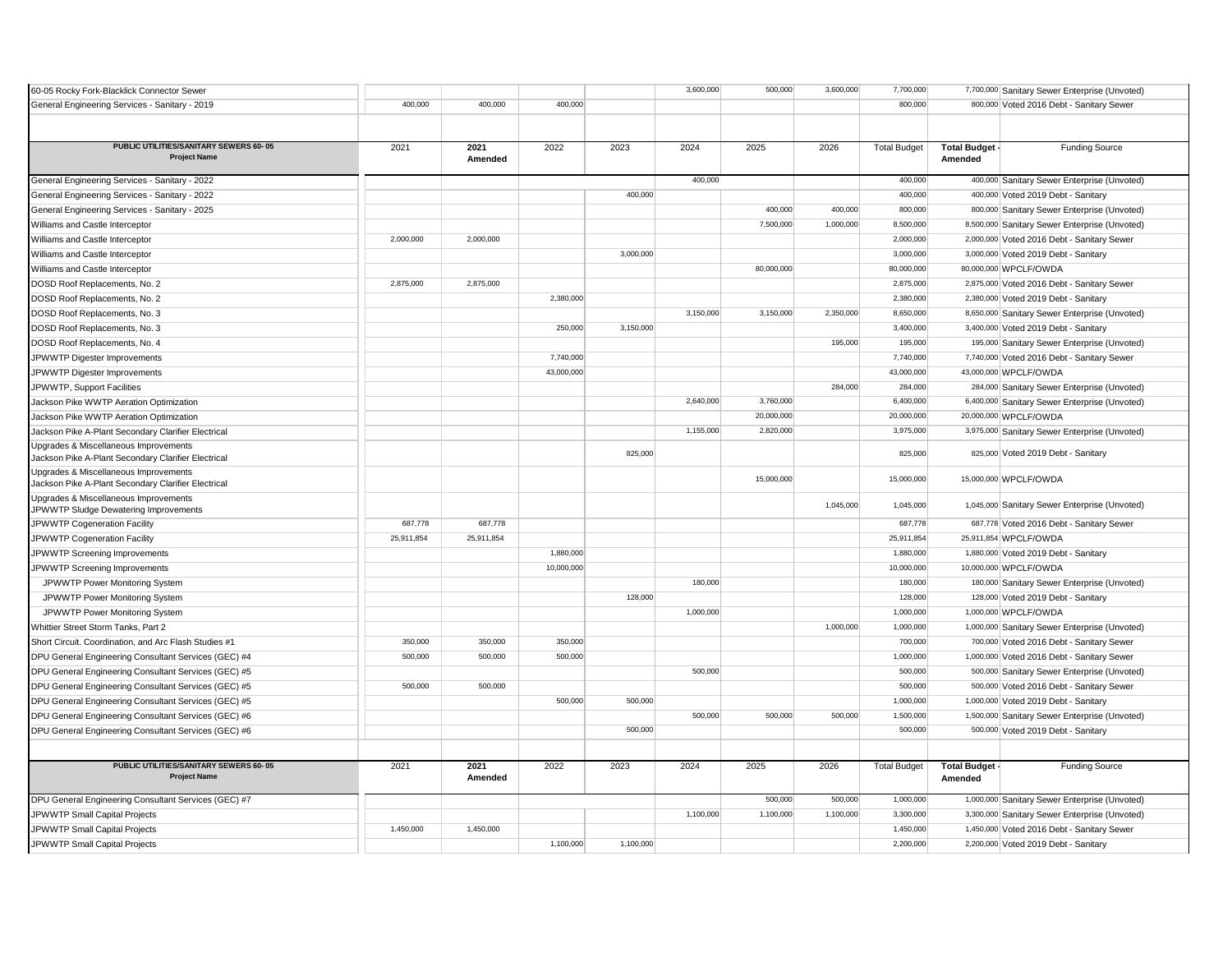| JPWWTP Incinerator Building Rehabilitation                                               |           |                 | 2,300,000 |           |            |            |            | 2,300,000           |                                | 2,300,000 Voted 2016 Debt - Sanitary Sewer     |
|------------------------------------------------------------------------------------------|-----------|-----------------|-----------|-----------|------------|------------|------------|---------------------|--------------------------------|------------------------------------------------|
| SWWTP Small Capital Projects                                                             |           |                 |           |           | 1,100,000  | 1,100,000  | 1,100,000  | 3,300,000           |                                | 3,300,000 Sanitary Sewer Enterprise (Unvoted)  |
| <b>SWWTP Small Capital Projects</b>                                                      | 600,000   | 600,000         | 1,600,000 |           |            |            |            | 2,200,000           |                                | 2,200,000 Voted 2016 Debt - Sanitary Sewer     |
| SWWTP Small Capital Projects                                                             |           |                 |           | 1,100,000 |            |            |            | 1,100,000           |                                | 1,100,000 Voted 2019 Debt - Sanitary           |
| SWWTP Incinerator Building - South Rehabilitation                                        |           |                 |           |           |            |            | 600,000    | 600,000             |                                | 600,000 Sanitary Sewer Enterprise (Unvoted)    |
| SWWTP ERC/FRC MCC Replacement                                                            | 500,000   | 500,000         |           |           |            |            |            | 500,000             |                                | 500,000 Voted 2016 Debt - Sanitary Sewer       |
| <b>Compost Facility Small Capital Projects</b>                                           |           |                 |           |           |            |            | 400,000    | 400,000             |                                | 400,000 Sanitary Sewer Enterprise (Unvoted)    |
| Fairwood Building Facilities Small Capital Projects                                      |           |                 |           |           | 350,000    | 350,000    | 350,000    | 1,050,000           |                                | 1,050,000 Sanitary Sewer Enterprise (Unvoted)  |
| Fairwood Building Facilities Small Capital Projects                                      |           |                 | 350,000   | 350,000   |            |            |            | 700,000             |                                | 700,000 Voted 2019 Debt - Sanitary             |
| SMOC Vehicle Maintenance Fluid System Replacement                                        | 500,000   | 500,000         |           |           |            |            |            | 500,000             |                                | 500,000 Voted 2016 Debt - Sanitary Sewer       |
| <b>WWTFs Professional Construction Management Services</b>                               | 450,000   | 450,000         |           |           |            |            |            | 450,000             |                                | 450,000 Voted 2016 Debt - Sanitary Sewer       |
| #2                                                                                       |           |                 |           |           |            |            |            |                     |                                |                                                |
| WWTFs Professional Construction Management Services -                                    | 264,000   | 264,000         |           |           |            |            |            | 264,000             |                                | 264,000 Voted 2016 Debt - Sanitary Sewer       |
| <b>HVAC Replacment Projects</b><br>WWTFs Professional Construction Management Services - | 250,000   | 250,000         |           |           |            |            |            | 250,000             |                                | 250,000 Voted 2016 Debt - Sanitary Sewer       |
| Roof Replacment Projects<br>WWTFs Professional Construction Management Services          |           |                 |           |           | 485,000    | 485,000    | 485,000    | 1,455,000           |                                | 1,455,000 Sanitary Sewer Enterprise (Unvoted)  |
| #3<br>WWTFs Professional Construction Management Services                                |           |                 | 485,000   | 485,000   |            |            |            | 970,000             |                                | 970,000 Voted 2019 Debt - Sanitary             |
| #3<br>DOSD HVAC and Air Purification System Replacements,                                | 2.336.000 | 2.336.000       | 2,400,000 |           |            |            |            | 4,736,000           |                                | 4,736,000 Voted 2016 Debt - Sanitary Sewer     |
| No. 1<br>DOSD HVAC and Air Purification System Replacements,                             |           |                 |           |           | 1,300,000  | 1,300,000  | 2,400,000  | 5,000,000           |                                | 5,000,000 Sanitary Sewer Enterprise (Unvoted)  |
| No. 2<br>DOSD HVAC and Air Purification System Replacements,                             |           |                 | 300,000   | 1,300,000 |            |            |            | 1,600,000           |                                | 1,600,000 Voted 2019 Debt - Sanitary           |
| No. 2<br>DOSD HVAC and Air Purification System Replacements,                             |           |                 |           |           |            |            | 300,000    | 300,000             |                                | 300,000 Sanitary Sewer Enterprise (Unvoted)    |
| No. 3<br>Jackson Pike WWTP Stormwater and Floodplain                                     | 890,000   | 890,000         | 800,000   |           |            |            |            | 1,690,000           |                                | 1,690,000 Voted 2016 Debt - Sanitary Sewer     |
| Improvements<br>Jackson Pike WWTP Stormwater and Floodplain                              |           |                 | 5,000,000 |           |            |            |            | 5,000,000           |                                | 5,000,000 WPCLF/OWDA                           |
| Improvements<br><b>Land Acquisition</b>                                                  |           |                 |           |           |            |            | 7,500,000  | 7,500,000           |                                | 7,500,000 Sanitary Sewer Enterprise (Unvoted)  |
| <b>DOSD Electrical Upgrades Program</b>                                                  |           |                 |           |           | 12,000,000 | 12,000,000 | 900,000    | 24,900,000          |                                | 24,900,000 Sanitary Sewer Enterprise (Unvoted) |
| <b>DOSD Electrical Upgrades Program</b>                                                  | 4,396,000 | 4,396,000       | 6,000,000 |           |            |            |            | 10,396,000          |                                | 10,396,000 Voted 2016 Debt - Sanitary Sewer    |
| DOSD Electrical Upgrades Program                                                         |           |                 |           | 6,000,000 |            |            |            | 6,000,000           |                                | 6,000,000 Voted 2019 Debt - Sanitary           |
|                                                                                          |           |                 |           |           |            |            |            |                     |                                |                                                |
| PUBLIC UTILITIES/SANITARY SEWERS 60-05<br><b>Project Name</b>                            | 2021      | 2021<br>Amended | 2022      | 2023      | 2024       | 2025       | 2026       | <b>Total Budget</b> | <b>Total Budget</b><br>Amended | <b>Funding Source</b>                          |
| WWTFS Instrumentation and Control (I&C) Integration and                                  | 500,000   | 500,000         | 500,000   |           |            |            |            | 1,000,000           |                                | 1,000,000 Voted 2016 Debt - Sanitary Sewer     |
| Programming Part 2<br>WWTFS Instrumentation and Control (I&C) Integration and            |           |                 |           | 500,000   |            |            |            | 500,000             |                                | 500,000 Voted 2019 Debt - Sanitary             |
| Programming Part 2<br>WWTFS Instrumentation and Control (I&C) Integration and            |           |                 |           |           | 500,000    | 500,000    |            | 1,000,000           |                                | 1,000,000 Sanitary Sewer Enterprise (Unvoted)  |
| Programming #3<br>WWTFS Instrumentation and Control (I&C) Integration and                |           |                 |           | 500,000   |            |            |            | 500,000             |                                | 500,000 Voted 2019 Debt - Sanitary             |
| Programming #3<br>WWTFS Instrumentation And Control (I&C) Integration and                |           |                 |           |           |            |            | 500,000    | 500,000             |                                | 500,000 Sanitary Sewer Enterprise (Unvoted)    |
| Programming Team Part 4<br>60-05 SWWTP Sludge Dewatering Improvements                    |           |                 |           |           | 3,363,000  |            | 1,520,000  | 4,883,000           |                                | 4,883,000 Sanitary Sewer Enterprise (Unvoted)  |
| 60-05 SWWTP Sludge Dewatering Improvements                                               |           |                 |           | 1,045,000 |            |            |            | 1,045,000           |                                | 1,045,000 Voted 2019 Debt - Sanitary           |
| 60-05 SWWTP Sludge Dewatering Improvements                                               |           |                 |           |           |            |            | 19,000,000 | 19,000,000          |                                | 19,000,000 WPCLF/OWDA                          |
| SWWTP Main Drain Pump Station                                                            |           |                 |           |           |            |            |            |                     |                                |                                                |
|                                                                                          | 400,000   | 400,000         |           |           |            |            |            | 400,000             |                                | 400,000 Voted 2016 Debt - Sanitary Sewer       |
| SWWTP Main Drain Pump Station                                                            | 2,500,000 | 2,500,000       |           |           |            |            |            | 2,500,000           |                                | 2,500,000 WPCLF/OWDA                           |
| SWWTP Digestion Process Expansion                                                        | 1,504,000 | 1,504,000       |           |           |            |            |            | 1,504,000           |                                | 1,504,000 Voted 2016 Debt - Sanitary Sewer     |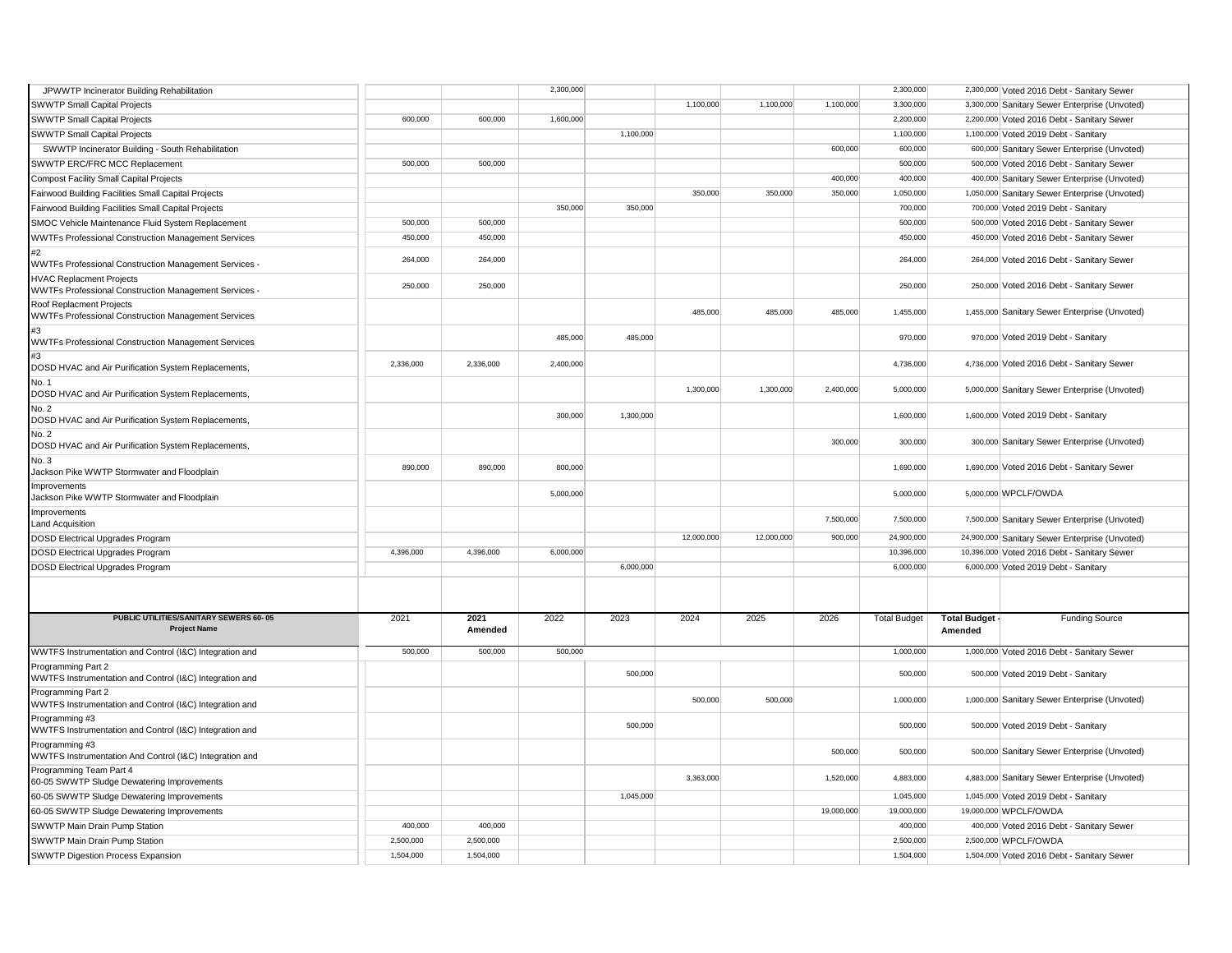| SWWTP Digestion Process Expansion                                                               | 1,370,109 | 1,370,109 |           |            |           |           |            | 1,370,109           |              | 1,370,109 WPCLF/OWDA                           |
|-------------------------------------------------------------------------------------------------|-----------|-----------|-----------|------------|-----------|-----------|------------|---------------------|--------------|------------------------------------------------|
| <b>SWWTP Cogeneration Revised Capacity</b>                                                      |           |           |           |            |           | 1,300,000 | 2,858,000  | 4,158,000           |              | 4,158,000 Sanitary Sewer Enterprise (Unvoted)  |
| SWWTP Digester Process Expansion, Phase II                                                      | 1,375,000 | 1,375,000 | 1,925,000 |            |           |           |            | 3,300,000           |              | 3,300,000 Voted 2016 Debt - Sanitary Sewer     |
| SWWTP Digester Process Expansion, Phase II                                                      |           |           |           | 4,700,000  |           |           |            | 4,700,000           |              | 4,700,000 Voted 2019 Debt - Sanitary           |
| SWWTP Digester Process Expansion, Phase II                                                      |           |           |           | 24,955,000 |           |           |            | 24,955,000          |              | 24,955,000 WPCLF/OWDA                          |
| SWWTP Post Aeration Diffuser Replacement                                                        | 670,000   | 670,000   |           |            |           |           |            | 670,000             |              | 670,000 Voted 2016 Debt - Sanitary Sewer       |
| SWWTP Post Aeration Diffuser Replacement                                                        | 8,695,000 | 8,695,000 |           |            |           |           |            | 8,695,000           |              | 8,695,000 WPCLF/OWDA                           |
| SWWTP Effluent Sample Pump Station                                                              |           |           |           |            | 154,000   | 360,000   |            | 514,000             |              | 514,000 Sanitary Sewer Enterprise (Unvoted)    |
| SWWTP Effluent Sample Pump Station                                                              |           |           |           | 110,000    |           |           |            | 110,000             |              | 110,000 Voted 2019 Debt - Sanitary             |
| SWWTP Effluent Sample Pump Station                                                              |           |           |           |            |           | 2.000.000 |            | 2,000,000           |              | 2,000,000 WPCLF/OWDA                           |
| SWWTP Power Monitoring System                                                                   |           |           |           |            | 260,000   |           |            | 260,000             |              | 260,000 Sanitary Sewer Enterprise (Unvoted)    |
| SWWTP Power Monitoring System                                                                   |           |           |           | 160,000    |           |           |            | 160,000             |              | 160,000 Voted 2019 Debt - Sanitary             |
| SWWTP Power Monitoring System                                                                   |           |           |           |            | 1,250,000 |           |            | 1,250,000           |              | 1,250,000 WPCLF/OWDA                           |
| Power Quality Analysis                                                                          |           |           |           |            |           | 500,000   | 500,000    | 1,000,000           |              | 1,000,000 Sanitary Sewer Enterprise (Unvoted)  |
| WWTFs Phosphorus Removal & Recovery                                                             |           |           |           |            |           |           | 1,667,800  | 1,667,800           |              | 1,667,800 Sanitary Sewer Enterprise (Unvoted)  |
| WWTF Upgrade - General Program #4                                                               | 1,000,000 | 1,000,000 | 800,000   |            |           |           |            | 1,800,000           |              | 1,800,000 Voted 2016 Debt - Sanitary Sewer     |
| WWTF Upgrade - General Program #5                                                               |           |           |           |            | 800,000   | 800,000   | 800,000    | 2,400,000           |              | 2,400,000 Sanitary Sewer Enterprise (Unvoted)  |
| WWTF Upgrade - General Program #5                                                               |           |           |           | 800,000    |           |           |            | 800,000             |              | 800,000 Voted 2019 Debt - Sanitary             |
|                                                                                                 |           |           |           |            | 308,000   | 752,000   |            | 1,060,000           |              |                                                |
| East and Far East Return Activated Sludge Sludge Control                                        |           |           |           |            |           |           |            |                     |              | 1,060,000 Sanitary Sewer Enterprise (Unvoted)  |
| <b>Bldg Electrical Improvements</b><br>East and Far East Return Activated Sludge Sludge Control |           |           |           | 220,000    |           |           |            | 220,000             |              | 220,000 Voted 2019 Debt - Sanitary             |
| <b>Bldg Electrical Improvements</b>                                                             |           |           |           |            |           | 4,000,000 |            | 4,000,000           |              | 4,000,000 WPCLF/OWDA                           |
| East and Far East Return Activated Sludge Sludge Control                                        |           |           |           |            |           |           |            |                     |              |                                                |
| <b>Bldg Electrical Improvements</b>                                                             |           |           |           |            |           |           |            |                     |              |                                                |
|                                                                                                 |           |           |           |            |           |           |            |                     |              |                                                |
| PUBLIC UTILITIES/SANITARY SEWERS 60-05                                                          | 2021      | 2021      | 2022      | 2023       | 2024      | 2025      | 2026       | <b>Total Budget</b> | Total Budget | <b>Funding Source</b>                          |
|                                                                                                 |           |           |           |            |           |           |            |                     |              |                                                |
| <b>Project Name</b>                                                                             |           | Amended   |           |            |           |           |            |                     | Amended      |                                                |
|                                                                                                 |           |           |           |            |           |           |            |                     |              |                                                |
| SWWTP Aeration Optimization                                                                     |           |           |           |            |           | 3,960,000 | 5,640,000  | 9,600,000           |              | 9,600,000 Sanitary Sewer Enterprise (Unvoted)  |
| <b>SWWTP Aeration Optimization</b>                                                              |           |           |           |            |           |           | 30,000,000 | 30,000,000          |              | 30,000,000 WPCLF/OWDA                          |
| SWWTP EAC HVAC and Air Purification                                                             | 300,000   | 300,000   | 3,240,000 |            |           |           |            | 3,540,000           |              | 3,540,000 Voted 2016 Debt - Sanitary Sewer     |
| Compost Facility Odor Reduction Improvements - Part 2                                           |           |           |           |            |           | 7,835,000 | 7,835,000  | 15,670,000          |              | 15,670,000 Sanitary Sewer Enterprise (Unvoted) |
| Compost Facility Odor Reduction Improvements - Part 2                                           |           |           |           |            |           |           | 43,350,000 | 43,350,000          |              | 43,350,000 WPCLF/OWDA                          |
| Southerly Stormwater and Floodplain Improvements                                                | 1,300,000 | 1,300,000 | 800,000   |            |           |           |            | 2,100,000           |              | 2,100,000 Voted 2016 Debt - Sanitary Sewer     |
| Southerly Stormwater and Floodplain Improvements                                                |           |           | 5,000,000 |            |           |           |            | 5,000,000           |              | 5,000,000 WPCLF/OWDA                           |
| <b>Sanitary Sewer Lining Project</b>                                                            |           |           |           |            | 1,170,000 |           |            | 1,170,000           |              | 1,170,000 Sanitary Sewer Enterprise (Unvoted)  |
| <b>Sanitary Sewer Lining Project</b>                                                            | 1,170,000 | 1,170,000 |           |            |           |           |            | 1,170,000           |              | 1,170,000 Voted 2016 Debt - Sanitary Sewer     |
| 2021 Annual Lining Contract                                                                     | 850,000   | 850,000   |           |            |           |           |            | 850,000             |              | 850,000 Voted 2016 Debt - Sanitary Sewer       |
| 2021 Annual Lining Contract                                                                     | 5,000,000 | 5,000,000 |           |            |           |           |            | 5,000,000           |              | 5,000,000 WPCLF/OWDA                           |
| 2022 Annual Lining Contract                                                                     |           |           | 850,000   |            |           |           |            | 850,000             |              | 850,000 Voted 2016 Debt - Sanitary Sewer       |
| 2022 Annual Lining Contract                                                                     |           |           | 5,000,000 |            |           |           |            | 5,000,000           |              | 5,000,000 WPCLF/OWDA                           |
| 2023 Annual Lining Contract                                                                     |           |           |           | 850,000    |           |           |            | 850,000             |              | 850,000 Voted 2019 Debt - Sanitary             |
| 2023 Annual Lining Contract                                                                     |           |           |           | 5,000,000  |           |           |            | 5,000,000           |              | 5,000,000 WPCLF/OWDA                           |
| 2024 Annual Lining Contract                                                                     |           |           |           |            | 850,000   |           |            | 850,000             |              | 850,000 Sanitary Sewer Enterprise (Unvoted)    |
| 2024 Annual Lining Contract                                                                     |           |           |           |            | 5,000,000 |           |            | 5,000,000           |              | 5,000,000 WPCLF/OWDA                           |
| 2025 Annual Lining Contract                                                                     |           |           |           |            |           | 850,000   |            | 850,000             |              | 850,000 Sanitary Sewer Enterprise (Unvoted)    |
| 2025 Annual Lining Contract                                                                     |           |           |           |            |           | 5,000,000 |            | 5,000,000           |              | 5,000,000 WPCLF/OWDA                           |
| 2026 Annual Lining Contract                                                                     |           |           |           |            |           |           | 850,000    | 850,000             |              | 850,000 Sanitary Sewer Enterprise (Unvoted)    |
| 2026 Annual Lining Contract                                                                     |           |           |           |            |           |           | 5,000,000  | 5,000,000           |              | 5,000,000 WPCLF/OWDA                           |
| Sewer System Capacity Model update 2020                                                         |           |           |           |            | 2.000.000 |           |            | 2.000.000           |              | 2,000,000 Sanitary Sewer Enterprise (Unvoted)  |
| Sewer System Capacity Model update 2020                                                         |           |           | 2,000,000 |            |           |           |            | 2,000,000           |              | 2,000,000 Voted 2019 Debt - Sanitary           |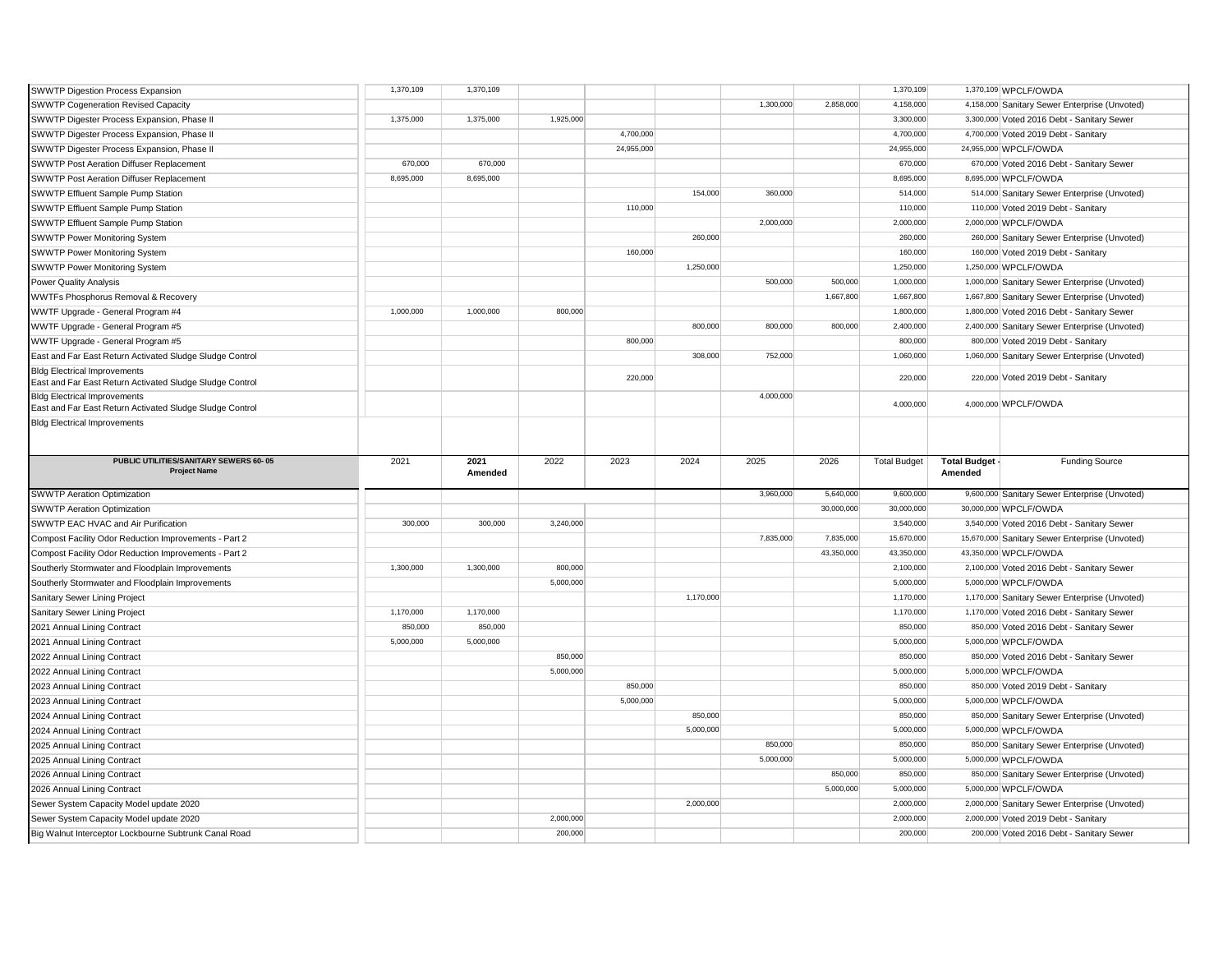| Area<br>Big Walnut Interceptor Lockbourne Subtrunk Canal Road                                                                       |            |                 |            | 2,000,000 |            |           |      | 2,000,000           |                                | 2,000,000 WPCLF/OWDA                          |
|-------------------------------------------------------------------------------------------------------------------------------------|------------|-----------------|------------|-----------|------------|-----------|------|---------------------|--------------------------------|-----------------------------------------------|
| Area<br>Intermodal Sanitary Subtrunk Extension                                                                                      |            |                 | 1,000,000  |           |            |           |      | 1,000,000           |                                | 1,000,000 Voted 2016 Debt - Sanitary Sewer    |
| Rickenbacker Intermodal Sanitary Extension                                                                                          | 1,100,000  | 1,100,000       |            |           |            |           |      | 1,100,000           |                                | 1,100,000 WPCLF/OWDA                          |
| Intermodal Sanitary Subtrunk Extension - Phase 2                                                                                    |            |                 |            | 550,000   |            |           |      | 550,000             |                                | 550,000 Voted 2019 Debt - Sanitary            |
| Intermodal Sanitary Subtrunk Extension - Phase 2                                                                                    |            |                 |            | 3,500,000 |            |           |      | 3,500,000           |                                | 3,500,000 WPCLF/OWDA                          |
| DPU Archive / Records Storage and SMOC Locker Room                                                                                  | 429,500    | 429,500         |            |           |            |           |      | 429,500             |                                | 429,500 Voted 2016 Debt - Sanitary Sewer      |
| Renovations<br>SMOC Inventory Control Consolidations                                                                                | 250,000    | 250,000         |            |           |            |           |      | 250,000             |                                | 250,000 Voted 2016 Debt - Sanitary Sewer      |
| <b>SMOC Inventory Control Consolidations</b>                                                                                        |            |                 | 3,845,000  |           |            |           |      | 3,845,000           |                                | 3,845,000 Voted 2019 Debt - Sanitary          |
| Ohio State University Area Utility Easement Project                                                                                 | 50,000     | 50,000          |            |           |            |           |      | 50,000              |                                | 50,000 Voted 2016 Debt - Sanitary Sewer       |
| Big Walnut Outfall (South) Rehabilitation                                                                                           | 652,994    | 652,994         |            |           |            |           |      | 652,994             |                                | 652,994 Voted 2016 Debt - Sanitary Sewer      |
| Big Walnut Outfall (South) Rehabilitation                                                                                           |            |                 | 3,000,000  |           |            |           |      | 3,000,000           |                                | 3,000,000 Voted 2019 Debt - Sanitary          |
| Big Walnut Outfall (South) Rehabilitation                                                                                           |            |                 | 30,000,000 |           |            |           |      | 30,000,000          |                                | 30,000,000 WPCLF/OWDA                         |
|                                                                                                                                     |            |                 |            |           |            |           |      |                     |                                |                                               |
| PUBLIC UTILITIES/SANITARY SEWERS 60-05<br><b>Project Name</b>                                                                       | 2021       | 2021<br>Amended | 2022       | 2023      | 2024       | 2025      | 2026 | <b>Total Budget</b> | <b>Total Budget</b><br>Amended | <b>Funding Source</b>                         |
| Big Walnut Outfall (North) Rehabilitation                                                                                           |            |                 |            |           | 300,000    |           |      | 300,000             |                                | 300,000 Sanitary Sewer Enterprise (Unvoted)   |
| Big Walnut Outfall (North) Rehabilitation                                                                                           |            |                 | 1,600,000  |           |            |           |      | 1,600,000           |                                | 1,600,000 Voted 2016 Debt - Sanitary Sewer    |
| Big Walnut Outfall (North) Rehabilitation                                                                                           |            |                 |            |           | 20,000,000 |           |      | 20,000,000          |                                | 20,000,000 WPCLF/OWDA                         |
| Lower Olentangy Tunnel - Phase 1                                                                                                    |            |                 |            |           | 289,685    | 3,000,000 |      | 3,289,685           |                                | 3,289,685 Sanitary Sewer Enterprise (Unvoted) |
| Lower Olentangy Tunnel - Phase 1                                                                                                    | 522,782    | 522,782         | 6,000,000  |           |            |           |      | 6,522,782           |                                | 6,522,782 Voted 2016 Debt - Sanitary Sewer    |
| Lower Olentangy Tunnel - Phase 1                                                                                                    |            |                 |            | 6,000,000 | 5,710,315  |           |      | 11,710,315          |                                | 11,710,315 Voted 2019 Debt - Sanitary         |
| Lower Olentangy Tunnel - Phase 1                                                                                                    | 26,000,000 | 26,000,000      |            |           |            |           |      | 26,000,000          |                                | 26,000,000 WPCLF/OWDA                         |
| Large Diameter Sewer Rehabilitation - Alum Creek Trunk                                                                              | 260,000    | 260,000         |            |           |            |           |      | 260,000             |                                | 260,000 Voted 2016 Debt - Sanitary Sewer      |
| South Section/Deshler Tunnel-Alum Creek Interceptor<br>Sewer/Truro Sewers<br>Large Diameter Sewer Rehabilitation - Alum Creek Trunk | 14,500,000 | 14,500,000      |            |           |            |           |      | 14,500,000          |                                | 14,500,000 WPCLF/OWDA                         |
| South Section/Deshler Tunnel-Alum Creek Interceptor<br>Sewer/Truro Sewers<br>OSIS Large Diameter Sewer Rehabilitation               | 900,000    | 900,000         |            |           |            |           |      | 900,000             |                                | 900,000 Voted 2016 Debt - Sanitary Sewer      |
| OSIS Large Diameter Sewer Rehabilitation                                                                                            |            |                 | 500,000    |           |            |           |      | 500,000             |                                | 500,000 Voted 2019 Debt - Sanitary            |
| OSIS Large Diameter Sewer Rehabilitation                                                                                            |            |                 |            | 6,000,000 |            |           |      | 6,000,000           |                                | 6,000,000 WPCLF/OWDA                          |
| Center Large Diameter Rehabilitation                                                                                                | 2,000,000  | 2,000,000       |            |           |            |           |      | 2,000,000           |                                | 2,000,000 WPCLF/OWDA                          |
| West Side Trunk Rehabilitation                                                                                                      | 100,000    | 100,000         | 750,000    |           |            |           |      | 850,000             |                                | 850,000 Voted 2016 Debt - Sanitary Sewer      |
| West Side Trunk Rehabilitation                                                                                                      |            |                 | 5,000,000  |           |            |           |      | 5,000,000           |                                | 5,000,000 WPCLF/OWDA                          |
| Large Diameter - Blacklick Creek Main Trunk                                                                                         | 675,000    | 675,000         |            |           |            |           |      | 675,000             |                                | 675,000 Voted 2016 Debt - Sanitary Sewer      |
| Large Diameter - Blacklick Creek Main Trunk                                                                                         | 6,250,000  | 6,250,000       |            |           |            |           |      | 6,250,000           |                                | 6,250,000 WPCLF/OWDA                          |
| Large Diameter - Scioto Main Trunk                                                                                                  | 2,435,000  | 2,435,000       |            |           |            |           |      | 2,435,000           |                                | 2,435,000 Voted 2016 Debt - Sanitary Sewer    |
| Large Diameter - Scioto Main Trunk                                                                                                  | 6.600.000  | 6.600.000       |            | 3,800,000 |            |           |      | 10,400,000          |                                | 10,400,000 WPCLF/OWDA                         |
| Near North & East Area Large Diameter Assessment -                                                                                  | 375,000    | 375,000         |            |           |            |           |      | 375,000             |                                | 375,000 Voted 2016 Debt - Sanitary Sewer      |
| Phase 2<br>Near North & East Area Large Diameter Assessment -                                                                       |            |                 | 2,500,000  |           |            |           |      | 2,500,000           |                                | 2,500,000 WPCLF/OWDA                          |
| Phase 2<br>Near North & East Area Large Diameter Assessment -                                                                       |            |                 |            | 675,000   |            |           |      | 675,000             |                                | 675,000 Voted 2019 Debt - Sanitary            |
| Phase 3<br>Near North & East Area Large Diameter Assessment -                                                                       |            |                 |            | 4,750,000 |            |           |      | 4,750,000           |                                | 4,750,000 WPCLF/OWDA                          |
| Phase 3<br>Near North & East Area Large Diameter Assessment -                                                                       |            |                 |            |           | 675,000    |           |      | 675,000             |                                | 675,000 Sanitary Sewer Enterprise (Unvoted)   |
| Phase 4<br>Near North & East Area Large Diameter Assessment -                                                                       |            |                 |            |           | 4,750,000  |           |      | 4,750,000           |                                | 4,750,000 WPCLF/OWDA                          |
| Phase 4<br>Alum Creek Trunk (South) - Phase 2                                                                                       |            |                 |            |           | 975,000    |           |      | 975,000             |                                | 975,000 Sanitary Sewer Enterprise (Unvoted)   |
| Alum Creek Trunk (South) - Phase 2                                                                                                  | 600,000    | 600.000         |            |           |            |           |      | 600,000             |                                | 600,000 Voted 2016 Debt - Sanitary Sewer      |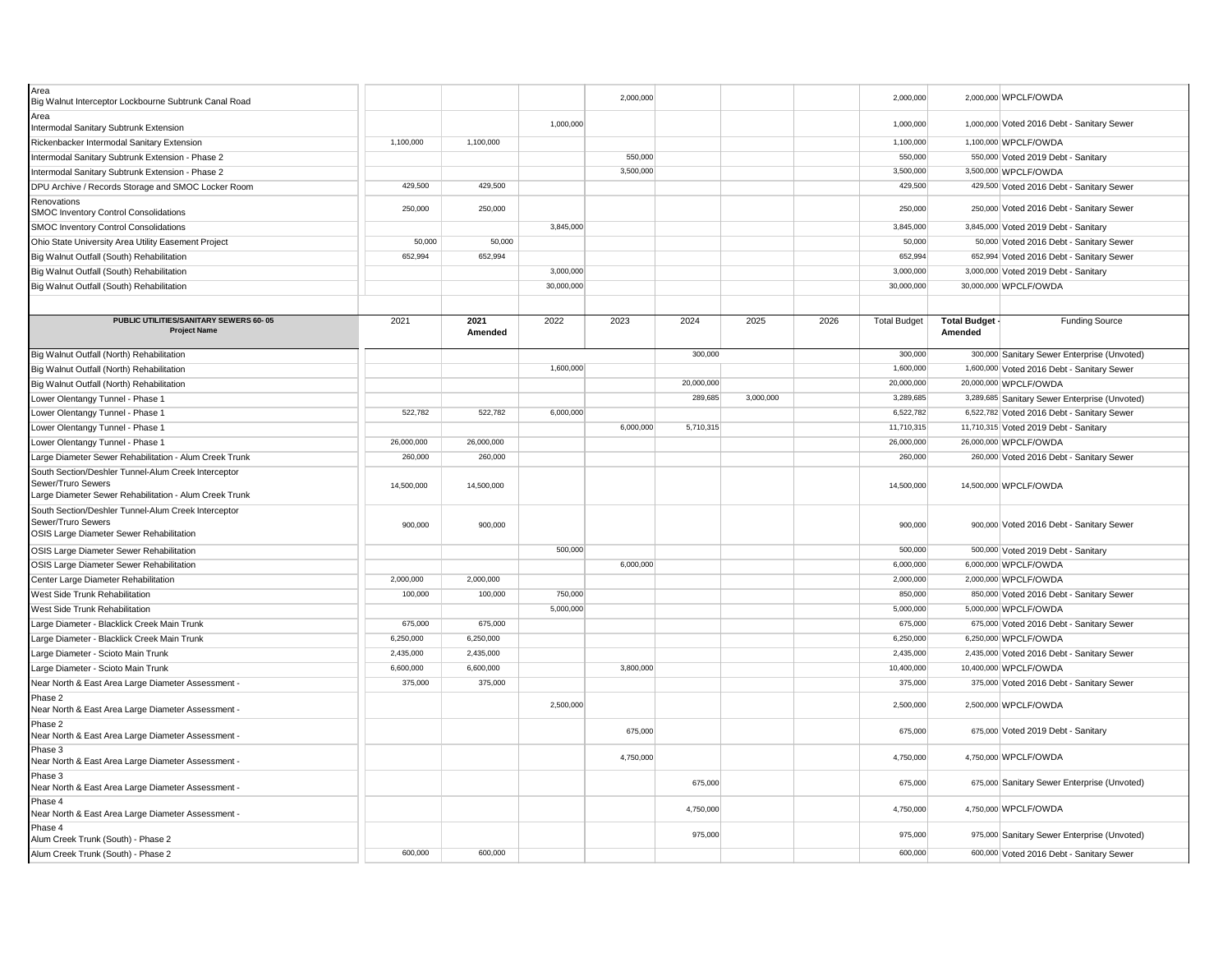| Alum Creek Trunk (South) - Phase 2                                                 |            |            |                       | 50,000    |            |            |            | 50,000                |                     | 50,000 Voted 2019 Debt - Sanitary             |
|------------------------------------------------------------------------------------|------------|------------|-----------------------|-----------|------------|------------|------------|-----------------------|---------------------|-----------------------------------------------|
| Alum Creek Trunk (South) - Phase 2                                                 |            |            |                       |           | 13,000,000 |            |            | 13,000,000            |                     | 13,000,000 WPCLF/OWDA                         |
|                                                                                    |            |            |                       |           |            |            |            |                       |                     |                                               |
|                                                                                    |            |            |                       |           |            |            |            |                       |                     |                                               |
|                                                                                    |            |            |                       |           |            |            |            |                       |                     |                                               |
| PUBLIC UTILITIES/SANITARY SEWERS 60-05                                             | 2021       | 2021       | 2022                  | 2023      | 2024       | 2025       | 2026       | <b>Total Budget</b>   | <b>Total Budget</b> | <b>Funding Source</b>                         |
| <b>Project Name</b>                                                                |            | Amended    |                       |           |            |            |            |                       | Amended             |                                               |
| Alum Creek Trunk (South) - Phase 3                                                 |            |            |                       |           | 800,000    |            |            | 800,000               |                     | 800,000 Sanitary Sewer Enterprise (Unvoted)   |
| Alum Creek Trunk (South) - Phase 3                                                 |            |            | 600,000               |           |            |            |            | 600,000               |                     | 600,000 Voted 2016 Debt - Sanitary Sewer      |
| Alum Creek Trunk (South) - Phase 3                                                 |            |            |                       |           |            | 10,000,000 |            | 10,000,000            |                     | 10,000,000 WPCLF/OWDA                         |
| <b>Blacklick Creek Sanitary Subtrunk Rehabilitation</b>                            |            |            |                       |           | 512,000    |            |            | 512,000               |                     | 512,000 Sanitary Sewer Enterprise (Unvoted)   |
| <b>Blacklick Creek Sanitary Subtrunk Rehabilitation</b>                            | 512,000    | 512,000    |                       |           |            |            |            | 512,000               |                     | 512,000 Voted 2016 Debt - Sanitary Sewer      |
| Blacklick Creek Sanitary Subtrunk Rehabilitation                                   |            |            |                       | 50,000    |            |            |            | 50,000                |                     | 50,000 Voted 2019 Debt - Sanitary             |
| Blacklick Creek Sanitary Subtrunk Rehabilitation                                   |            |            |                       |           | 6,400,000  |            |            | 6,400,000             |                     | 6,400,000 WPCLF/OWDA                          |
| Annual Large Diameter Sewer Assessment                                             |            |            |                       |           | 3,000,000  | 3,000,000  | 3,000,000  | 9,000,000             |                     | 9,000,000 Sanitary Sewer Enterprise (Unvoted) |
| Annual Large Diameter Sewer Assessment                                             |            |            | 3,000,000             | 3,000,000 |            |            |            | 6,000,000             |                     | 6,000,000 Voted 2019 Debt - Sanitary          |
| Annual Large Diameter Sewer Assessment                                             |            |            |                       |           | 10,312,000 | 10.312.000 | 10,312,000 | 30,936,000            |                     | 30,936,000 WPCLF/OWDA                         |
| Big Walnut Trunk South Rehabilitation                                              |            |            |                       |           | 2,000,000  |            | 900,000    | 2,900,000             |                     | 2,900,000 Sanitary Sewer Enterprise (Unvoted) |
| Big Walnut Trunk South Rehabilitation                                              |            |            |                       |           |            |            | 20,000,000 | 20,000,000            |                     | 20,000,000 WPCLF/OWDA                         |
| Blacklick Creek Main Trunk (South) Rehabilitation - Phase 2                        |            |            |                       |           | 350,000    |            |            | 350,000               |                     | 350,000 Sanitary Sewer Enterprise (Unvoted)   |
| Blacklick Creek Main Trunk (South) Rehabilitation - Phase 2                        |            |            |                       | 300,000   |            |            |            | 300,000               |                     | 300,000 Voted 2019 Debt - Sanitary            |
| Blacklick Creek Main Trunk (South) Rehabilitation - Phase 2                        |            |            |                       |           |            | 3,000,000  |            | 3,000,000             |                     | 3,000,000 WPCLF/OWDA                          |
| 2021 General Construction Contract                                                 | 1,150,000  | 1,150,000  |                       |           |            |            |            | 1,150,000             |                     | 1,150,000 Voted 2016 Debt - Sanitary Sewer    |
| 2022 General Construction Contract                                                 |            |            | 1,150,000             |           |            |            |            | 1,150,000             |                     | 1,150,000 Voted 2019 Debt - Sanitary          |
| 2023 General Construction Contract                                                 |            |            |                       | 1,150,000 |            |            |            | 1,150,000             |                     | 1,150,000 Voted 2019 Debt - Sanitary          |
| 2024 General Construction Contract                                                 |            |            |                       |           | 1,150,000  |            |            | 1,150,000             |                     | 1,150,000 Sanitary Sewer Enterprise (Unvoted) |
| 2025 General Construction Contract                                                 |            |            |                       |           |            | 1,150,000  |            | 1,150,000             |                     | 1,150,000 Sanitary Sewer Enterprise (Unvoted) |
| 2026 General Construction Contract                                                 |            |            |                       |           |            |            | 1,150,000  | 1,150,000             |                     | 1,150,000 Sanitary Sewer Enterprise (Unvoted) |
| Third Avenue CSO Increased Capture and Green                                       | 2,600,000  | 2,600,000  |                       |           |            |            |            | 2,600,000             |                     | 2,600,000 WPCLF/OWDA                          |
| Infrastructure                                                                     | 2,092,722  | 2,092,722  |                       |           |            |            |            | 2,092,722             |                     |                                               |
| Moler Street Overflow Intercepting Sewer                                           |            |            |                       |           |            |            |            |                       |                     | 2,092,722 Voted 2016 Debt - Sanitary Sewer    |
| Moler Street Overflow Intercepting Sewer                                           | 15,650,159 | 15,650,159 |                       |           |            |            |            | 15,650,159            |                     | 15,650,159 WPCLF/OWDA                         |
| SMOC SCADA Modernization at Remote Sanitary Facilities                             |            |            |                       |           |            | 485,000    |            | 485,000               |                     | 485,000 Sanitary Sewer Enterprise (Unvoted)   |
| SMOC SCADA Modernization at Remote Sanitary Facilities                             |            |            |                       | 1,800,000 |            |            |            | 1,800,000             |                     | 1,800,000 Voted 2019 Debt - Sanitary          |
| SMOC SCADA Modernization at Remote Sanitary Facilities                             |            |            |                       |           |            | 3,200,000  |            | 3,200,000             |                     | 3,200,000 WPCLF/OWDA                          |
| SMOC SCADA Communication Network Modernization                                     |            |            |                       |           |            | 720,000    |            | 720,000               |                     | 720,000 Sanitary Sewer Enterprise (Unvoted)   |
| SMOC SCADA Communication Network Modernization                                     |            |            |                       | 2,400,000 |            |            |            | 2,400,000             |                     | 2,400,000 Voted 2019 Debt - Sanitary          |
| SMOC SCADA Communication Network Modernization                                     |            |            |                       |           |            | 4,800,000  |            | 4,800,000             |                     | 4,800,000 WPCLF/OWDA                          |
| Inflow Redirection - Noble & 4th St                                                | 50,000     | 50,000     |                       |           |            |            |            | 50,000                |                     | 50,000 Voted 2016 Debt - Sanitary Sewer       |
| Inflow Redirection - Noble & 4th St                                                | 450,000    | 450,000    |                       |           |            |            |            | 450,000               |                     | 450,000 WPCLF/OWDA                            |
| Inflow Redirection - Kerr / Russell                                                | 300,000    | 300,000    |                       |           |            |            |            | 300,000               |                     | 300,000 Voted 2016 Debt - Sanitary Sewer      |
| Inflow Redirection - Kerr / Russell                                                | 3,000,000  | 3,000,000  |                       |           |            |            |            | 3,000,000             |                     | 3,000,000 WPCLF/OWDA                          |
| 3rd Ave. Blocked Sewer                                                             | 83,400     | 83,400     |                       |           |            |            |            | 83,400                |                     | 83,400 Voted 2016 Debt - Sanitary Sewer       |
| Inflow Redirection - Markison                                                      | 68,659     | 68,659     | 1,799,300             |           |            |            |            | 1,867,959             |                     | 1,867,959 Voted 2016 Debt - Sanitary Sewer    |
| Inflow Redirection - Markison<br>Construction Administration Services 2020 to 2022 | 100,000    | 100,000    | 19,000,000<br>100,000 |           |            |            |            | 19,000,000<br>200,000 |                     | 19,000,000 WPCLF/OWDA                         |
|                                                                                    |            |            |                       |           |            |            |            |                       |                     | 200,000 Voted 2016 Debt - Sanitary Sewer      |
| PUBLIC UTILITIES/SANITARY SEWERS 60-05                                             | 2021       | 2021       | 2022                  | 2023      | 2024       | 2025       | 2026       | <b>Total Budget</b>   | <b>Total Budget</b> | Funding Source                                |
| <b>Project Name</b>                                                                |            | Amended    |                       |           |            |            |            |                       | Amended             |                                               |
| Construction Administration Services 2023 to 2025                                  |            |            |                       |           | 100,000    | 100,000    |            | 200,000               |                     | 200,000 Sanitary Sewer Enterprise (Unvoted)   |
| Construction Administration Services 2023 to 2025                                  |            |            |                       | 250,000   |            |            |            | 250,000               |                     | 250,000 Voted 2019 Debt - Sanitary            |
| Construction Administration Services 2026 to 2028                                  |            |            |                       |           |            |            | 250,000    | 250,000               |                     | 250,000 Sanitary Sewer Enterprise (Unvoted)   |
|                                                                                    |            |            |                       |           |            |            |            |                       |                     |                                               |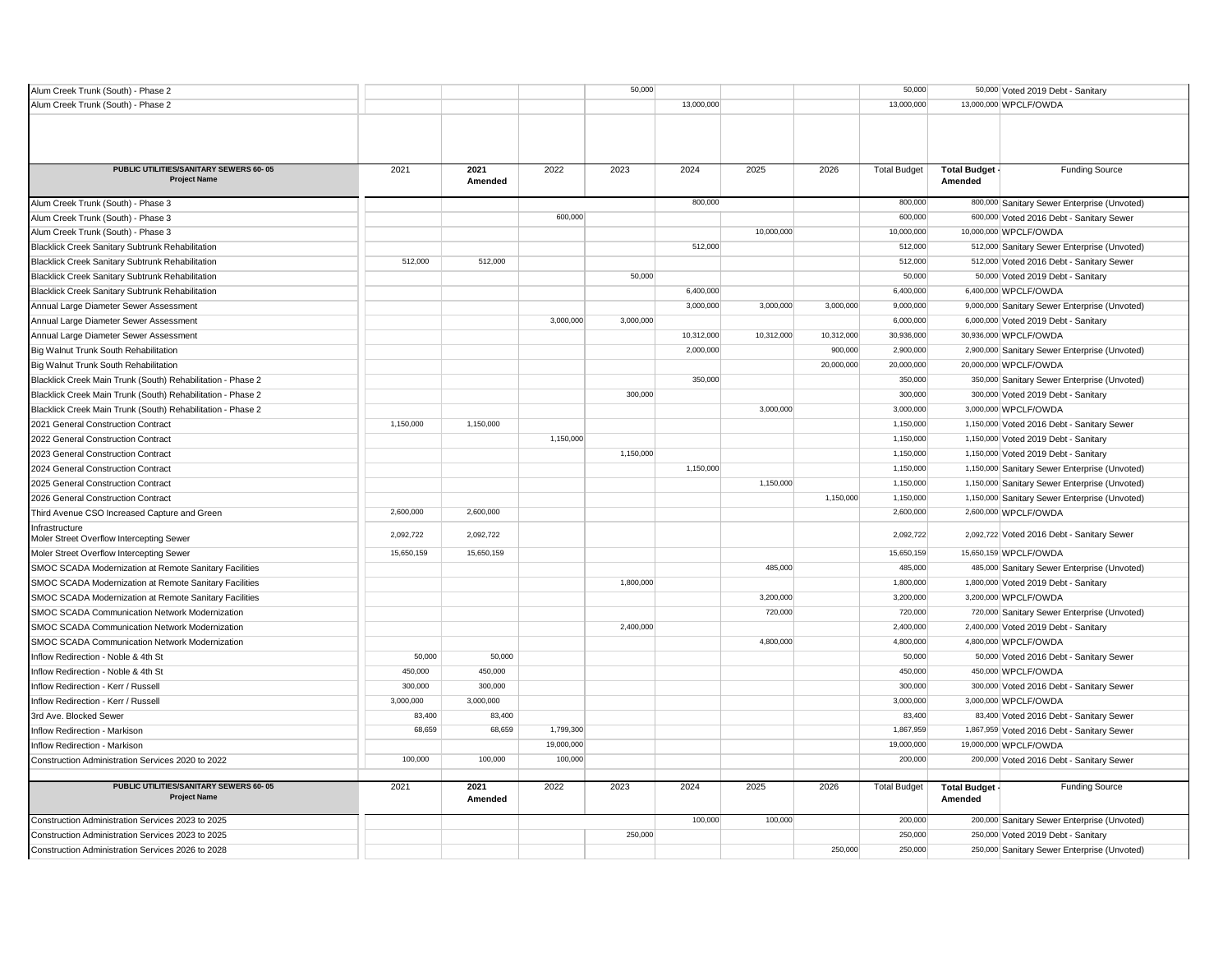| DSR 103 Closure - 5th by Northwest Blueprint Area                         |           |           |           |           |           | 95,251    |           | 95,251              |                     | 95,251 Sanitary Sewer Enterprise (Unvoted)    |
|---------------------------------------------------------------------------|-----------|-----------|-----------|-----------|-----------|-----------|-----------|---------------------|---------------------|-----------------------------------------------|
| Bulkhead of 10" pipe from Worthington to Clintonville Main                |           |           |           |           |           |           | 23,351    | 23,351              |                     | 23,351 Sanitary Sewer Enterprise (Unvoted)    |
| Trunk Sewer - Clintonville 2<br>Second Barrel Interconnector Augmentation | 400,000   | 400,000   |           |           |           |           |           | 400,000             |                     | 400,000 Voted 2016 Debt - Sanitary Sewer      |
| Second Barrel Interconnector Augmentation                                 | 4.000.000 | 4.000.000 |           |           |           |           |           | 4,000,000           |                     | 4,000,000 WPCLF/OWDA                          |
| DSR 177 Closure - Miller Kelton Blueprint Area                            |           |           |           |           |           |           | 95,251    | 95,251              |                     | 95,251 Sanitary Sewer Enterprise (Unvoted)    |
| Upsizing Sewer Pipes Project ID 2 Near South                              |           |           | 1,200,000 |           |           |           |           | 1,200,000           |                     | 1,200,000 WPCLF/OWDA                          |
| Upsizing Sewer Pipes Project ID 3 Near South                              |           |           | 440.000   |           |           |           |           | 440.000             |                     | 440,000 WPCLF/OWDA                            |
| Blueprint Linden - Linview Park                                           | 487,500   | 487,500   |           |           |           |           |           | 487,500             |                     | 487,500 Voted 2016 Debt - Sanitary Sewer      |
| Blueprint Linden - Linview Park                                           | 3,350,000 | 3,350,000 |           |           |           |           |           | 3,350,000           |                     | 3,350,000 WPCLF/OWDA                          |
| Blueprint Hilltop - Palmetto/Westgate                                     | 400,000   | 400,000   |           |           |           |           |           | 400,000             |                     | 400,000 Voted 2016 Debt - Sanitary Sewer      |
| Blueprint Miller Kelton - Newton/Bedford                                  | 200,000   | 200,000   |           |           |           |           |           | 200,000             |                     | 200,000 Voted 2016 Debt - Sanitary Sewer      |
| Blueprint Miller Kelton - Newton/Bedford                                  | 1,000,000 | 1,000,000 |           |           |           |           |           | 1,000,000           |                     | 1,000,000 WPCLF/OWDA                          |
| Blueprint Miller Kelton - Kelton/Fairwood                                 | 825,000   | 825,000   |           |           |           |           |           | 825,000             |                     | 825,000 Voted 2016 Debt - Sanitary Sewer      |
| Blueprint Miller Kelton - Kelton/Fairwood                                 | 5,500,000 | 5,500,000 |           |           |           |           |           | 5,500,000           |                     | 5,500,000 WPCLF/OWDA                          |
| Blueprint 5th Ave by Northwest - Northwest - Sunrise /                    | 545,000   | 545,000   | 555,000   |           |           |           |           | 1,100,000           |                     | 1,100,000 Voted 2016 Debt - Sanitary Sewer    |
| Glenn<br>Blueprint 5th Ave by Northwest - Northwest - Sunrise /           |           |           | 3,700,000 |           |           |           |           | 3,700,000           |                     | 3,700,000 WPCLF/OWDA                          |
| Glenn<br>Blueprint 5th Ave by Northwest - Edgehill / Meadow               | 350,000   | 350,000   | 420,000   |           |           |           |           | 770,000             |                     | 770,000 Voted 2016 Debt - Sanitary Sewer      |
| Blueprint 5th Ave by Northwest - Edgehill / Meadow                        |           |           | 4,776,000 |           |           |           |           | 4,776,000           |                     | 4,776,000 WPCLF/OWDA                          |
| Blueprint Winthrop / Milton Area Integrated Solutions                     | 542,412   | 542,412   | 150,000   |           |           |           |           | 692,412             |                     | 692,412 Voted 2016 Debt - Sanitary Sewer      |
| Blueprint Winthrop / Milton Area Integrated Solutions                     |           |           |           | 700,000   |           |           |           | 700,000             |                     | 700,000 Voted 2019 Debt - Sanitary            |
| Blueprint Winthrop / Milton Area Integrated Solutions                     |           |           |           | 3,700,000 |           |           |           | 3,700,000           |                     | 3,700,000 WPCLF/OWDA                          |
| Blueprint Dorris / Weber Area Integrated Solutions                        | 340,000   | 340,000   |           |           |           |           |           | 340,000             |                     | 340,000 Voted 2016 Debt - Sanitary Sewer      |
| Blueprint Dorris / Weber Area Integrated Solutions                        |           |           |           | 860,000   |           |           |           | 860,000             |                     | 860,000 Voted 2019 Debt - Sanitary            |
| Blueprint Dorris / Weber Area Integrated Solutions                        |           |           |           | 6,600,000 |           |           |           | 6,600,000           |                     | 6,600,000 WPCLF/OWDA                          |
| Blueprint Fredonia / Piedmont Area Integrated Solutions                   | 700,000   | 700,000   | 160,000   |           |           |           |           | 860,000             |                     | 860,000 Voted 2016 Debt - Sanitary Sewer      |
| Blueprint Fredonia / Piedmont Area Integrated Solutions                   |           |           |           | 815,000   |           |           |           | 815,000             |                     | 815,000 Voted 2019 Debt - Sanitary            |
| Blueprint Fredonia / Piedmont Area Integrated Solutions                   |           |           |           | 4,100,000 |           |           |           | 4,100,000           |                     | 4,100,000 WPCLF/OWDA                          |
| Blueprint Tulane / Findley Area Integrated Solutions                      | 900,000   | 900.000   |           |           |           |           |           | 900,000             |                     | 900,000 Voted 2016 Debt - Sanitary Sewer      |
| Blueprint Tulane / Findley Area Integrated Solutions                      |           |           |           | 900,000   |           |           |           | 900,000             |                     | 900,000 Voted 2019 Debt - Sanitary            |
| Blueprint Tulane / Findley Area Integrated Solutions                      |           |           |           |           | 6,000,000 |           |           | 6,000,000           |                     | 6,000,000 WPCLF/OWDA                          |
| Blueprint Milford / Summit Area Integrated Solutions                      |           |           |           |           | 637,500   |           |           | 637,500             |                     | 637,500 Sanitary Sewer Enterprise (Unvoted)   |
| Blueprint Milford / Summit Area Integrated Solutions                      | 330,000   | 330,000   | 25,000    |           |           |           |           | 355,000             |                     | 355,000 Voted 2016 Debt - Sanitary Sewer      |
| Blueprint Milford / Summit Area Integrated Solutions                      |           |           |           | 200,000   |           |           |           | 200,000             |                     | 200,000 Voted 2019 Debt - Sanitary            |
| Blueprint Milford / Summit Area Integrated Solutions                      |           |           |           |           | 4,250,000 |           |           | 4,250,000           |                     | 4,250,000 WPCLF/OWDA                          |
| PUBLIC UTILITIES/SANITARY SEWERS 60-05                                    | 2021      | 2021      | 2022      | 2023      | 2024      | 2025      | 2026      | <b>Total Budget</b> | <b>Total Budget</b> | <b>Funding Source</b>                         |
| <b>Project Name</b>                                                       |           | Amended   |           |           |           |           |           |                     | Amended             |                                               |
| Blueprint Olde Beechwold Area - Integrated Solutions                      | 200,000   | 200,000   |           |           |           |           |           | 200,000             |                     | 200,000 Voted 2016 Debt - Sanitary Sewer      |
| Leland / Highland Area Integrated Solutions                               |           |           |           |           |           | 873,000   |           | 873,000             |                     | 873,000 Sanitary Sewer Enterprise (Unvoted)   |
| Charleston / Kanawha Area Integrated Solutions                            |           |           |           |           |           | 537,605   |           | 537,605             |                     | 537,605 Sanitary Sewer Enterprise (Unvoted)   |
| Croswell / Beaumont Area Integrated Solutions                             |           |           |           |           |           | 1,109,674 |           | 1,109,674           |                     | 1,109,674 Sanitary Sewer Enterprise (Unvoted) |
| Jeffrey / Sellers Area Integrated Solutions                               |           |           |           |           |           | 1,327,418 |           | 1,327,418           |                     | 1,327,418 Sanitary Sewer Enterprise (Unvoted) |
| Blueprint Hilltop 4 - Highland / Harris                                   | 200,000   | 200,000   | 795,000   |           |           |           |           | 995,000             |                     | 995,000 Voted 2016 Debt - Sanitary Sewer      |
| Blueprint Hilltop 4 - Highland / Harris                                   |           |           |           | 5,300,000 |           |           |           | 5,300,000           |                     | 5,300,000 WPCLF/OWDA                          |
| Blueprint W. Franklinton - Yale / Edwin                                   |           |           |           |           | 500,000   |           | 250,000   | 750,000             |                     | 750,000 Sanitary Sewer Enterprise (Unvoted)   |
| Blueprint W. Franklinton - Green / Glenwood                               |           |           |           |           | 675,000   |           | 200,000   | 875,000             |                     | 875,000 Sanitary Sewer Enterprise (Unvoted)   |
| Green Infrastructure - James Livingston 4                                 |           |           |           |           |           |           | 100,000   | 100,000             |                     | 100,000 Sanitary Sewer Enterprise (Unvoted)   |
| Blueprint Near South - Morrill/Ann Area Integrated Solutions              |           |           |           |           |           | 200,000   | 50,000    | 250,000             |                     | 250,000 Sanitary Sewer Enterprise (Unvoted)   |
| Blueprint Near South - Morrill/Ann Area Integrated Solutions              |           |           | 699.140   |           |           |           |           | 699,140             |                     | 699,140 Voted 2016 Debt - Sanitary Sewer      |
| Blueprint Near South - Morrill/Ann Area Integrated Solutions              |           |           |           |           |           |           | 3,556,650 | 3,556,650           |                     | 3,556,650 WPCLF/OWDA                          |
| Blueprint Near South - Champion/Roberts Area Integrated                   |           |           |           |           |           | 200,000   | 1,308,375 | 1,508,375           |                     | 1,508,375 Sanitary Sewer Enterprise (Unvoted) |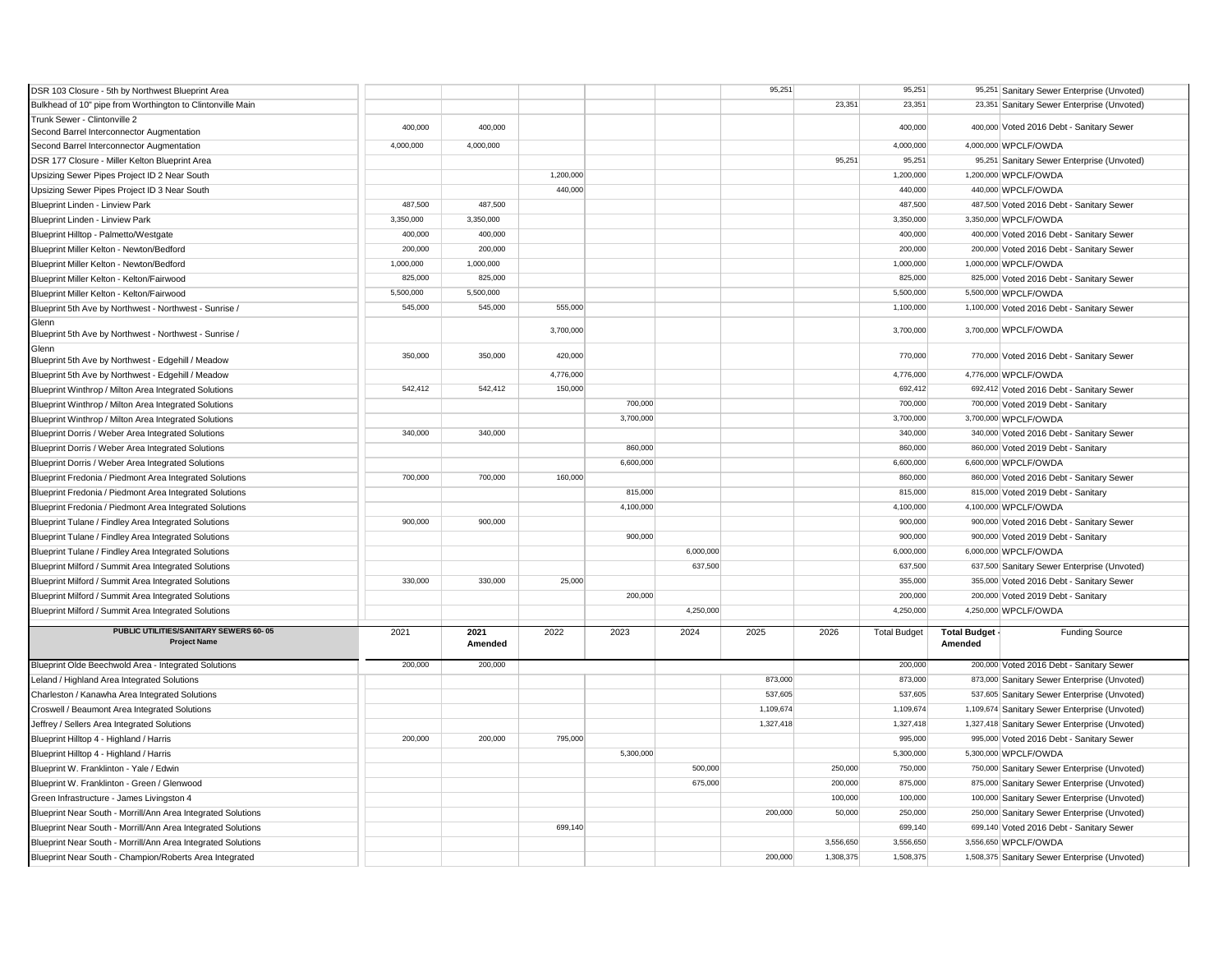| Solutions<br>Blueprint Near South - Champion/Roberts Area Integrated                      |           |                 | 699,140   |           |           |           |           | 699,140             |                                | 699,140 Voted 2016 Debt - Sanitary Sewer                            |
|-------------------------------------------------------------------------------------------|-----------|-----------------|-----------|-----------|-----------|-----------|-----------|---------------------|--------------------------------|---------------------------------------------------------------------|
| Solutions<br>Blueprint Near South - Champion/Roberts Area Integrated                      |           |                 |           |           |           |           | 4,033,500 | 4,033,500           |                                | 4,033,500 WPCLF/OWDA                                                |
| Solutions<br>Blueprint Hilltop 1 Eureka / Fremont Permeable Pavers                        | 736,000   | 736,000         | 543,541   |           |           |           |           | 1,279,541           |                                | 1,279,541 Voted 2016 Debt - Sanitary Sewer                          |
| Blueprint Hilltop 1 Eureka / Fremont Permeable Pavers                                     | 4,720,000 | 4,720,000       |           |           |           |           |           | 4,720,000           |                                | 4,720,000 WPCLF/OWDA                                                |
| Astor / Bernhard Integrated Solutions                                                     |           |                 |           |           | 150,000   |           |           | 150,000             |                                | 150,000 Sanitary Sewer Enterprise (Unvoted)                         |
| Astor / Bernhard Integrated Solutions                                                     |           |                 | 543,541   |           |           |           |           | 543,541             |                                | 543,541 Voted 2016 Debt - Sanitary Sewer                            |
| Astor / Bernhard Integrated Solutions                                                     |           |                 |           | 279,015   |           |           |           | 279,015             |                                | 279,015 Voted 2019 Debt - Sanitary                                  |
| Astor / Bernhard Integrated Solutions                                                     |           |                 |           |           | 2,790,150 |           |           | 2,790,150           |                                | 2,790,150 WPCLF/OWDA                                                |
| Thurston / Grimsby Integrated Solutions                                                   |           |                 |           |           | 150,000   |           |           | 150,000             |                                | 150,000 Sanitary Sewer Enterprise (Unvoted)                         |
| Thurston / Grimsby Integrated Solutions                                                   |           |                 | 290,529   |           |           |           |           | 290,529             |                                | 290,529 Voted 2016 Debt - Sanitary Sewer                            |
| Thurston / Grimsby Integrated Solutions                                                   |           |                 |           | 140,610   |           |           |           | 140,610             |                                | 140,610 Voted 2019 Debt - Sanitary                                  |
| Thurston / Grimsby Integrated Solutions                                                   |           |                 |           |           | 1,406,100 |           |           | 1,406,100           |                                | 1,406,100 WPCLF/OWDA                                                |
| Gertrude / Lattimer Integrated Solutions                                                  |           |                 |           |           | 1,793,787 |           |           | 1,793,787           |                                | 1,793,787 Sanitary Sewer Enterprise (Unvoted)                       |
| Gertrude / Lattimer Integrated Solutions                                                  |           |                 | 1,342,221 |           |           |           |           | 1,342,221           |                                | 1,342,221 Voted 2016 Debt - Sanitary Sewer                          |
| Gertrude / Lattimer Integrated Solutions                                                  |           |                 |           |           |           | 6,975,150 |           | 6,975,150           |                                | 6,975,150 WPCLF/OWDA                                                |
| Plum Ridge Integrated Solutions                                                           |           |                 |           |           | 354,645   |           |           | 354,645             |                                | 354,645 Sanitary Sewer Enterprise (Unvoted)                         |
| Plum Ridge Integrated Solutions                                                           |           |                 | 371.303   |           |           |           |           | 371,303             |                                | 371,303 Voted 2016 Debt - Sanitary Sewer                            |
| Plum Ridge Integrated Solutions                                                           |           |                 |           |           |           | 2,046,450 |           | 2,046,450           |                                | 2,046,450 WPCLF/OWDA                                                |
| Blueprint Miller Kelton - Kent/Fairwood Permeable Pavers                                  | 525,000   | 525,000         |           |           |           |           |           | 525,000             |                                | 525,000 Voted 2016 Debt - Sanitary Sewer                            |
| Blueprint Miller Kelton - Kent/Fairwood Permeable Pavers                                  | 3,500,000 | 3,500,000       |           |           |           |           |           | 3,500,000           |                                | 3,500,000 WPCLF/OWDA                                                |
|                                                                                           |           |                 |           |           |           |           | 540,000   | 540,000             |                                |                                                                     |
| Roof Redirection - Blueprint Clintonville 3 Project 1                                     |           |                 |           |           |           |           | 3,600,000 | 3,600,000           |                                | 540,000 Sanitary Sewer Enterprise (Unvoted)<br>3,600,000 WPCLF/OWDA |
| Roof Redirection - Blueprint Clintonville 3 Project 1                                     |           |                 |           |           |           |           |           |                     |                                |                                                                     |
|                                                                                           |           |                 |           |           |           |           |           |                     |                                |                                                                     |
|                                                                                           |           |                 |           |           |           |           |           |                     |                                |                                                                     |
| PUBLIC UTILITIES/SANITARY SEWERS 60-05<br><b>Project Name</b>                             | 2021      | 2021<br>Amended | 2022      | 2023      | 2024      | 2025      | 2026      | <b>Total Budget</b> | <b>Total Budget</b><br>Amended | <b>Funding Source</b>                                               |
| Roof Redirection - Blueprint Clintonville 3 Project 2                                     |           |                 |           |           |           |           | 540,000   | 540,000             |                                | 540,000 Sanitary Sewer Enterprise (Unvoted)                         |
| Roof Redirection - Blueprint Clintonville 3 Project 2                                     |           |                 |           |           |           |           | 3,500,000 | 3,500,000           |                                | 3,500,000 WPCLF/OWDA                                                |
| Roof Redirection - Blueprint Clintonville 3 Project 3                                     |           |                 |           |           |           |           | 540,000   | 540,000             |                                | 540,000 Sanitary Sewer Enterprise (Unvoted)                         |
| Roof Redirection - Blueprint North Linden 1, Agler Berrell                                | 529,942   | 529,942         |           |           |           |           |           | 529,942             |                                | 529,942 Voted 2016 Debt - Sanitary Sewer                            |
| Roof Redirection - Blueprint North Linden 1, Agler Berrell                                | 3,532,944 | 3,532,944       |           |           |           |           |           | 3,532,944           |                                | 3,532,944 WPCLF/OWDA                                                |
| Roof Redirection - Blueprint North Linden 1, Artane                                       |           |                 | 529,942   |           |           |           |           | 529,942             |                                | 529,942 Voted 2016 Debt - Sanitary Sewer                            |
| Parkwood<br>Roof Redirection - Blueprint North Linden 1, Artane                           |           |                 | 3,532,944 |           |           |           |           | 3,532,944           |                                | 3,532,944 WPCLF/OWDA                                                |
| Parkwood<br>Roof Redirection - Blueprint North Linden 1, Oakland Park                     |           |                 | 529,942   |           |           |           |           | 529,942             |                                | 529,942 Voted 2016 Debt - Sanitary Sewer                            |
| Area 1<br>Roof Redirection - Blueprint North Linden 1, Oakland Park                       |           |                 | 3,532,944 |           |           |           |           | 3,532,944           |                                | 3,532,944 WPCLF/OWDA                                                |
| Area 1<br>Roof Redirection - Blueprint North Linden 1, Oakland Park                       |           |                 | 529,942   |           |           |           |           | 529,942             |                                | 529,942 Voted 2016 Debt - Sanitary Sewer                            |
| Area 2<br>Roof Redirection - Blueprint North Linden 1, Oakland Park                       |           |                 | 3,532,944 |           |           |           |           | 3,532,944           |                                | 3,532,944 WPCLF/OWDA                                                |
| Area 2<br>Roof Redirection - Blueprint North Linden 1, Hudson                             |           |                 | 529,942   |           |           |           |           | 529,942             |                                | 529,942 Voted 2016 Debt - Sanitary Sewer                            |
| McGuffey Area 1<br>Roof Redirection - Blueprint North Linden 1, Hudson                    |           |                 | 3,532,944 |           |           |           |           | 3,532,944           |                                | 3,532,944 WPCLF/OWDA                                                |
| McGuffey Area 1<br>Roof Redirection - Blueprint North Linden 1, Hudson                    |           |                 |           | 529,942   |           |           |           | 529,942             |                                | 529,942 Voted 2019 Debt - Sanitary                                  |
| McGuffey Area 2<br>Roof Redirection - Blueprint North Linden 1, Hudson<br>McGuffey Area 2 |           |                 |           | 3,532,944 |           |           |           | 3,532,944           |                                | 3,532,944 WPCLF/OWDA                                                |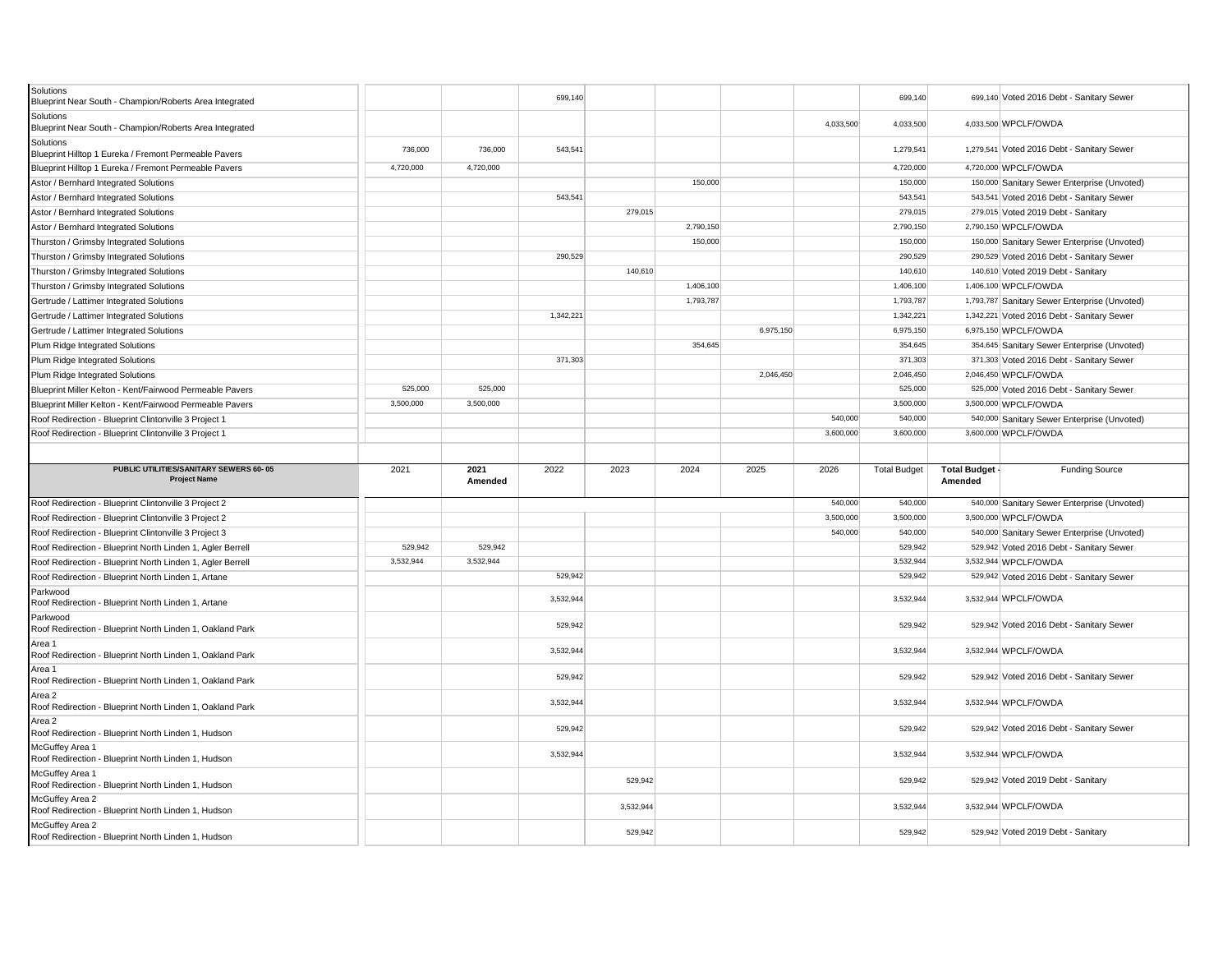| McGuffey Area 3<br>Roof Redirection - Blueprint North Linden 1, Hudson     |      |                 |      | 3,532,944 |           |           |           | 3,532,944           |                         | 3,532,944 WPCLF/OWDA                        |
|----------------------------------------------------------------------------|------|-----------------|------|-----------|-----------|-----------|-----------|---------------------|-------------------------|---------------------------------------------|
| McGuffey Area 3<br>Blueprint Linden 1 Downspot Redirection Project 8       |      |                 |      | 529,942   |           |           |           | 529,942             |                         | 529,942 Voted 2019 Debt - Sanitary          |
| Blueprint Linden 1 Downspot Redirection Project 8                          |      |                 |      | 3,532,944 |           |           |           | 3,532,944           |                         | 3,532,944 WPCLF/OWDA                        |
| Roof Redirection - 5th by Northwest, Phase 1                               |      |                 |      |           |           | 445.568   |           | 445,568             |                         | 445,568 Sanitary Sewer Enterprise (Unvoted) |
| Roof Redirection - 5th by Northwest, Phase 1                               |      |                 |      |           |           | 2,970,450 |           | 2,970,450           |                         | 2,970,450 WPCLF/OWDA                        |
| Roof Redirection - 5th by Northwest, Phase 2                               |      |                 |      |           |           | 445,568   |           | 445,568             |                         | 445,568 Sanitary Sewer Enterprise (Unvoted) |
| Roof Redirection - 5th by Northwest, Phase 2                               |      |                 |      |           |           | 2,970,450 |           | 2,970,450           |                         | 2,970,450 WPCLF/OWDA                        |
| Blueprint Hilltop 1 Palmetto / Westgate Roof Redirection                   |      |                 |      | 607,500   |           |           |           | 607,500             |                         | 607,500 Voted 2019 Debt - Sanitary          |
| Project 1<br>Blueprint Hilltop 1 Palmetto / Westgate Roof Redirection      |      |                 |      | 4,050,000 |           |           |           | 4,050,000           |                         | 4,050,000 WPCLF/OWDA                        |
| Project 1<br>Blueprint Hilltop 1 Palmetto / Westgate Roof Redirection      |      |                 |      | 607,500   |           |           |           | 607,500             |                         | 607,500 Voted 2019 Debt - Sanitary          |
| Project 2<br>Blueprint Hilltop 1 Palmetto / Westgate Roof Redirection      |      |                 |      | 4,050,000 |           |           |           | 4,050,000           |                         | 4,050,000 WPCLF/OWDA                        |
| Project 2                                                                  |      |                 |      |           |           |           |           |                     |                         |                                             |
| PUBLIC UTILITIES/SANITARY SEWERS 60-05<br><b>Project Name</b>              | 2021 | 2021<br>Amended | 2022 | 2023      | 2024      | 2025      | 2026      | <b>Total Budget</b> | Total Budget<br>Amended | <b>Funding Source</b>                       |
| Blueprint Hilltop 1 Palmetto / Westgate Roof Redirection                   |      |                 |      | 607,500   |           |           |           | 607,500             |                         | 607,500 Voted 2019 Debt - Sanitary          |
| Project 3<br>Blueprint Hilltop 1 Palmetto / Westgate Roof Redirection      |      |                 |      | 4,050,000 |           |           |           | 4,050,000           |                         | 4,050,000 WPCLF/OWDA                        |
| Project 3<br>Blueprint Hilltop 1 Palmetto / Westgate Roof Redirection      |      |                 |      | 607,500   |           |           |           | 607,500             |                         | 607,500 Voted 2019 Debt - Sanitary          |
| Project 4<br>Blueprint Hilltop 1 Palmetto / Westgate Roof Redirection      |      |                 |      | 4,050,000 |           |           |           | 4,050,000           |                         | 4,050,000 WPCLF/OWDA                        |
| Project 4<br>Blueprint Hilltop 1 Eureka / Fremont Roof Redirection Project |      |                 |      | 607,500   |           |           |           | 607,500             |                         | 607,500 Voted 2019 Debt - Sanitary          |
| Blueprint Hilltop 1 Eureka / Fremont Roof Redirection Project              |      |                 |      |           | 4,050,000 |           |           | 4,050,000           |                         | 4,050,000 WPCLF/OWDA                        |
| Blueprint Hilltop 1 Eureka / Fremont Roof Redirection Project              |      |                 |      |           | 607,500   |           |           | 607,500             |                         | 607,500 Sanitary Sewer Enterprise (Unvoted) |
| Blueprint Hilltop 1 Eureka / Fremont Roof Redirection Project              |      |                 |      |           | 4,050,000 |           |           | 4,050,000           |                         | 4,050,000 WPCLF/OWDA                        |
| Blueprint Hilltop 1 Eureka / Fremont Roof Redirection Project              |      |                 |      |           | 607,500   |           |           | 607,500             |                         | 607,500 Sanitary Sewer Enterprise (Unvoted) |
| Blueprint Hilltop 1 Eureka / Fremont Roof Redirection Project              |      |                 |      |           | 4,050,000 |           |           | 4,050,000           |                         | 4,050,000 WPCLF/OWDA                        |
| Blueprint Hilltop 1 Eureka / Fremont Roof Redirection Project              |      |                 |      |           | 607,500   |           |           | 607,500             |                         | 607,500 Sanitary Sewer Enterprise (Unvoted) |
| Blueprint Hilltop 1 Eureka / Fremont Roof Redirection Project              |      |                 |      |           | 4,050,000 |           |           | 4,050,000           |                         | 4,050,000 WPCLF/OWDA                        |
| Roof Redirection - Hilltop 4, Phase 1                                      |      |                 |      |           |           |           | 494,773   | 494,773             |                         | 494,773 Sanitary Sewer Enterprise (Unvoted) |
| Roof Redirection - Hilltop 4, Phase 1                                      |      |                 |      |           |           |           | 3,298,488 | 3,298,488           |                         | 3,298,488 WPCLF/OWDA                        |
| Roof Redirection - Hilltop 4, Phase 2                                      |      |                 |      |           |           |           | 494,773   | 494,773             |                         | 494,773 Sanitary Sewer Enterprise (Unvoted) |
| Roof Redirection - Hilltop 4, Phase 2                                      |      |                 |      |           |           |           | 3,298,488 | 3,298,488           |                         | 3,298,488 WPCLF/OWDA                        |
| Roof Redirection - Hilltop 4, Phase 3                                      |      |                 |      |           |           |           | 494,773   | 494,773             |                         | 494,773 Sanitary Sewer Enterprise (Unvoted) |
| Roof Redirection - Hilltop 4, Phase 3                                      |      |                 |      |           |           |           | 3,298,488 | 3,298,488           |                         | 3,298,488 WPCLF/OWDA                        |
| Roof Redirection - Hilltop 4, Phase 4                                      |      |                 |      |           |           |           | 494,773   | 494,773             |                         | 494,773 Sanitary Sewer Enterprise (Unvoted) |
| Roof Redirection - Hilltop 4, Phase 4                                      |      |                 |      |           |           |           | 3,298,488 | 3,298,488           |                         | 3,298,488 WPCLF/OWDA                        |
| Blueprint Miller-Kelton Newton / Bedford Roof Redirection                  |      |                 |      |           | 525,000   |           |           | 525,000             |                         | 525,000 Sanitary Sewer Enterprise (Unvoted) |
| Project 1<br>Blueprint Miller-Kelton Newton / Bedford Roof Redirection     |      |                 |      |           | 3,500,000 |           |           | 3,500,000           |                         | 3,500,000 WPCLF/OWDA                        |
| Project 1<br>Blueprint Miller-Kelton Newton / Bedford Roof Redirection     |      |                 |      |           | 525,000   |           |           | 525,000             |                         | 525,000 Sanitary Sewer Enterprise (Unvoted) |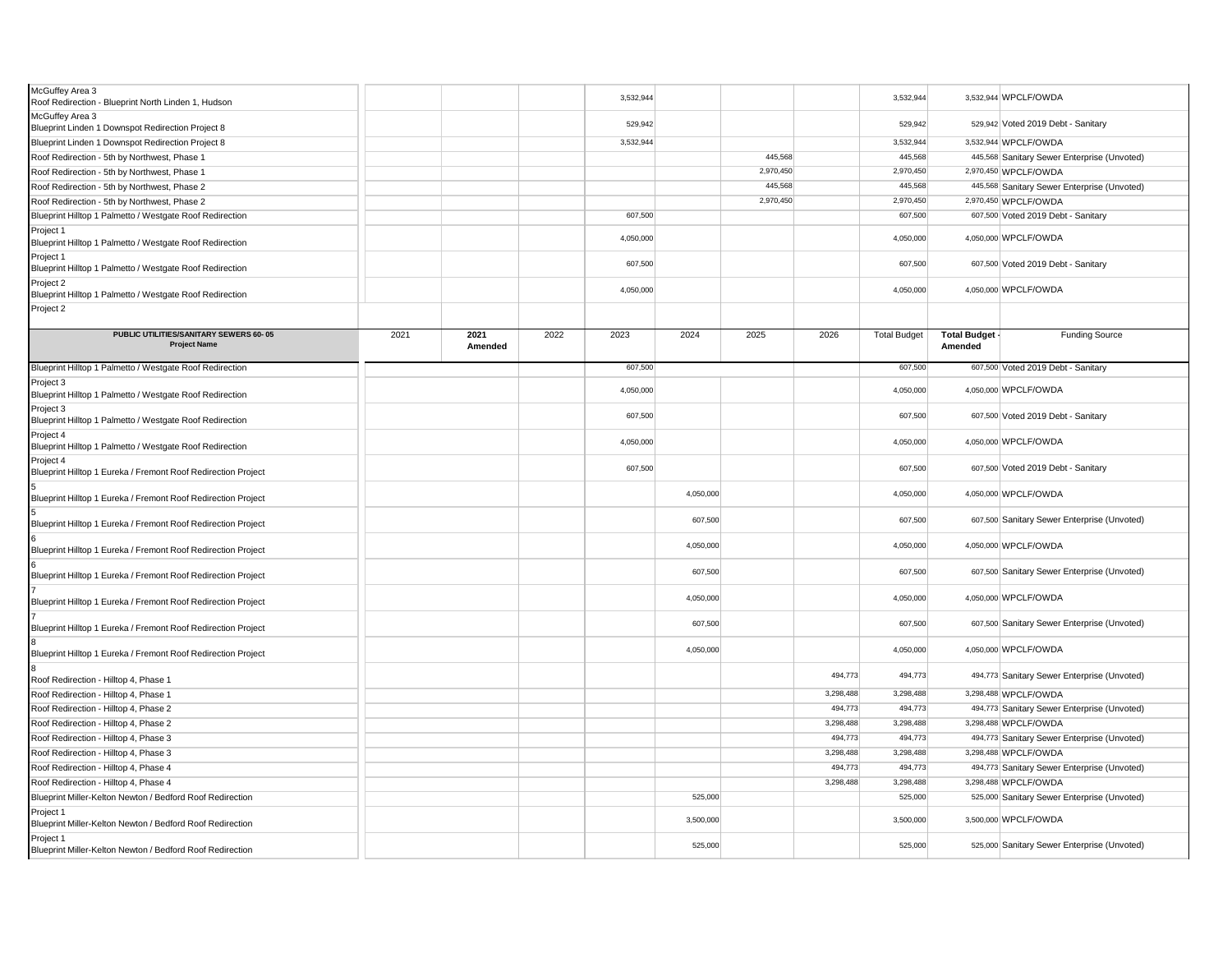| Project 2<br>Blueprint Miller-Kelton Newton / Bedford Roof Redirection |           |                 |           |           | 3,500,000 |           |            | 3,500,000           |                                  | 3,500,000 WPCLF/OWDA                        |
|------------------------------------------------------------------------|-----------|-----------------|-----------|-----------|-----------|-----------|------------|---------------------|----------------------------------|---------------------------------------------|
| Project 2<br>Blueprint Miller-Kelton Fairwood / Kent Roof Redirection  |           |                 |           |           |           | 525,000   |            | 525,000             |                                  | 525,000 Sanitary Sewer Enterprise (Unvoted) |
| Project 3<br>Blueprint Miller-Kelton Fairwood / Kent Roof Redirection  |           |                 |           |           |           | 3,500,000 |            | 3,500,000           |                                  | 3,500,000 WPCLF/OWDA                        |
| Project 3                                                              |           |                 |           |           |           |           |            |                     |                                  |                                             |
| PUBLIC UTILITIES/SANITARY SEWERS 60-05<br><b>Project Name</b>          | 2021      | 2021<br>Amended | 2022      | 2023      | 2024      | 2025      | 2026       | <b>Total Budget</b> | <b>Total Budget -</b><br>Amended | <b>Funding Source</b>                       |
| Blueprint Miller-Kelton Fairwood / Kent Roof Redirection               |           |                 |           |           |           | 525,000   |            | 525,000             |                                  | 525,000 Sanitary Sewer Enterprise (Unvoted) |
| Project 4<br>Blueprint Miller-Kelton Fairwood / Kent Roof Redirection  |           |                 |           |           |           | 3,500,000 |            | 3,500,000           |                                  | 3,500,000 WPCLF/OWDA                        |
| Project 4<br>Lateral Lining - Hilltop 2 Blueprint area                 |           |                 |           |           |           |           | 12,852,135 | 12,852,135          |                                  | 12,852,135 WPCLF/OWDA                       |
| Lateral Lining - Blueprint Clintonville 3 Project 1                    |           |                 |           |           |           |           | 502,000    | 502,000             |                                  | 502,000 Sanitary Sewer Enterprise (Unvoted) |
| Lateral Lining - Blueprint Clintonville 3 Project 1                    |           |                 |           |           |           |           | 3,345,000  | 3,345,000           |                                  | 3,345,000 WPCLF/OWDA                        |
| Lateral Lining - Blueprint Clintonville 3 Project 2                    |           |                 |           |           |           |           | 502,000    | 502,000             |                                  | 502,000 Sanitary Sewer Enterprise (Unvoted) |
| Lateral Lining - Blueprint Clintonville 3 Project 2                    |           |                 |           |           |           |           | 3,345,000  | 3,345,000           |                                  | 3,345,000 WPCLF/OWDA                        |
| Lateral Lining - Blueprint Clintonville 3 Project 3                    |           |                 |           |           |           |           | 502,000    | 502,000             |                                  | 502,000 Sanitary Sewer Enterprise (Unvoted) |
| Lateral Lining - Blueprint North Linden 1, Agler Berrell               | 492,089   | 492,089         |           |           |           |           |            | 492,089             |                                  | 492,089 Voted 2016 Debt - Sanitary Sewer    |
| Lateral Lining - Blueprint North Linden 1, Agler Berrell               | 3,280,591 | 3,280,591       |           |           |           |           |            | 3,280,591           |                                  | 3,280,591 WPCLF/OWDA                        |
| Lateral Lining - Blueprint North Linden 1, Artane Parkwood             |           |                 | 3,280,591 |           |           |           |            | 3,280,591           |                                  | 3,280,591 WPCLF/OWDA                        |
| Lateral Lining - Blueprint North Linden 1, Oakland Park                |           |                 | 492,089   |           |           |           |            | 492,089             |                                  | 492,089 Voted 2016 Debt - Sanitary Sewer    |
| Medina<br>Lateral Lining - Blueprint North Linden 1, Oakland Park      |           |                 | 3,280,591 |           |           |           |            | 3,280,591           |                                  | 3,280,591 WPCLF/OWDA                        |
| Medina<br>Lateral Lining - Blueprint North Linden 1, Hudson McGuffey   |           |                 | 492,089   |           |           |           |            | 492,089             |                                  | 492,089 Voted 2016 Debt - Sanitary Sewer    |
| Lateral Lining - Blueprint North Linden 1, Hudson McGuffey             |           |                 | 3,280,591 |           |           |           |            | 3,280,591           |                                  | 3,280,591 WPCLF/OWDA                        |
| Blueprint Linden 1 Lateral Lining Project 5                            |           |                 | 492,089   |           |           |           |            | 492,089             |                                  | 492,089 Voted 2016 Debt - Sanitary Sewer    |
| Blueprint Linden 1 Lateral Lining Project 5                            |           |                 | 3,280,591 |           |           |           |            | 3,280,591           |                                  | 3,280,591 WPCLF/OWDA                        |
| Blueprint Linden 1 Lateral Lining Project 6                            |           |                 |           | 492,089   |           |           |            | 492,089             |                                  | 492,089 Voted 2019 Debt - Sanitary          |
| Blueprint Linden 1 Lateral Lining Project 6                            |           |                 |           | 3,280,591 |           |           |            | 3,280,591           |                                  | 3,280,591 WPCLF/OWDA                        |
| Blueprint Linden 1 Lateral Lining Project 7                            |           |                 |           | 492,089   |           |           |            | 492,089             |                                  | 492,089 Voted 2019 Debt - Sanitary          |
| Blueprint Linden 1 Lateral Lining Project 7                            |           |                 |           | 3,280,591 |           |           |            | 3,280,591           |                                  | 3,280,591 WPCLF/OWDA                        |
| Blueprint Linden 1 Lateral Lining Project 8                            |           |                 |           | 492,089   |           |           |            | 492,089             |                                  | 492,089 Voted 2019 Debt - Sanitary          |
| Blueprint Linden 1 Lateral Lining Project 8                            |           |                 |           | 3,280,591 |           |           |            | 3,280,591           |                                  | 3,280,591 WPCLF/OWDA                        |
| Lateral Lining - 5th by Northwest, Phase 1                             |           |                 |           |           |           | 413,741   |            | 413,741             |                                  | 413,741 Sanitary Sewer Enterprise (Unvoted) |
| Lateral Lining - 5th by Northwest, Phase 1                             |           |                 |           |           |           | 2,758,275 |            | 2,758,275           |                                  | 2,758,275 WPCLF/OWDA                        |
| Lateral Lining - 5th by Northwest, Phase 2                             |           |                 |           |           |           | 413,741   |            | 413,741             |                                  | 413,741 Sanitary Sewer Enterprise (Unvoted) |
| Lateral Lining - 5th by Northwest, Phase 2                             |           |                 |           |           |           | 2,758,275 |            | 2,758,275           |                                  | 2,758,275 WPCLF/OWDA                        |
| Blueprint Hilltop 1 Palmetto / Westgate Lateral Lining Project         |           |                 |           | 570,000   |           |           |            | 570,000             |                                  | 570,000 Voted 2019 Debt - Sanitary          |
| Blueprint Hilltop 1 Palmetto / Westgate Lateral Lining Project         |           |                 |           | 3,800,000 |           |           |            | 3,800,000           |                                  | 3,800,000 WPCLF/OWDA                        |
| Blueprint Hilltop 1 Palmetto / Westgate Lateral Lining Project         |           |                 |           | 570,000   |           |           |            | 570,000             |                                  | 570,000 Voted 2019 Debt - Sanitary          |
| Blueprint Hilltop 1 Palmetto / Westgate Lateral Lining Project         |           |                 |           | 3,800,000 |           |           |            | 3,800,000           |                                  | 3,800,000 WPCLF/OWDA                        |
|                                                                        |           |                 |           |           |           |           |            |                     |                                  |                                             |
| PUBLIC UTILITIES/SANITARY SEWERS 60-05<br><b>Project Name</b>          | 2021      | 2021<br>Amended | 2022      | 2023      | 2024      | 2025      | 2026       | <b>Total Budget</b> | Total Budget<br>Amended          | <b>Funding Source</b>                       |
| Blueprint Hilltop 1 Palmetto / Westgate Lateral Lining Project         |           |                 |           | 570,000   |           |           |            | 570,000             |                                  | 570,000 Voted 2019 Debt - Sanitary          |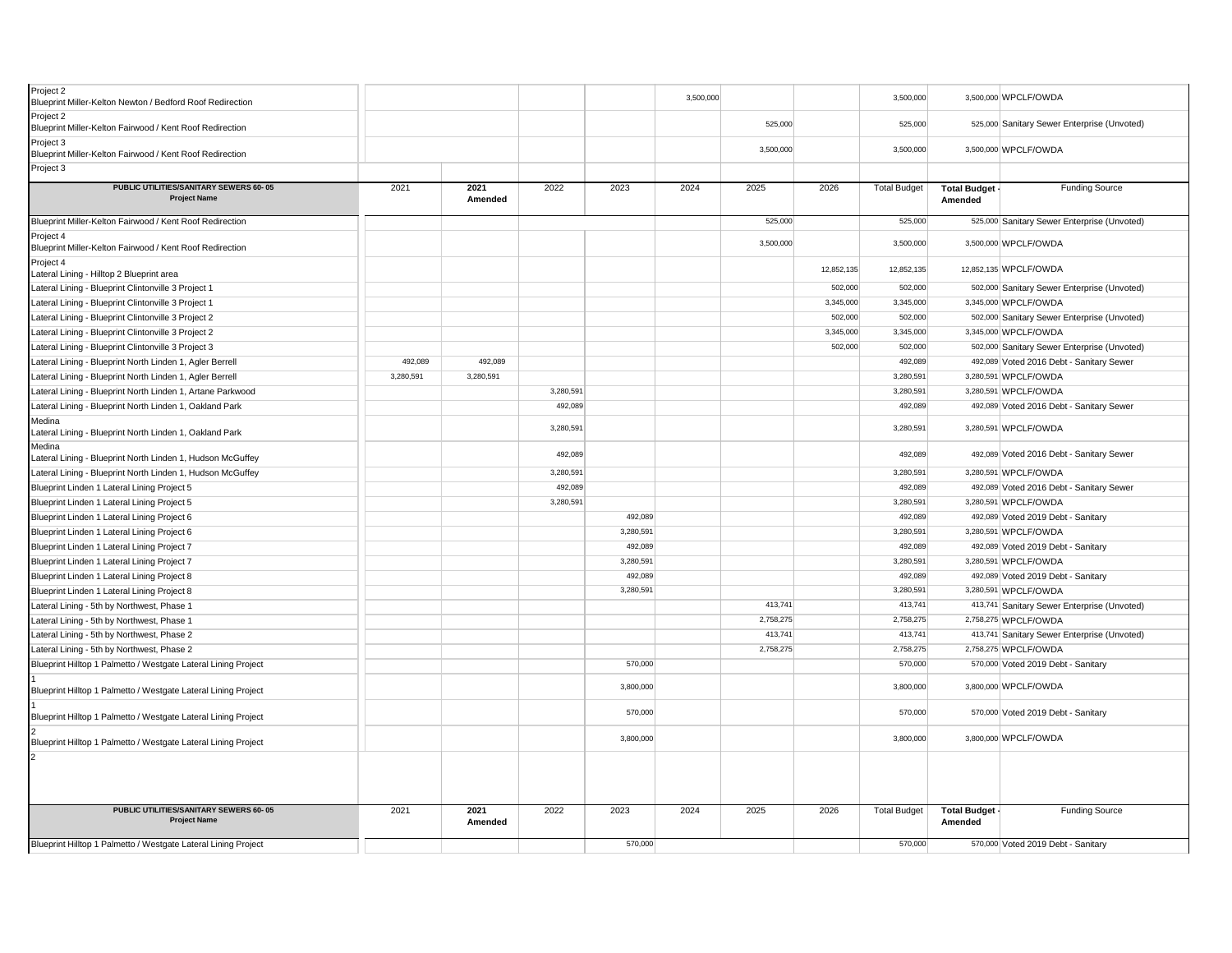| Blueprint Hilltop 1 Palmetto / Westgate Lateral Lining Project              |           |                 |      | 3,800,000 |            |           |           | 3,800,000           |                                | 3,800,000 WPCLF/OWDA                          |
|-----------------------------------------------------------------------------|-----------|-----------------|------|-----------|------------|-----------|-----------|---------------------|--------------------------------|-----------------------------------------------|
| Blueprint Hilltop 1 Palmetto / Westgate Lateral Lining Project              |           |                 |      | 570,000   |            |           |           | 570,000             |                                | 570,000 Voted 2019 Debt - Sanitary            |
| Blueprint Hilltop 1 Palmetto / Westgate Lateral Lining Project              |           |                 |      | 3,800,000 |            |           |           | 3,800,000           |                                | 3,800,000 WPCLF/OWDA                          |
| Blueprint Hilltop 1 Eureka / Fremont Lateral Lining Project 5               |           |                 |      | 570,000   |            |           |           | 570,000             |                                | 570,000 Voted 2019 Debt - Sanitary            |
| Blueprint Hilltop 1 Eureka / Fremont Lateral Lining Project 5               |           |                 |      |           | 3,800,000  |           |           | 3,800,000           |                                | 3,800,000 WPCLF/OWDA                          |
| Blueprint Hilltop 1 Eureka / Fremont Lateral Lining Project 6               |           |                 |      |           | 570,000    |           |           | 570,000             |                                | 570,000 Sanitary Sewer Enterprise (Unvoted)   |
| Blueprint Hilltop 1 Eureka / Fremont Lateral Lining Project 6               |           |                 |      |           | 3,800,000  |           |           | 3,800,000           |                                | 3,800,000 WPCLF/OWDA                          |
| Blueprint Hilltop 1 Eureka / Fremont Lateral Lining Project 7               |           |                 |      |           | 570,000    |           |           | 570,000             |                                | 570,000 Sanitary Sewer Enterprise (Unvoted)   |
| Blueprint Hilltop 1 Eureka / Fremont Lateral Lining Project 7               |           |                 |      |           | 3,800,000  |           |           | 3,800,000           |                                | 3,800,000 WPCLF/OWDA                          |
| Blueprint Hilltop 1 Eureka / Fremont Lateral Lining Project 8               |           |                 |      |           | 570,000    |           |           | 570,000             |                                | 570,000 Sanitary Sewer Enterprise (Unvoted)   |
| Blueprint Hilltop 1 Eureka / Fremont Lateral Lining Project 8               |           |                 |      |           | 3,800,000  |           |           | 3,800,000           |                                | 3,800,000 WPCLF/OWDA                          |
| Lateral Lining - Hilltop 4, Phase 1                                         |           |                 |      |           |            |           | 459,432   | 459,432             |                                | 459,432 Sanitary Sewer Enterprise (Unvoted)   |
| Lateral Lining - Hilltop 4, Phase 1                                         |           |                 |      |           |            |           | 3,062,881 | 3.062.881           |                                | 3,062,881 WPCLF/OWDA                          |
| Lateral Lining - Hilltop 4, Phase 2                                         |           |                 |      |           |            |           | 459,432   | 459,432             |                                | 459,432 Sanitary Sewer Enterprise (Unvoted)   |
| Lateral Lining - Hilltop 4, Phase 2                                         |           |                 |      |           |            |           | 3,062,881 | 3,062,881           |                                | 3,062,881 WPCLF/OWDA                          |
| Lateral Lining - Hilltop 4, Phase 3                                         |           |                 |      |           |            |           | 459,432   | 459,432             |                                | 459,432 Sanitary Sewer Enterprise (Unvoted)   |
| Lateral Lining - Hilltop 4, Phase 3                                         |           |                 |      |           |            |           | 3,062,881 | 3,062,881           |                                | 3,062,881 WPCLF/OWDA                          |
| Lateral Lining - Hilltop 4, Phase 4                                         |           |                 |      |           |            |           | 459,432   | 459,432             |                                | 459,432 Sanitary Sewer Enterprise (Unvoted)   |
| Lateral Lining - Hilltop 4, Phase 4                                         |           |                 |      |           |            |           | 3,062,881 | 3,062,881           |                                | 3,062,881 WPCLF/OWDA                          |
| Blueprint Miller-Kelton Newton / Bedford Lateral Lining                     |           |                 |      |           | 487,500    |           |           | 487,500             |                                | 487,500 Sanitary Sewer Enterprise (Unvoted)   |
| Project 1<br>Blueprint Miller-Kelton Newton / Bedford Lateral Lining        |           |                 |      |           | 3,250,000  |           |           | 3,250,000           |                                | 3,250,000 WPCLF/OWDA                          |
| Project 1<br>Blueprint Miller-Kelton Newton / Bedford Lateral Lining        |           |                 |      |           | 487,500    |           |           | 487,500             |                                | 487,500 Sanitary Sewer Enterprise (Unvoted)   |
| Project 2<br>Blueprint Miller-Kelton Fairwood / Kent Lateral Lining Project |           |                 |      |           |            | 487,500   |           | 487.500             |                                | 487,500 Sanitary Sewer Enterprise (Unvoted)   |
| Blueprint Miller-Kelton Fairwood / Kent Lateral Lining Project              |           |                 |      |           |            | 3,250,000 |           | 3,250,000           |                                | 3,250,000 WPCLF/OWDA                          |
| BP Near South Lateral Lining 2                                              |           |                 |      |           | 3,250,000  |           |           | 3,250,000           |                                | 3,250,000 WPCLF/OWDA                          |
| BP Near South Lateral Lining 4                                              |           |                 |      |           |            | 487,500   |           | 487,500             |                                | 487,500 Sanitary Sewer Enterprise (Unvoted)   |
| BP Near South Lateral Lining 4                                              |           |                 |      |           |            | 3,250,000 |           | 3,250,000           |                                | 3,250,000 WPCLF/OWDA                          |
| Mainline Lining - Clintonville 2 Blueprint Area                             |           |                 |      |           |            | 440,000   | 540,000   | 980,000             |                                | 980,000 Sanitary Sewer Enterprise (Unvoted)   |
| Mainline Lining - Clintonville 2 Blueprint Area                             |           |                 |      |           |            | 5,788,486 |           | 5.788.486           |                                | 5,788,486 WPCLF/OWDA                          |
| Mainline Lining - Hilltop 2 Blueprint Area                                  |           |                 |      |           |            |           | 1,145,250 | 1,145,250           |                                | 1,145,250 Sanitary Sewer Enterprise (Unvoted) |
|                                                                             |           |                 |      |           |            |           |           |                     |                                |                                               |
| PUBLIC UTILITIES/SANITARY SEWERS 60-05<br><b>Project Name</b>               | 2021      | 2021<br>Amended | 2022 | 2023      | 2024       | 2025      | 2026      | <b>Total Budget</b> | <b>Total Budget</b><br>Amended | <b>Funding Source</b>                         |
| Mainline Lining - James Livingston 5 Blueprint Area                         |           |                 |      |           | 1,368,948  |           |           | 1,368,948           |                                | 1,368,948 Sanitary Sewer Enterprise (Unvoted) |
| Mainline Lining - James Livingston 5 Blueprint Area                         |           |                 |      |           | 13,689,481 |           |           | 13,689,481          |                                | 13,689,481 WPCLF/OWDA                         |
| Mainline Lining - Plum Ridge Blueprint Area                                 |           |                 |      |           | 228,909    |           |           | 228,909             |                                | 228,909 Sanitary Sewer Enterprise (Unvoted)   |
| Mainline Lining - Plum Ridge Blueprint Area                                 |           |                 |      |           | 2,289,096  |           |           | 2,289,096           |                                | 2,289,096 WPCLF/OWDA                          |
| Volunteer Sump Pump Program - Blueprint Clintonville 1,                     | 1.055.355 | 1.055.355       |      |           |            |           |           | 1,055,355           |                                | 1,055,355 Voted 2016 Debt - Sanitary Sewer    |
| Project 3<br>Volunteer Sump Pump Program - Blueprint North Linden 1,        |           |                 |      | 1.388.625 |            |           |           | 1.388.625           |                                | 1,388,625 Voted 2019 Debt - Sanitary          |
| Phase 3<br>Volunteer Sump Pump Program - Blueprint North Linden 1,          |           |                 |      |           | 2,082,938  |           |           | 2,082,938           |                                | 2,082,938 Sanitary Sewer Enterprise (Unvoted) |
| Phase 4                                                                     |           |                 |      |           |            |           |           |                     |                                |                                               |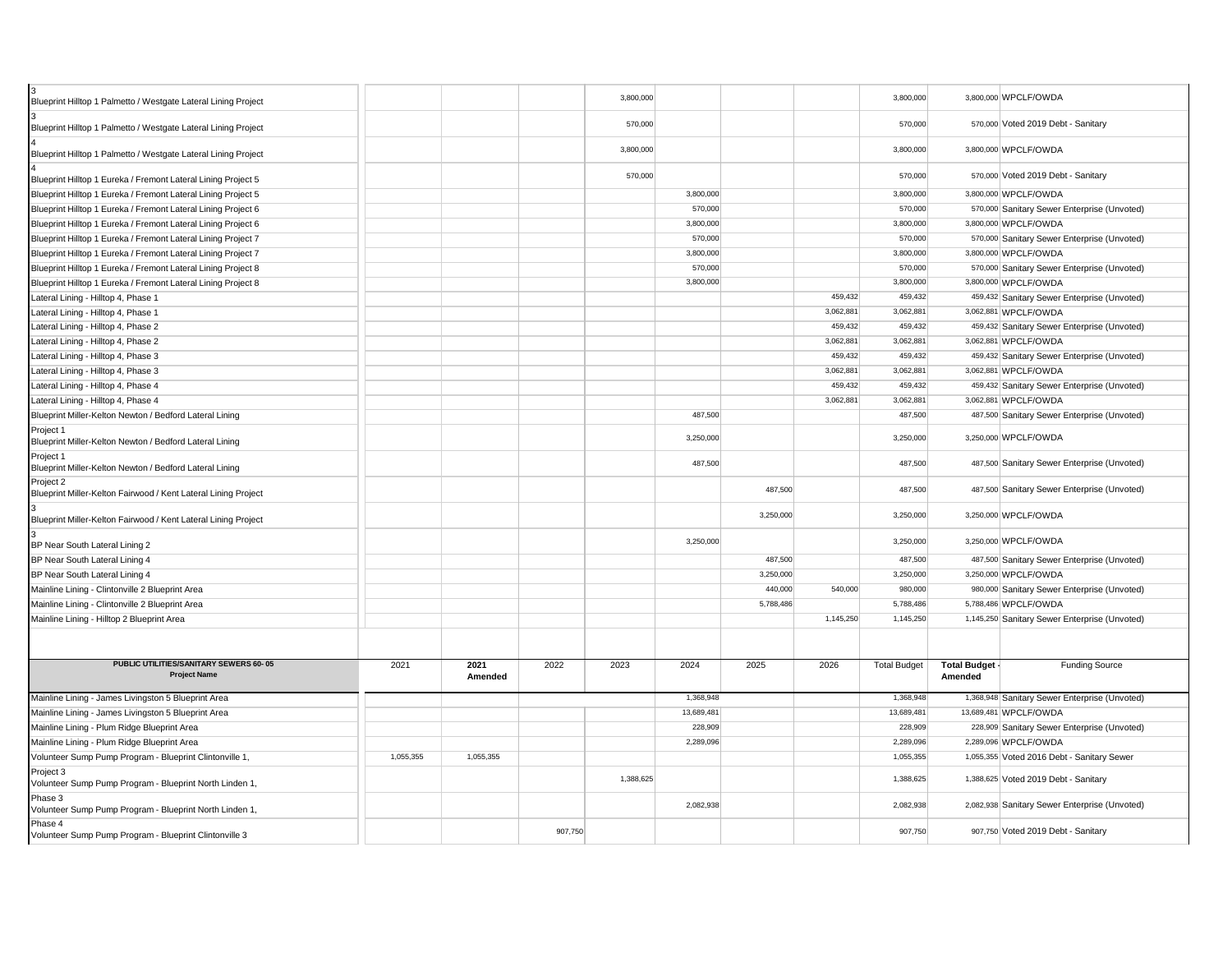| Project 1<br>Volunteer Sump Pump Program - Blueprint Clintonville 3                                              |           |                 |            |           | 2,379,178 |           |           | 2,379,178           |                           | 2,379,178 Sanitary Sewer Enterprise (Unvoted)                  |
|------------------------------------------------------------------------------------------------------------------|-----------|-----------------|------------|-----------|-----------|-----------|-----------|---------------------|---------------------------|----------------------------------------------------------------|
| Project 2<br>Volunteer Sump Pump Program - Blueprint 5th by                                                      |           |                 |            |           |           |           | 462,875   | 462,875             |                           | 462,875 Sanitary Sewer Enterprise (Unvoted)                    |
| Northwest<br>Volunteer Sump Pump Program - Blueprint 5th by                                                      | 462,875   | 462,875         |            |           |           |           |           | 462,875             |                           | 462,875 Voted 2016 Debt - Sanitary Sewer                       |
| Northwest<br>Volunteer Sump Pump Program - Blueprint Hilltop 4, Phase 1                                          | 452,875   | 452,875         |            |           |           |           |           | 452,875             |                           | 452,875 Voted 2016 Debt - Sanitary Sewer                       |
| Volunteer Sump Pump Program - Blueprint Hilltop 4, Phase 2                                                       |           |                 |            | 925,750   |           |           |           | 925,750             |                           | 925,750 Voted 2019 Debt - Sanitary                             |
| Blueprint Hilltop 1 Volunteer Sump Pump Program Project 3                                                        |           |                 |            |           | 1,851,500 |           |           | 1,851,500           |                           | 1,851,500 Sanitary Sewer Enterprise (Unvoted)                  |
| Blueprint Hilltop 1 Volunteer Sump Pump Program Project 4                                                        |           |                 |            |           |           | 1,851,500 | 2,249,573 | 4,101,073           |                           | 4,101,073 Sanitary Sewer Enterprise (Unvoted)                  |
| Volunteer Sump Pump Program - Blueprint West Franklinton,                                                        |           |                 |            |           | 925,750   |           |           | 925,750             |                           | 925,750 Sanitary Sewer Enterprise (Unvoted)                    |
| Phase 1<br>Volunteer Sump Pump Program - Blueprint James Livingston                                              |           |                 |            | 925,750   |           |           |           | 925,750             |                           | 925,750 Voted 2019 Debt - Sanitary                             |
| 5, Phase 1<br>Volunteer Sump Pump Program - Blueprint James Livingston                                           |           |                 |            |           |           | 1,388,625 |           | 1,388,625           |                           | 1,388,625 Sanitary Sewer Enterprise (Unvoted)                  |
| 5, Phase 2<br>Blueprint Miller/Kelton Volunteer Sump Pump Program                                                |           |                 |            |           |           |           | 1,444,170 | 1,444,170           |                           | 1,444,170 Sanitary Sewer Enterprise (Unvoted)                  |
| Project 2<br>BP Near South Volunteer Sump Pump 1                                                                 |           |                 |            |           | 925,750   |           |           | 925,750             |                           | 925,750 Sanitary Sewer Enterprise (Unvoted)                    |
| BP Near South Volunteer Sump Pump 2                                                                              |           |                 |            |           |           |           | 462,875   | 462,875             |                           | 462,875 Sanitary Sewer Enterprise (Unvoted)                    |
| <b>Blueprint Professional Construction Management Services</b>                                                   |           |                 |            |           | 1,900,000 | 1,100,000 | 1,500,000 | 4,500,000           |                           | 4,500,000 Sanitary Sewer Enterprise (Unvoted)                  |
| <b>Blueprint Professional Construction Management Services</b>                                                   | 800,000   | 800,000         |            |           |           |           |           | 800,000             |                           | 800,000 Voted 2016 Debt - Sanitary Sewer                       |
| <b>Blueprint Professional Construction Management Services</b>                                                   |           |                 | 1,900,000  | 1,600,000 |           |           |           | 3,500,000           |                           | 3,500,000 Voted 2019 Debt - Sanitary                           |
| Blueprint Linden 1 Professional Construction Management                                                          | 700,000   | 700,000         |            |           |           |           |           | 700,000             |                           | 700,000 Voted 2016 Debt - Sanitary Sewer                       |
| Services<br>Blueprint Linden 1 Professional Construction Management                                              |           |                 | 1,200,000  |           |           |           |           | 1,200,000           |                           | 1,200,000 Voted 2019 Debt - Sanitary                           |
| Services<br>Scioto Main Sanitary Pump Stations                                                                   |           |                 | 4,500,000  |           |           |           |           | 4,500,000           |                           | 4,500,000 Voted 2016 Debt - Sanitary Sewer                     |
|                                                                                                                  |           |                 |            |           |           |           |           |                     |                           |                                                                |
| Scioto Main Sanitary Pump Stations                                                                               |           |                 | 12,500,000 |           |           |           |           | 12,500,000          |                           | 12,500,000 WPCLF/OWDA                                          |
|                                                                                                                  |           |                 |            |           |           |           |           |                     |                           |                                                                |
| PUBLIC UTILITIES/SANITARY SEWERS 60-05<br><b>Project Name</b>                                                    | 2021      | 2021<br>Amended | 2022       | 2023      | 2024      | 2025      | 2026      | <b>Total Budget</b> | Total Budget -<br>Amended | <b>Funding Source</b>                                          |
| Scioto Main Sanitary Trunk Sewer Rehabilitation                                                                  | 1,300,000 | 1,300,000       |            |           |           |           |           | 1,300,000           |                           | 1,300,000 Voted 2016 Debt - Sanitary Sewer                     |
| Scioto Main Sanitary Trunk Sewer Rehabilitation                                                                  |           |                 | 15,000,000 |           |           |           |           | 15,000,000          |                           | 15,000,000 WPCLF/OWDA                                          |
| Meeklynn Drive Area Sanitary Sewer                                                                               | 450,000   | 450,000         |            |           |           |           |           | 450,000             |                           | 450,000 Voted 2016 Debt - Sanitary Sewer                       |
| Meeklynn Drive Area Sanitary Sewer                                                                               | 3,000,000 | 3,000,000       |            |           |           |           |           | 3,000,000           |                           | 3,000,000 WPCLF/OWDA                                           |
| <b>HSTS Elimination Program</b>                                                                                  |           |                 |            |           | 200,000   | 200,000   | 200,000   | 600,000             |                           | 600,000 Sanitary Sewer Enterprise (Unvoted)                    |
| <b>HSTS Elimination Program</b>                                                                                  |           |                 |            |           |           |           | 1,450,000 | 1,450,000           |                           | 1,450,000 WPCLF/OWDA                                           |
| Williams / Behm HSTS Elimination Project                                                                         | 66,723    | 66,723          |            |           |           |           |           | 66,723              |                           | 66,723 WPCLF/OWDA                                              |
| Dyer / Lazar HSTS Elimination Project                                                                            | 220,000   | 220,000         |            |           |           |           |           | 220,000             |                           | 220,000 Voted 2016 Debt - Sanitary Sewer                       |
| Dyer / Lazar HSTS Elimination Project                                                                            | 1,560,000 | 1,560,000       |            |           |           |           |           | 1,560,000           |                           | 1,560,000 WPCLF/OWDA                                           |
| Brooklyn / Cleveland HSTS Elimination Project                                                                    | 275,000   | 275,000         |            |           |           |           |           | 275,000             |                           | 275,000 Voted 2016 Debt - Sanitary Sewer                       |
| Brooklyn / Cleveland HSTS Elimination Project                                                                    | 1,120,000 | 1,120,000       |            |           |           |           |           | 1,120,000           |                           | 1,120,000 WPCLF/OWDA                                           |
|                                                                                                                  | 100,000   | 100,000         |            |           |           |           |           | 100,000             |                           | 100,000 Voted 2016 Debt - Sanitary Sewer                       |
| Community Park / Maple Canyon HSTS Elimination Project<br>Community Park / Maple Canyon HSTS Elimination Project |           |                 |            | 200,000   |           |           |           | 200,000             |                           | 200,000 Voted 2019 Debt - Sanitary                             |
| Community Park / Maple Canyon HSTS Elimination Project                                                           |           |                 | 1,800,000  |           |           |           |           | 1,800,000           |                           | 1,800,000 WPCLF/OWDA                                           |
| Barnett / E Deshler HSTS Elimination Project                                                                     | 100,000   | 100,000         | 136,959    |           |           |           |           | 236,959             |                           | 236,959 Voted 2016 Debt - Sanitary Sewer                       |
|                                                                                                                  |           |                 | 750,000    |           |           |           |           | 750,000             |                           | 750,000 WPCLF/OWDA                                             |
| Barnett / E Deshler HSTS Elimination Project                                                                     |           |                 |            |           | 120,000   |           |           | 120,000             |                           |                                                                |
| Olentangy River Rd / Snouffer Rd HSTS Elimination Project                                                        |           |                 |            |           |           |           |           |                     |                           | 120,000 Sanitary Sewer Enterprise (Unvoted)                    |
| Olentangy River Rd / Snouffer Rd HSTS Elimination Project                                                        |           |                 | 200,000    |           |           |           |           | 200,000             |                           | 200,000 Voted 2016 Debt - Sanitary Sewer                       |
| Olentangy River Rd / Snouffer Rd HSTS Elimination Project                                                        |           |                 |            | 100,000   |           |           |           | 100,000             |                           | 100,000 Voted 2019 Debt - Sanitary                             |
| Olentangy River Rd / Snouffer Rd HSTS Elimination Project<br>Sunbury Rd / Mock Rd HSTS Elimination Project       | 100,000   | 100.000         |            |           | 850,000   |           |           | 850,000<br>100,000  |                           | 850,000 WPCLF/OWDA<br>100,000 Voted 2016 Debt - Sanitary Sewer |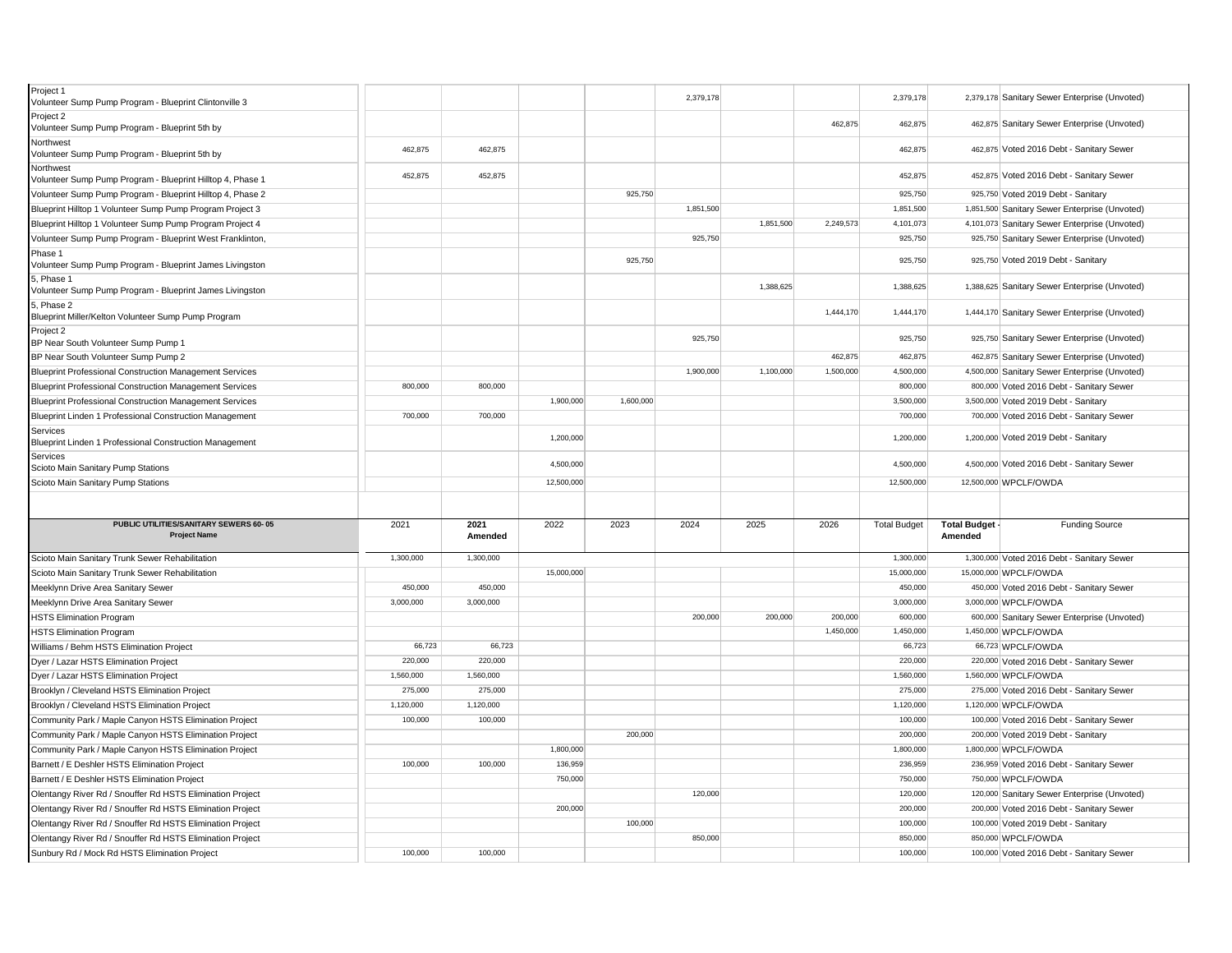| Sunbury Rd / Mock Rd HSTS Elimination Project                                   |               |                 |               | 350,000       |               |               |               | 350,000             |                         | 350,000 Voted 2019 Debt - Sanitary          |
|---------------------------------------------------------------------------------|---------------|-----------------|---------------|---------------|---------------|---------------|---------------|---------------------|-------------------------|---------------------------------------------|
| Sunbury Rd / Mock Rd HSTS Elimination Project                                   |               |                 |               | 2,500,000     |               |               |               | 2,500,000           |                         | 2,500,000 WPCLF/OWDA                        |
| Spangler Rd / Williams Rd HSTS Elimination Project                              |               |                 |               |               | 100,000       | 270,000       |               | 370,000             |                         | 370,000 Sanitary Sewer Enterprise (Unvoted) |
| Spangler Rd / Williams Rd HSTS Elimination Project                              |               |                 |               | 270,000       |               |               |               | 270,000             |                         | 270,000 Voted 2019 Debt - Sanitary          |
| Spangler Rd / Williams Rd HSTS Elimination Project                              |               |                 |               |               |               | 2,000,000     |               | 2,000,000           |                         | 2,000,000 WPCLF/OWDA                        |
| Lockbourne Rd / Williams Rd HSTS Elimination Project                            |               |                 |               |               | 200,000       | 100,000       | 200,000       | 500,000             |                         | 500,000 Sanitary Sewer Enterprise (Unvoted) |
| Lockbourne Rd / Williams Rd HSTS Elimination Project                            |               |                 |               |               |               |               | 1,500,000     | 1,500,000           |                         | 1,500,000 WPCLF/OWDA                        |
| <b>Blueprint Affordability Update</b>                                           |               |                 | 500,000       |               |               |               |               | 500,000             |                         | 500,000 Voted 2016 Debt - Sanitary Sewer    |
| Subtotal - PUBLIC UTILITIES/SANITARY SEWERS 60- 05                              | \$300,151,263 | \$300,151,263   | \$281,349,599 | \$188,151,948 | \$214,515,232 | \$276,493,227 | \$261,744,101 | \$1,522,405,370     | \$1,522,405,370         |                                             |
| PUBLIC UTILITIES/ELECTRICITY 60-07                                              | 2021          | 2021            | 2022          | 2023          | 2024          | 2025          | 2026          | <b>Total Budget</b> | <b>Total Budget</b>     | <b>Funding Source</b>                       |
| <b>Project Name</b>                                                             |               | Amended         |               |               |               |               |               |                     | Amended                 |                                             |
| 60 UIRF Funded Street Lighting Projects (Urban                                  |               |                 |               |               |               |               | 505,000       | 505,000             |                         | 505,000 Councilmanic SIT Supported          |
| Infrastructure Recovery Fund)<br>60 UIRF Funded Street Lighting Projects (Urban |               |                 | 505,000       |               |               |               |               | 505,000             |                         | 505,000 Voted 2016 Debt - Electricity       |
| Infrastructure Recovery Fund)<br>60 UIRF Funded Street Lighting Projects (Urban |               |                 |               | 505,000       | 505,000       | 505,000       |               | 1,515,000           |                         | 1,515,000 Voted 2019 Debt - Electricity     |
| Infrastructure Recovery Fund)                                                   |               |                 |               |               |               |               |               |                     |                         |                                             |
|                                                                                 |               |                 |               |               |               |               |               |                     |                         |                                             |
| PUBLIC UTILITIES/ELECTRICITY 60-07<br><b>Project Name</b>                       | 2021          | 2021<br>Amended | 2022          | 2023          | 2024          | 2025          | 2026          | <b>Total Budget</b> | Total Budget<br>Amended | <b>Funding Source</b>                       |
| Conversion to 3 Wire                                                            |               |                 |               |               |               | 300,000       |               | 300,000             |                         | 300,000 Electricity Enterprise (Unvoted)    |
| Conversion to 3 Wire                                                            | 300,000       | 300,000         |               |               |               |               |               | 300,000             |                         | 300,000 Voted 2016 Debt - Electricity       |
| Conversion to 3 Wire                                                            |               |                 | 300,000       | 300,000       | 300,000       |               |               | 900,000             |                         | 900,000 Voted 2019 Debt - Electricity       |
| Jackson Pike Substation DT-1E Transformer Repl. (2013)                          |               |                 |               |               | 1,500,000     |               |               | 1,500,000           |                         | 1,500,000 Voted 2019 Debt - Electricity     |
| Jackson Pike Substation DT-2M Transformer                                       |               |                 |               |               |               | 990,000       | 1,500,000     | 2,490,000           |                         | 2,490,000 Electricity Enterprise (Unvoted)  |
| Jackson Pike Substation DT-2M Transformer                                       |               |                 |               |               |               | 510,000       |               | 510,000             |                         | 510,000 Voted 2019 Debt - Electricity       |
| Furnace St. Substation DT-1 Transformer Replacement                             |               |                 |               | 1,500,000     |               |               |               | 1,500,000           |                         | 1,500,000 Voted 2019 Debt - Electricity     |
| Circuit 14054 Reliability Improvements                                          | 3,250,000     | 3,250,000       |               |               |               |               |               | 3,250,000           |                         | 3,250,000 Voted 2016 Debt - Electricity     |
| Circuit 14043 Reliability Improvements - Phase 1                                |               |                 | 2,300,000     | 2,300,000     |               |               |               | 4,600,000           |                         | 4,600,000 Voted 2019 Debt - Electricity     |
| Circuit 7221 Reliability Improvements                                           |               |                 |               |               | 2,500,000     |               |               | 2,500,000           |                         | 2,500,000 Voted 2019 Debt - Electricity     |
| Fitzroy & Morse Rd Street Lighting                                              |               |                 |               |               |               |               | 116,800       | 116,800             |                         | 116,800 Electricity Enterprise (Unvoted)    |
| Clime Rd. Street Lighting                                                       |               |                 |               | 150,000       | 635,000       |               |               | 785,000             |                         | 785,000 Voted 2019 Debt - Electricity       |
| Sawmill Road Streetlighting                                                     |               |                 | 100,000       | 700,000       |               |               |               | 800,000             |                         | 800,000 Voted 2019 Debt - Electricity       |
| Westerville Road Street Lighting                                                |               |                 |               |               |               |               | 444,000       | 444,000             |                         | 444,000 Electricity Enterprise (Unvoted)    |
| Smoky Row Street Lighting                                                       |               |                 |               |               |               |               | 1,323,620     | 1,323,620           |                         | 1,323,620 Electricity Enterprise (Unvoted)  |
| GENERAL ENGINEERING CONTRACT 2019 - 2022                                        | 150,000       | 150,000         |               |               |               |               |               | 150,000             |                         | 150,000 Voted 2016 Debt - Electricity       |
| GENERAL ENGINEERING CONTRACT 2022-2025                                          |               |                 |               |               |               | 150,000       | 100,000       | 250,000             |                         | 250,000 Electricity Enterprise (Unvoted)    |
| GENERAL ENGINEERING CONTRACT 2022-2025                                          |               |                 | 150,000       | 150,000       | 150,000       |               |               | 450,000             |                         | 450,000 Voted 2019 Debt - Electricity       |
| 2020 - 2022 - General CA/CI - Power                                             |               |                 |               |               |               | 100,000       | 100,000       | 200,000             |                         | 200,000 Electricity Enterprise (Unvoted)    |
| 2020 - 2022 - General CA/CI - Power                                             | 100,000       | 100,000         |               |               |               |               |               | 100,000             |                         | 100,000 Voted 2016 Debt - Electricity       |
| 2020 - 2022 - General CA/CI - Power                                             |               |                 | 100,000       | 100,000       | 100,000       |               |               | 300,000             |                         | 300,000 Voted 2019 Debt - Electricity       |
| Circuit 237 Street Lighting Improvement Upgrade                                 |               |                 |               |               |               |               | 1,785,171     | 1,785,171           |                         | 1,785,171 Electricity Enterprise (Unvoted)  |
| <b>SMART Streetlighting</b>                                                     |               |                 |               |               |               | 3,500,000     | 3,500,000     | 7,000,000           |                         | 7,000,000 Electricity Enterprise (Unvoted)  |
| <b>SMART Streetlighting</b>                                                     | 3.500.000     | 3.500.000       | 3,500,000     |               |               |               |               | 7,000,000           |                         | 7,000,000 Voted 2016 Debt - Electricity     |
| <b>SMART Streetlighting</b>                                                     |               |                 |               | 3,500,000     | 3,500,000     |               |               | 7,000,000           |                         | 7,000,000 Voted 2019 Debt - Electricity     |
| <b>Substation Relay Upgrades</b>                                                | 200,000       | 200,000         | 165,000       |               |               |               |               | 365,000             |                         | 365,000 Voted 2016 Debt - Electricity       |
| Substation Relay Upgrades                                                       |               |                 | 35,000        | 200,000       |               |               |               | 235,000             |                         | 235,000 Voted 2019 Debt - Electricity       |
| Voltage Conversions and Reconductoring                                          |               |                 |               |               |               | 1,000,000     | 1,000,000     | 2,000,000           |                         | 2,000,000 Electricity Enterprise (Unvoted)  |
| Circuit 576 Street Lighting Improvements                                        |               |                 |               |               |               | 120,000       | 1,000,000     | 1,120,000           |                         | 1,120,000 Electricity Enterprise (Unvoted)  |
|                                                                                 |               |                 |               |               |               |               |               |                     |                         |                                             |
| Circuit 577 Street Lighting Improvements                                        |               |                 |               |               |               | 900,000       |               | 900,000             |                         | 900,000 Electricity Enterprise (Unvoted)    |
| Circuit 577 Street Lighting Improvements                                        |               |                 |               |               | 180,000       |               |               | 180,000             |                         | 180,000 Voted 2019 Debt - Electricity       |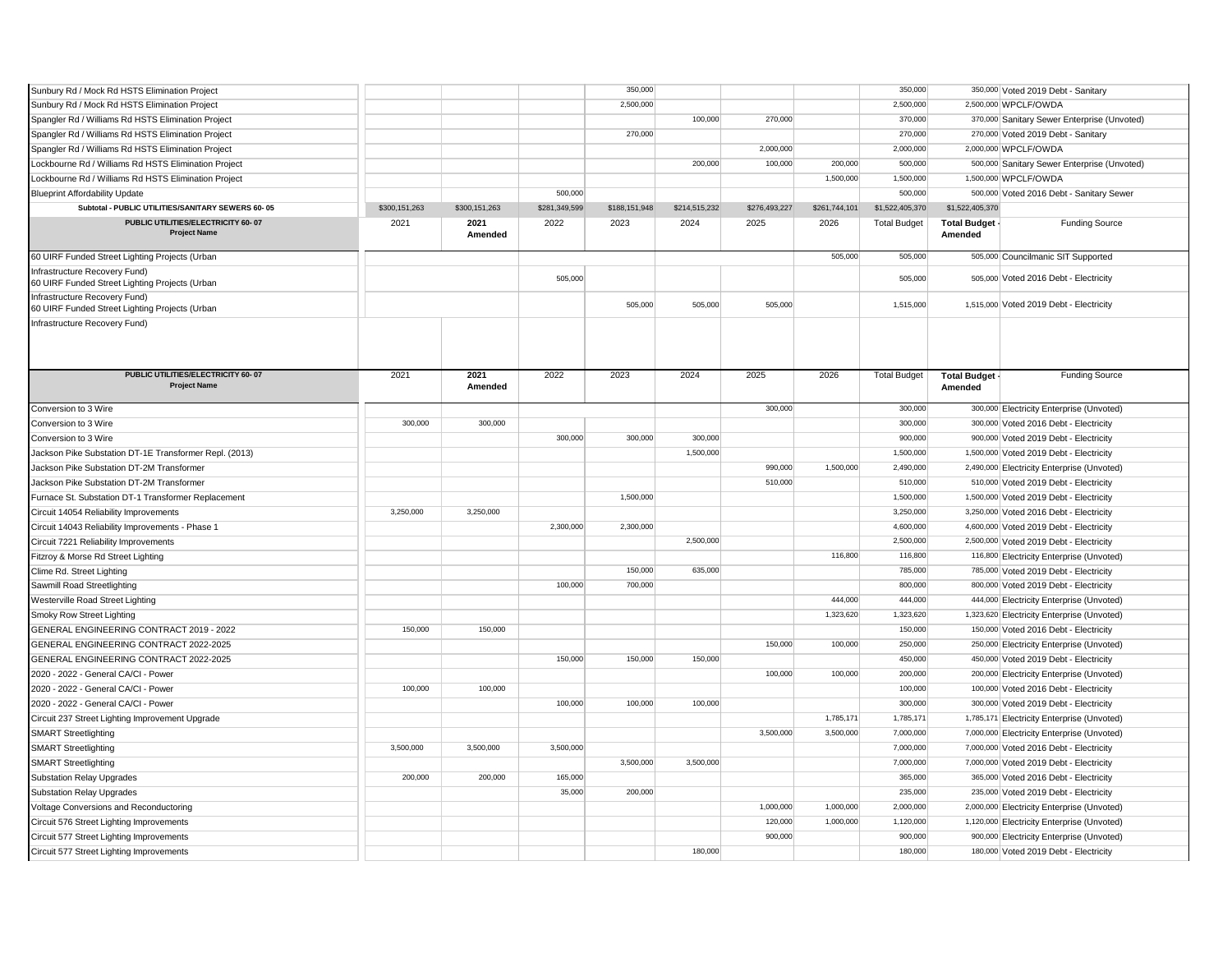| Circuit 23 Street Lighting Improvements                      |             |                 |              |              |              | 85,000      | 30,000       | 115,000             |                                | 115,000 Electricity Enterprise (Unvoted) |
|--------------------------------------------------------------|-------------|-----------------|--------------|--------------|--------------|-------------|--------------|---------------------|--------------------------------|------------------------------------------|
| McNaughton Road Street Lights                                |             |                 |              |              |              | 745,000     |              | 745,000             |                                | 745,000 Electricity Enterprise (Unvoted) |
| McNaughton Road Street Lights                                |             |                 |              |              | 100,000      |             |              | 100,000             |                                | 100,000 Voted 2019 Debt - Electricity    |
| Noe Bixby Road Street Lights                                 | 75,000      | 75,000          | 490,000      |              |              |             |              | 565,000             |                                | 565,000 Voted 2016 Debt - Electricity    |
| Refugee Road Street Lights                                   | 550,000     | 550,000         |              |              |              |             |              | 550,000             |                                | 550,000 Voted 2016 Debt - Electricity    |
| Circuit 79 Street Lighting Improvements                      |             |                 | 90,000       | 640,000      |              |             |              | 730,000             |                                | 730,000 Voted 2019 Debt - Electricity    |
| Circuit 157 Street Lighting Improvements                     | 850,000     | 850,000         |              |              |              |             |              | 850,000             |                                | 850,000 Voted 2016 Debt - Electricity    |
|                                                              |             |                 |              |              |              |             |              |                     |                                |                                          |
| PUBLIC UTILITIES/ELECTRICITY 60-07                           | 2021        | 2021            | 2022         | 2023         | 2024         | 2025        | 2026         |                     |                                |                                          |
| <b>Project Name</b>                                          |             | Amended         |              |              |              |             |              | <b>Total Budget</b> | <b>Total Budget</b><br>Amended | <b>Funding Source</b>                    |
| Circuits 128 and 80 Street Lighting Improvements             | 65,000      | 65,000          | 425,000      |              |              |             |              | 490,000             |                                | 490,000 Voted 2016 Debt - Electricity    |
| Circuits 574 and 772 Street Lighting Improvements            |             |                 |              | 135,000      | 1,035,000    |             |              | 1,170,000           |                                | 1,170,000 Voted 2019 Debt - Electricity  |
| Jackson Pike Substation Modernization                        |             |                 | 2,200,000    |              |              |             |              | 2,200,000           |                                | 2,200,000 Voted 2016 Debt - Electricity  |
| Small Circuit Streetlight Replacement                        |             |                 |              | 225,000      |              |             |              | 225,000             |                                | 225,000 Voted 2019 Debt - Electricity    |
| Subtotal - PUBLIC UTILITIES/ELECTRICITY 60- 07               | \$9,040,000 | \$9,040,000     | \$10,360,000 | \$10,405,000 | \$10,505,000 | \$8,905,000 | \$11,404,591 | \$60,619,591        | \$60,619,591                   |                                          |
| PUBLIC UTILITIES/WATER 60-09<br><b>Project Name</b>          | 2021        | 2021<br>Amended | 2022         | 2023         | 2024         | 2025        | 2026         | <b>Total Budget</b> | Total Budget<br>Amended        | <b>Funding Source</b>                    |
|                                                              |             |                 | 100,000      |              |              |             |              | 100,000             |                                | 100,000 Voted 2016 Debt - Water          |
| Misc. Erosion Control<br>Misc. Erosion Control               |             |                 |              |              | 100,000      |             |              | 200,000             |                                |                                          |
|                                                              |             |                 |              | 100,000      |              |             |              |                     |                                | 200,000 Voted 2019 Debt - Water          |
| Misc. Erosion Control                                        |             |                 |              |              |              | 100,000     | 100,000      | 200,000             |                                | 200,000 Water Enterprise (Unvoted)       |
| Miscellaneous Water Facilities                               | 90,000      | 90,000          |              |              |              |             |              | 90,000              |                                | 90,000 Voted 2013 Debt - Water           |
| Miscellaneous Water Facilities                               | 10,000      | 10,000          | 100,000      | 100,000      |              |             |              | 210,000             |                                | 210,000 Voted 2016 Debt - Water          |
| Miscellaneous Water Facilities                               |             |                 |              |              | 100,000      |             |              | 100,000             |                                | 100,000 Voted 2019 Debt - Water          |
| Miscellaneous Water Facilities                               |             |                 |              |              |              | 100,000     | 100,000      | 200,000             |                                | 200,000 Water Enterprise (Unvoted)       |
| ndianola Facility Improvements                               |             |                 |              | 21,200,000   |              |             |              | 21,200,000          |                                | 21,200,000 Voted 2019 Debt - Water       |
| Rinehart Public Utilities Complex Exterior Site Improvements |             |                 |              |              |              | 500,000     |              | 500,000             |                                | 500,000 Water Enterprise (Unvoted)       |
| Distribution Maintenance Area Imp's                          |             |                 |              | 400,000      |              |             |              | 400,000             |                                | 400,000 Voted 2019 Debt - Water          |
| 910 Dublin Road Garage Roof Replacement                      |             |                 |              | 694,119      |              |             |              | 694,119             |                                | 694,119 Voted 2016 Debt - Water          |
| 910 Dublin Road Garage Roof Replacement                      |             |                 |              | 805,881      |              |             |              | 805,881             |                                | 805,881 Voted 2019 Debt - Water          |
| Water Main Rehabilitation                                    | 3,425,000   | 3,425,000       | 6,000,000    | 4,000,000    |              |             |              | 13,425,000          |                                | 13,425,000 Voted 2016 Debt - Water       |
| Water Main Rehabilitation                                    |             |                 |              | 400,000      | 4,000,000    | 10,174,119  |              | 14,574,119          |                                | 14,574,119 Voted 2019 Debt - Water       |
| Water Main Rehabilitation                                    |             |                 |              |              |              | 23,000,000  | 23,000,000   | 46,000,000          |                                | 46,000,000 WSRLA Loan                    |
| Water Main Rehabilitation                                    |             |                 |              |              |              | 1,825,881   | 12,000,000   | 13,825,881          |                                | 13,825,881 Water Enterprise (Unvoted)    |
| Ziegler Ave. Area WL Imp's                                   | 140,000     | 140,000         |              |              |              |             |              | 140,000             |                                | 140,000 Voted 2013 Debt - Water          |
| Ziegler Ave. Area WL Imp's                                   | 400,000     | 400,000         |              |              |              |             |              | 400,000             |                                | 400,000 WSRLA Loan                       |
| Atwood Terrace Area WL Imp's                                 |             |                 | 400,000      |              |              |             |              | 400,000             |                                | 400,000 Voted 2016 Debt - Water          |
| Atwood Terrace Area WL Imp's                                 |             |                 | 3,000,000    |              |              |             |              | 3,000,000           |                                | 3,000,000 WSRLA Loan                     |
| Greenway Ave. Area WL Imp's                                  |             |                 | 400,000      |              |              |             |              | 400,000             |                                | 400,000 Voted 2016 Debt - Water          |
| Greenway Ave. Area WL Imp's                                  |             |                 | 3,000,000    |              |              |             |              | 3,000,000           |                                | 3,000,000 WSRLA Loan                     |
| Aragon Avenue Area Water Line Improvements                   |             |                 | 400,000      |              |              |             |              | 400,000             |                                | 400,000 Voted 2016 Debt - Water          |
| Aragon Avenue Area Water Line Improvements                   |             |                 | 3,000,000    |              |              |             |              | 3,000,000           |                                | 3,000,000 WSRLA Loan                     |
| Mock Road Area Water Line Improvements                       | 400,000     | 400,000         |              |              |              |             |              | 400,000             |                                | 400,000 Voted 2013 Debt - Water          |
| Mock Road Area Water Line Improvements                       | 3,000,000   | 3,000,000       |              |              |              |             |              | 3,000,000           |                                | 3,000,000 WSRLA Loan                     |
| Edsel Avenue Area Water Line Improvements                    | 450,000     | 450,000         |              |              |              |             |              | 450,000             |                                | 450,000 Voted 2013 Debt - Water          |
| Edsel Avenue Area Water Line Improvements                    | 3,500,000   | 3,500,000       |              |              |              |             |              | 3,500,000           |                                | 3,500,000 WSRLA Loan                     |
| Homestead Drive Area Water Line Improvements (fka #59)       |             |                 | 400,000      |              |              |             |              | 400,000             |                                | 400,000 Voted 2016 Debt - Water          |
| Homestead Drive Area Water Line Improvements (fka #59)       |             |                 | 3,000,000    |              |              |             |              | 3,000,000           |                                | 3,000,000 WSRLA Loan                     |
| Varsity Avenue Area Water Line Improvements (fka #60)        |             |                 | 400,000      |              |              |             |              | 400,000             |                                | 400,000 Voted 2016 Debt - Water          |
| Varsity Avenue Area Water Line Improvements (fka #60)        |             |                 | 3,000,000    |              |              |             |              | 3,000,000           |                                | 3,000,000 WSRLA Loan                     |
| PUBLIC UTILITIES/WATER 60-09<br><b>Project Name</b>          | 2021        | 2021<br>Amended | 2022         | 2023         | 2024         | 2025        | 2026         | <b>Total Budget</b> | <b>Total Budget</b><br>Amended | <b>Funding Source</b>                    |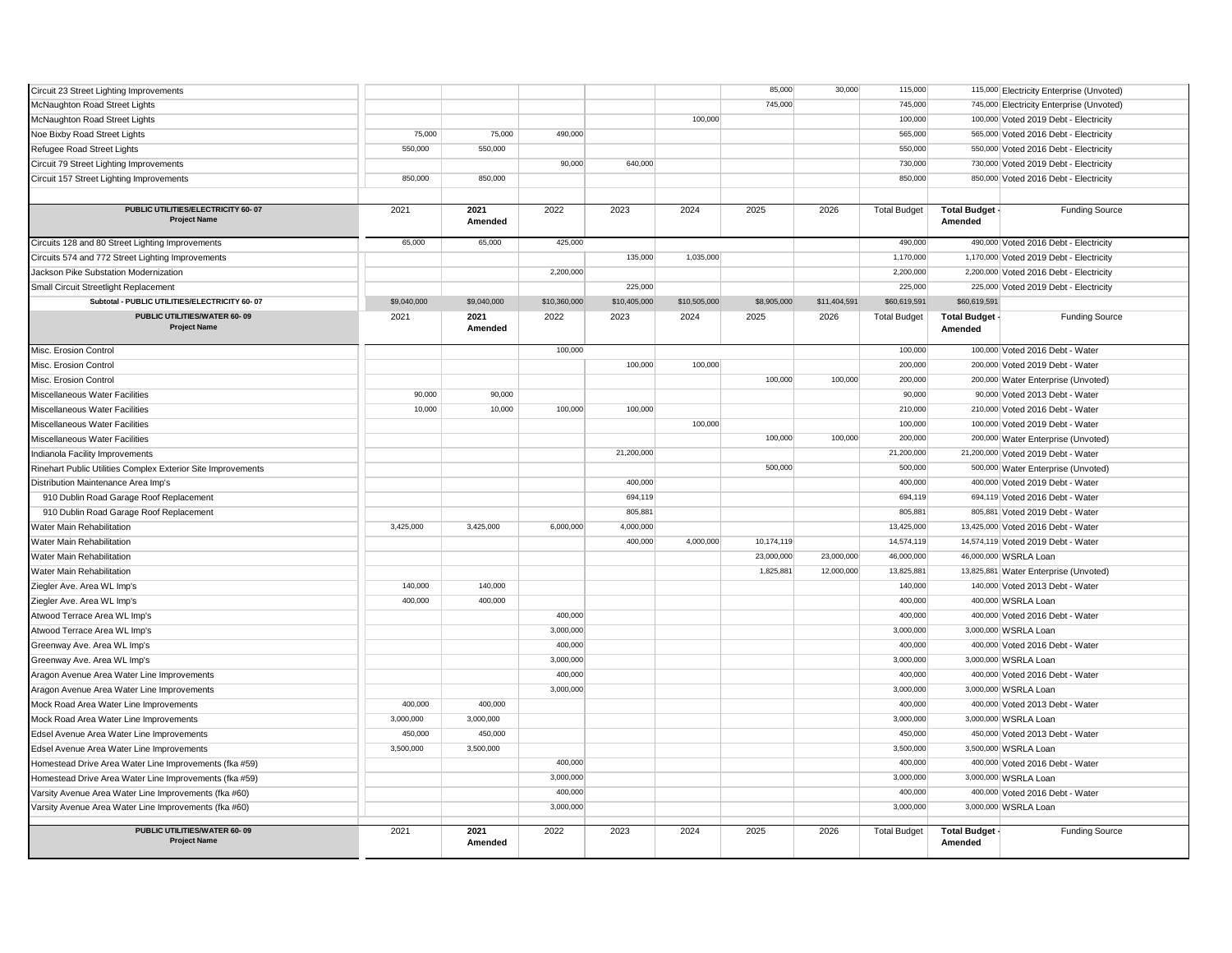| Roswell Drive Area Water Line Imp's (fka #61)       |           |                 | 400,000   |           |           |      |      | 400,000             |                                | 400,000 Voted 2016 Debt - Water |
|-----------------------------------------------------|-----------|-----------------|-----------|-----------|-----------|------|------|---------------------|--------------------------------|---------------------------------|
| Roswell Drive Area Water Line Imp's (fka #61)       |           |                 | 3,200,000 |           |           |      |      | 3,200,000           |                                | 3,200,000 WSRLA Loan            |
| Livingston Ave Phase B W.L. Imp's                   | 100,000   | 100,000         |           |           |           |      |      | 100,000             |                                | 100,000 Voted 2013 Debt - Water |
| <b>Transite Pipe Replacement</b>                    | 400,000   | 400,000         |           |           |           |      |      | 400,000             |                                | 400,000 Voted 2013 Debt - Water |
| <b>Transite Pipe Replacement</b>                    | 3,500,000 | 3,500,000       |           |           |           |      |      | 3,500,000           |                                | 3,500,000 WSRLA Loan            |
| Sunrise Glenn WL Imp's                              |           |                 | 50,000    |           |           |      |      | 50,000              |                                | 50,000 Voted 2016 Debt - Water  |
| Sunrise Glenn WL Imp's                              |           |                 | 400,000   |           |           |      |      | 400,000             |                                | 400,000 WSRLA Loan              |
| Brixham Rd. WL Imp's                                |           |                 | 450,000   |           |           |      |      | 450,000             |                                | 450,000 Voted 2016 Debt - Water |
| Brixham Rd. WL Imp's                                |           |                 | 3,000,000 |           |           |      |      | 3,000,000           |                                | 3,000,000 WSRLA Loan            |
| Miller Ave. Area WL Imp's                           |           |                 | 450,000   |           |           |      |      | 450,000             |                                | 450,000 Voted 2016 Debt - Water |
| Miller Ave. Area WL Imp's                           |           |                 | 3,000,000 |           |           |      |      | 3,000,000           |                                | 3,000,000 WSRLA Loan            |
| Roosevelt Ave. Area WL Imp's                        |           |                 | 450,000   |           |           |      |      | 450,000             |                                | 450,000 Voted 2016 Debt - Water |
| Roosevelt Ave. Area WL Imp's                        |           |                 | 3,000,000 |           |           |      |      | 3,000,000           |                                | 3,000,000 WSRLA Loan            |
| Norris Drive Area Water Line Imp's                  | 300,000   | 300,000         |           |           |           |      |      | 300,000             |                                | 300,000 Voted 2013 Debt - Water |
| Norris Drive Area Water Line Imp's                  |           |                 |           | 450,000   |           |      |      | 450,000             |                                | 450,000 Voted 2019 Debt - Water |
| Norris Drive Area Water Line Imp's                  |           |                 |           | 3,000,000 |           |      |      | 3,000,000           |                                | 3,000,000 WSRLA Loan            |
| Riverview Drive Area Water Line Imp's               | 300,000   | 300,000         |           |           |           |      |      | 300,000             |                                | 300,000 Voted 2013 Debt - Water |
| Riverview Drive Area Water Line Imp's               |           |                 |           | 450,000   |           |      |      | 450,000             |                                | 450,000 Voted 2019 Debt - Water |
| Riverview Drive Area Water Line Imp's               |           |                 |           | 3,000,000 |           |      |      | 3,000,000           |                                | 3,000,000 WSRLA Loan            |
| Sawmill Place Blvd. Area WL Imp's                   | 300,000   | 300,000         |           |           |           |      |      | 300,000             |                                | 300,000 Voted 2013 Debt - Water |
| Sawmill Place Blvd. Area WL Imp's                   |           |                 |           | 450,000   |           |      |      | 450,000             |                                | 450,000 Voted 2019 Debt - Water |
| Sawmill Place Blvd. Area WL Imp's                   |           |                 |           | 3,000,000 |           |      |      | 3,000,000           |                                | 3,000,000 WSRLA Loan            |
| Wellington Blvd Area Water Line Imp's               |           |                 | 300,000   |           |           |      |      | 300,000             |                                | 300,000 Voted 2016 Debt - Water |
| Wellington Blvd Area Water Line Imp's               |           |                 |           | 450,000   |           |      |      | 450,000             |                                | 450,000 Voted 2019 Debt - Water |
| Wellington Blvd Area Water Line Imp's               |           |                 |           | 3,000,000 |           |      |      | 3,000,000           |                                | 3,000,000 WSRLA Loan            |
| Lee Ellen Place Area Water Line Imp's               |           |                 | 300,000   |           |           |      |      | 300,000             |                                | 300,000 Voted 2016 Debt - Water |
| Lee Ellen Place Area Water Line Imp's               |           |                 |           | 450,000   |           |      |      | 450,000             |                                | 450,000 Voted 2019 Debt - Water |
| Lee Ellen Place Area Water Line Imp's               |           |                 |           | 3,000,000 |           |      |      | 3,000,000           |                                | 3,000,000 WSRLA Loan            |
| Bluefield Drive Area Water Line Imp's               |           |                 | 300,000   |           |           |      |      | 300,000             |                                | 300,000 Voted 2016 Debt - Water |
| Bluefield Drive Area Water Line Imp's               |           |                 |           | 450,000   |           |      |      | 450,000             |                                | 450,000 Voted 2019 Debt - Water |
| Bluefield Drive Area Water Line Imp's               |           |                 |           | 3,000,000 |           |      |      | 3,000,000           |                                | 3,000,000 WSRLA Loan            |
| Project No. 71 W.M. Replacement                     |           |                 | 300,000   |           |           |      |      | 300,000             |                                | 300,000 Voted 2016 Debt - Water |
| Project No. 71 W.M. Replacement                     |           |                 |           |           | 450,000   |      |      | 450,000             |                                | 450,000 Voted 2019 Debt - Water |
| Project No. 71 W.M. Replacement                     |           |                 |           |           | 3,000,000 |      |      | 3,000,000           |                                | 3,000,000 WSRLA Loan            |
| Project No. 72 W.M. Replacement                     |           |                 | 300,000   |           |           |      |      | 300,000             |                                | 300,000 Voted 2016 Debt - Water |
| Project No. 72 W.M. Replacement                     |           |                 |           |           | 450,000   |      |      | 450,000             |                                | 450,000 Voted 2019 Debt - Water |
| Project No. 72 W.M. Replacement                     |           |                 |           |           | 3,000,000 |      |      | 3,000,000           |                                | 3,000,000 WSRLA Loan            |
|                                                     |           |                 |           |           |           |      |      |                     |                                |                                 |
| PUBLIC UTILITIES/WATER 60-09<br><b>Project Name</b> | 2021      | 2021<br>Amended | 2022      | 2023      | 2024      | 2025 | 2026 | <b>Total Budget</b> | <b>Total Budget</b><br>Amended | <b>Funding Source</b>           |
| Project No. 73 W.M. Replacement                     |           |                 | 300,000   |           |           |      |      | 300,000             |                                | 300,000 Voted 2016 Debt - Water |
| Project No. 73 W.M. Replacement                     |           |                 |           |           | 450,000   |      |      | 450,000             |                                | 450,000 Voted 2019 Debt - Water |
| Project No. 73 W.M. Replacement                     |           |                 |           |           | 3,000,000 |      |      | 3,000,000           |                                | 3,000,000 WSRLA Loan            |
| Project No. 74 W.M. Replacement                     |           |                 | 300,000   |           |           |      |      | 300,000             |                                | 300,000 Voted 2016 Debt - Water |
| Project No. 74 W.M. Replacement                     |           |                 |           |           | 450,000   |      |      | 450,000             |                                | 450,000 Voted 2019 Debt - Water |
| Project No. 74 W.M. Replacement                     |           |                 |           |           | 3,000,000 |      |      | 3,000,000           |                                | 3,000,000 WSRLA Loan            |
| Project No. 75 W.M. Replacement                     |           |                 | 300,000   |           |           |      |      | 300,000             |                                | 300,000 Voted 2016 Debt - Water |
| Project No. 75 W.M. Replacement                     |           |                 |           |           | 450.000   |      |      | 450,000             |                                | 450,000 Voted 2019 Debt - Water |
| Project No. 75 W.M. Replacement                     |           |                 |           |           | 3,000,000 |      |      | 3,000,000           |                                | 3,000,000 WSRLA Loan            |
| Project No. 76 W.M. Replacement                     |           |                 | 300,000   |           |           |      |      | 300,000             |                                | 300,000 Voted 2016 Debt - Water |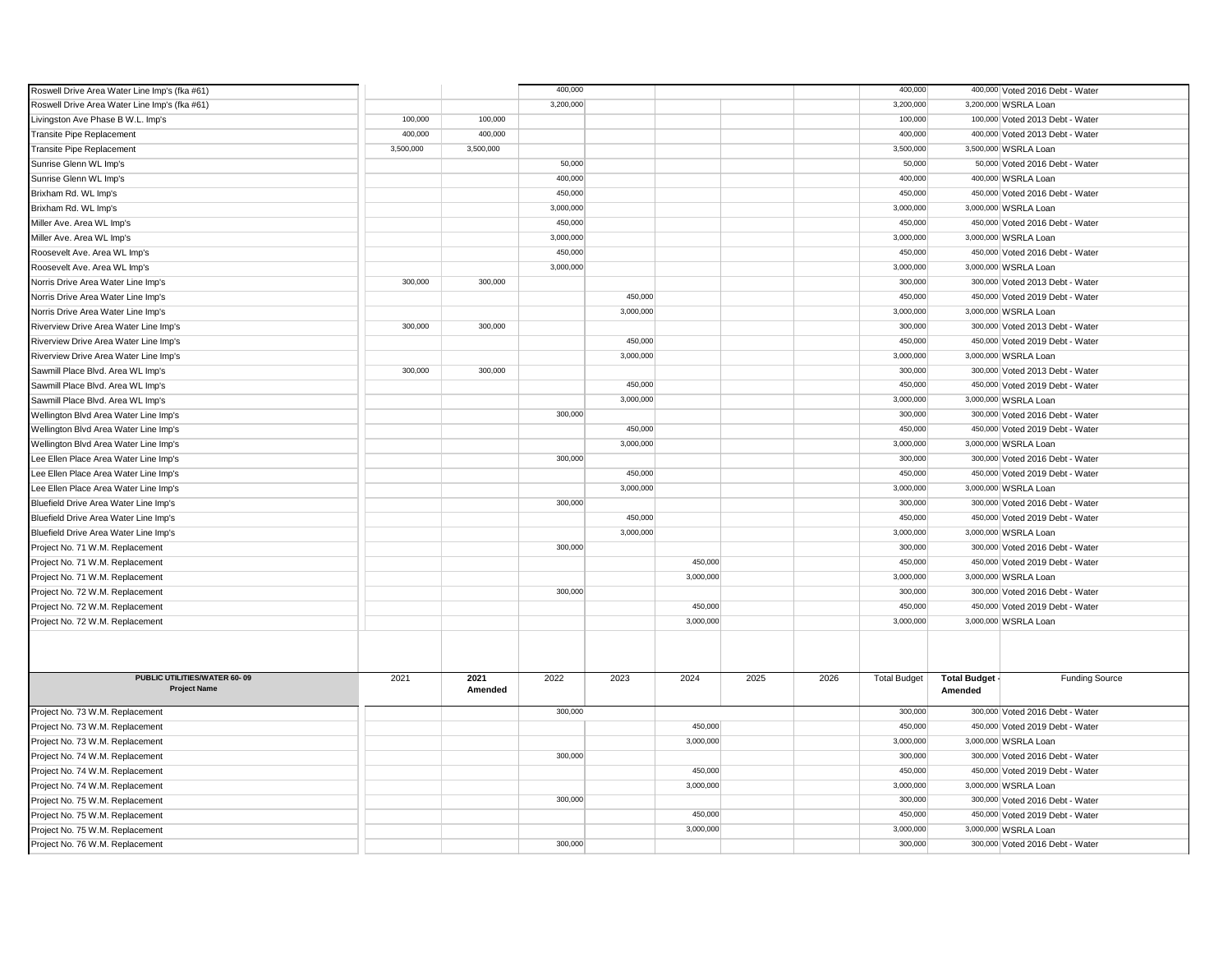| Project No. 76 W.M. Replacement                                                              |           |           |           |         | 450,000   |           |           | 450,000              |                     | 450,000 Voted 2019 Debt - Water                         |
|----------------------------------------------------------------------------------------------|-----------|-----------|-----------|---------|-----------|-----------|-----------|----------------------|---------------------|---------------------------------------------------------|
| Project No. 76 W.M. Replacement                                                              |           |           |           |         | 3,000,000 |           |           | 3,000,000            |                     | 3,000,000 WSRLA Loan                                    |
| Project No. 77 W.M. Replacement                                                              |           |           | 300,000   |         |           |           |           | 300,000              |                     | 300,000 Voted 2016 Debt - Water                         |
| Project No. 77 W.M. Replacement                                                              |           |           |           |         | 450,000   |           |           | 450,000              |                     | 450,000 Voted 2019 Debt - Water                         |
| Project No. 77 W.M. Replacement                                                              |           |           |           |         | 3,000,000 |           |           | 3,000,000            |                     | 3,000,000 WSRLA Loan                                    |
| Project No. 78 W.M. Replacement                                                              |           |           | 300,000   |         |           |           |           | 300,000              |                     | 300,000 Voted 2016 Debt - Water                         |
| Project No. 78 W.M. Replacement                                                              |           |           |           |         | 450,000   |           |           | 450,000              |                     | 450,000 Voted 2019 Debt - Water                         |
| Project No. 78 W.M. Replacement                                                              |           |           |           |         | 3,000,000 |           |           | 3,000,000            |                     | 3,000,000 WSRLA Loan                                    |
| Project No. 79 W.M. Replacement                                                              |           |           | 300,000   |         |           |           |           | 300,000              |                     | 300,000 Voted 2016 Debt - Water                         |
| Project No. 79 W.M. Replacement                                                              |           |           |           |         | 450,000   |           |           | 450,000              |                     | 450,000 Voted 2019 Debt - Water                         |
| Project No. 79 W.M. Replacement                                                              |           |           |           |         | 3,000,000 |           |           | 3,000,000            |                     | 3,000,000 WSRLA Loan                                    |
| Barnett Road Water Main Imp's                                                                |           |           | 450,000   |         |           |           |           | 450,000              |                     | 450,000 Voted 2016 Debt - Water                         |
| Old Beechwold Area Water Line Imp's                                                          | 400,000   | 400,000   |           |         |           |           |           | 400,000              |                     | 400,000 Voted 2013 Debt - Water                         |
| Eureka-Fremont Area Water Line Improvements                                                  | 200,000   | 200,000   |           |         |           |           |           | 200,000              |                     | 200,000 Voted 2013 Debt - Water                         |
| Kent-Fairwood Area Water Line Improvements                                                   | 200,000   | 200,000   |           |         |           |           |           | 200,000              |                     | 200,000 Voted 2013 Debt - Water                         |
| Palmetto/Westgate Water Line Improvements                                                    | 300,000   | 300,000   |           |         |           |           |           | 300,000              |                     | 300,000 Voted 2013 Debt - Water                         |
| Palmetto/Westgate Water Line Improvements                                                    | 1,000,000 | 1,000,000 |           |         |           |           |           | 1,000,000            |                     | 1,000,000 WSRLA Loan                                    |
| Cassady Ave. Water Line Improvements                                                         |           |           |           | 460,000 |           |           |           | 460,000              |                     | 460,000 Voted 2019 Debt - Water                         |
| New World Drive WL Imp's                                                                     | 575,000   | 575,000   |           |         |           |           |           | 575,000              |                     | 575,000 Voted 2013 Debt - Water                         |
| O'Shaughnessy Dam FERC Independent Consultant Review                                         | 450,000   | 450,000   |           |         |           |           |           | 450,000              |                     | 450,000 Voted 2013 Debt - Water                         |
| DRWP Miscellaneous Improvements                                                              | 175,000   | 175,000   |           |         |           |           |           | 175,000              |                     | 175,000 Voted 2013 Debt - Water                         |
| DRWP Miscellaneous Improvements                                                              |           |           | 150,000   |         |           |           |           | 150,000              |                     | 150,000 Voted 2016 Debt - Water                         |
| DRWP Miscellaneous Improvements                                                              |           |           |           | 125,000 | 125,000   |           |           | 250,000              |                     | 250,000 Voted 2019 Debt - Water                         |
| DRWP Miscellaneous Improvements                                                              |           |           |           |         |           | 125,000   | 125,000   | 250,000              |                     | 250,000 Water Enterprise (Unvoted)                      |
| DRWP Misc. Imp's - Exterior Door and Window Replacement                                      |           |           |           |         | 1,500,000 |           |           | 1,500,000            |                     | 1,500,000 Voted 2019 Debt - Water                       |
| DRWP Misc. Imp's - Educational Signage & Displays                                            |           |           | 150,000   |         |           |           |           | 150,000              |                     | 150,000 Voted 2016 Debt - Water                         |
|                                                                                              |           |           |           |         |           |           |           |                      |                     |                                                         |
|                                                                                              |           |           |           |         |           |           |           |                      |                     |                                                         |
| DRWP Alum Feed Improvements                                                                  |           |           |           |         | 250,000   |           |           | 250,000              |                     | 250,000 Voted 2019 Debt - Water                         |
|                                                                                              |           |           |           |         |           |           |           |                      |                     |                                                         |
|                                                                                              |           |           |           |         |           |           |           |                      |                     |                                                         |
| PUBLIC UTILITIES/WATER 60-09                                                                 | 2021      | 2021      | 2022      | 2023    | 2024      | 2025      | 2026      | <b>Total Budget</b>  | <b>Total Budget</b> | <b>Funding Source</b>                                   |
| <b>Project Name</b>                                                                          |           | Amended   |           |         |           |           |           |                      | Amended             |                                                         |
| <b>HCWP Misc. Improvements</b>                                                               | 350,000   | 350,000   |           |         |           |           |           | 350,000              |                     | 350,000 Voted 2013 Debt - Water                         |
| <b>HCWP Misc. Improvements</b>                                                               |           |           | 115,000   |         |           |           |           | 115,000              |                     | 115,000 Voted 2016 Debt - Water                         |
| <b>HCWP Misc. Improvements</b>                                                               |           |           |           | 120,000 | 120,000   |           |           | 240,000              |                     | 240,000 Voted 2019 Debt - Water                         |
| <b>HCWP Misc. Improvements</b>                                                               |           |           |           |         |           | 125,000   | 125,000   | 250,000              |                     | 250,000 Water Enterprise (Unvoted)                      |
| HCWP Misc Imp's - Raw Water Screen Replacement                                               |           |           |           |         |           |           | 3,500,000 | 3,500,000            |                     | 3,500,000 WSRLA Loan                                    |
| HCWP Misc Imp's - Raw Water Screen Replacement                                               |           |           |           |         |           | 500,000   | 400,000   | 900,000              |                     | 900,000 Water Enterprise (Unvoted)                      |
| HCWP Misc Imp's- Restroom Imp's                                                              |           |           |           | 350,000 |           |           |           | 350,000              |                     | 350,000 Voted 2019 Debt - Water                         |
| HCWP Misc. Improvements - Misc. Concrete Improvements                                        |           |           |           |         | 350,000   |           |           | 350,000              |                     | 350,000 Voted 2019 Debt - Water                         |
| HCWP Misc. Improvements - Plant Roadway Improvements                                         |           |           |           |         |           |           | 600,000   | 600,000              |                     | 600,000 Water Enterprise (Unvoted)                      |
| HCWP Misc. Improvements - Roof Improvements                                                  |           |           |           |         | 300,000   |           |           | 300,000              |                     | 300,000 Voted 2019 Debt - Water                         |
| PAWP Facility Misc. Improvements                                                             | 125,000   | 125,000   |           |         |           |           |           | 125,000              |                     | 125,000 Voted 2013 Debt - Water                         |
| PAWP Facility Misc. Improvements                                                             |           |           | 125,000   |         |           |           |           | 125,000              |                     | 125,000 Voted 2016 Debt - Water                         |
| PAWP Facility Misc. Improvements                                                             |           |           |           | 125,000 | 125,000   |           |           | 250,000              |                     | 250,000 Voted 2019 Debt - Water                         |
| PAWP Facility Misc. Improvements                                                             |           |           |           |         |           | 5,000,000 | 125,000   | 5,125,000            |                     | 5,125,000 Water Enterprise (Unvoted)                    |
| PAWP Misc. Imp's - Lime Slaker and Soda Ash Feeder                                           | 100,000   | 100,000   |           |         |           |           |           | 100,000              |                     | 100,000 Voted 2013 Debt - Water                         |
| Replacement                                                                                  |           |           |           |         |           |           |           |                      |                     |                                                         |
| PAWP Misc. Imp's - Lime Slaker and Soda Ash Feeder                                           | 924,000   | 924,000   |           |         |           |           |           | 924,000              |                     | 924,000 WSRLA Loan                                      |
| Replacement                                                                                  |           |           |           |         |           |           |           |                      |                     |                                                         |
| PAWP Misc. Imp's - Control Room Renovation                                                   |           |           | 350,000   |         |           |           |           | 350,000              |                     | 350,000 Voted 2016 Debt - Water                         |
| PAWP Misc. Imp's - Control Room Renovation<br>PAWP Misc. Imp's - Chemical Storage Tank Imp's |           |           | 2,500,000 |         | 500,000   |           |           | 2,500,000<br>500,000 |                     | 2,500,000 WSRLA Loan<br>500,000 Voted 2019 Debt - Water |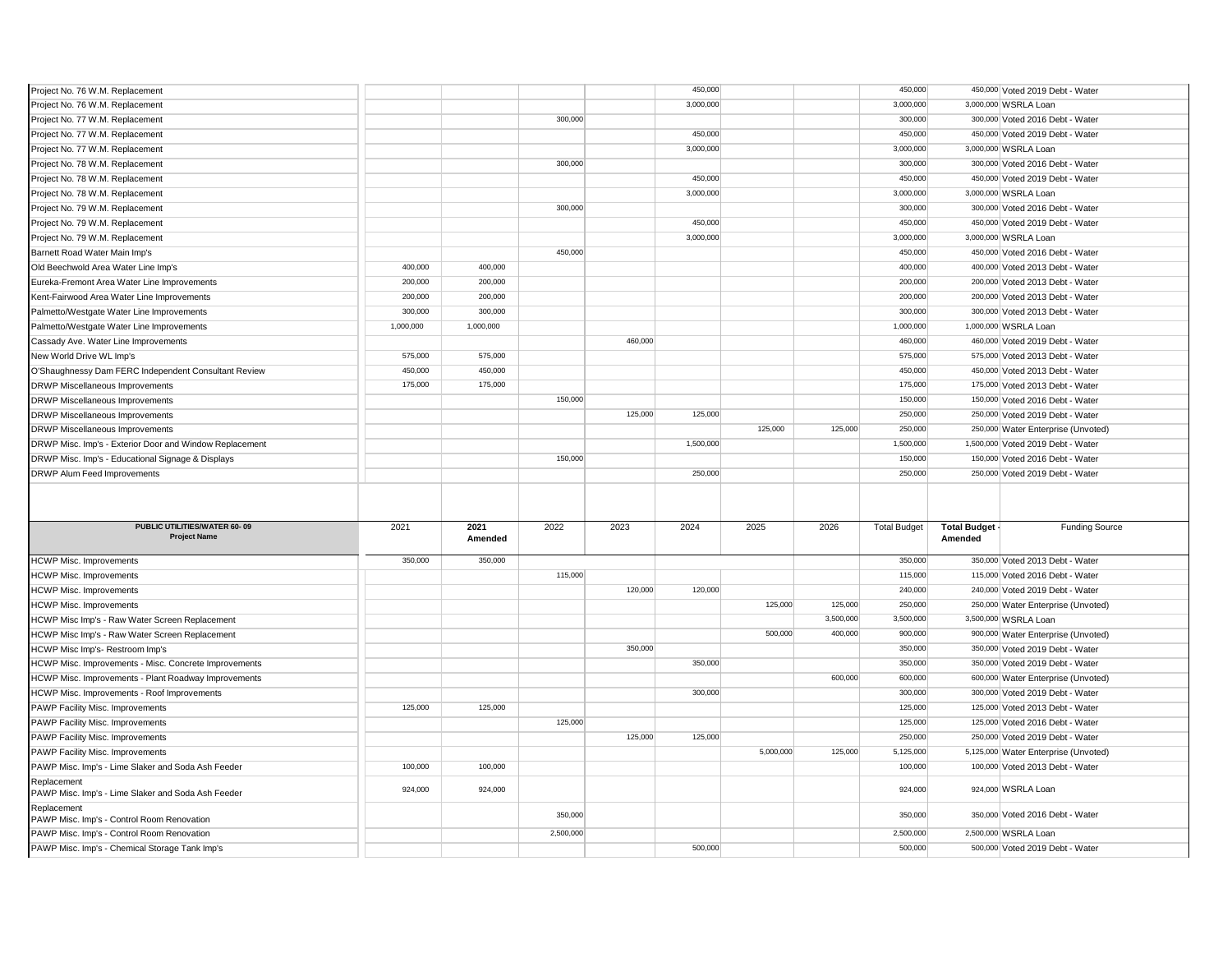| PAWP Misc. Imp's - Laboratory Renovation                   |            |            | 2,500,000 |           |           |           |           | 2,500,000            |                     | 2,500,000 WSRLA Loan                                                  |
|------------------------------------------------------------|------------|------------|-----------|-----------|-----------|-----------|-----------|----------------------|---------------------|-----------------------------------------------------------------------|
| PAWP Misc. Imp's - Roof Renovations - Part 1               |            |            |           | 800,000   |           |           |           | 800,000              |                     | 800,000 Voted 2019 Debt - Water                                       |
| PAWP Misc. Imp's - Roof Renovations - Part 2               |            |            |           |           |           | 800,000   |           | 800,000              |                     | 800,000 Water Enterprise (Unvoted)                                    |
| McKinley Avenue Quarry Misc. Improvements 2021             |            |            | 1,000,000 |           |           |           |           | 1,000,000            |                     | 1,000,000 Voted 2016 Debt - Water                                     |
| Automatic Meter Reading                                    | 1,150,000  | 1,150,000  |           |           |           |           |           | 1,150,000            |                     | 1,150,000 Voted 2013 Debt - Water                                     |
| <b>Automatic Meter Reading</b>                             |            |            | 1,900,000 |           |           |           |           | 1,900,000            |                     | 1,900,000 Voted 2016 Debt - Water                                     |
| Automatic Meter Reading                                    |            |            |           | 1,900,000 | 1,900,000 |           |           | 3,800,000            |                     | 3,800,000 Voted 2019 Debt - Water                                     |
| Automatic Meter Reading - Equipment 2019                   | 20,000,000 | 20,000,000 |           |           |           |           |           | 20,000,000           |                     | 20,000,000 WSRLA Loan                                                 |
| Watershed Roadway Improvements - Part 5                    | 175,000    | 175,000    |           |           |           |           |           | 175,000              |                     | 175,000 Voted 2013 Debt - Water                                       |
| Watershed Roadway Improvements - Part 5                    |            |            | 250,000   | 50,000    |           |           |           | 300,000              |                     | 300,000 Voted 2016 Debt - Water                                       |
| Watershed Roadway Improvements - Part 6                    |            |            |           |           |           | 500,000   |           | 500,000              |                     | 500,000 Water Enterprise (Unvoted)                                    |
|                                                            | 230,000    | 230,000    |           |           |           |           |           | 230,000              |                     |                                                                       |
| HCWP Basin Concrete Rehab<br>HCWP Basin Concrete Rehab.    | 1,270,000  | 1,270,000  |           |           |           |           |           | 1,270,000            |                     | 230,000 Voted 2013 Debt - Water<br>1,270,000 Voted 2016 Debt - Water  |
|                                                            |            |            |           |           |           |           |           |                      |                     |                                                                       |
| HCWP Basin Concrete Rehabilitation Part 2                  | 32,000,000 | 32,000,000 |           |           |           |           |           | 32,000,000           |                     | 32,000,000 WSRLA Loan                                                 |
| <b>HCWP Pump Improvements</b>                              | 200,000    | 200,000    | 200,000   | 225,000   |           |           |           | 625,000              |                     | 625,000 Voted 2016 Debt - Water                                       |
| <b>HCWP Pump Improvements</b>                              |            |            |           |           | 225,000   |           |           | 225,000              |                     | 225,000 Voted 2019 Debt - Water                                       |
| <b>HCWP Pump Improvements</b>                              |            |            |           |           |           | 225,000   |           | 225,000              |                     | 225,000 Water Enterprise (Unvoted)                                    |
|                                                            |            |            |           |           |           |           |           |                      |                     |                                                                       |
| PUBLIC UTILITIES/WATER 60-09                               | 2021       | 2021       | 2022      | 2023      | 2024      | 2025      | 2026      | <b>Total Budget</b>  | <b>Total Budget</b> | <b>Funding Source</b>                                                 |
| <b>Project Name</b>                                        |            | Amended    |           |           |           |           |           |                      | Amended             |                                                                       |
| Water Meter Renewal                                        | 200,000    | 200,000    | 200,000   | 200,000   |           |           |           | 600,000              |                     | 600,000 Voted 2016 Debt - Water                                       |
| Water Meter Renewal                                        |            |            |           |           | 2,500,000 |           |           | 2,500,000            |                     | 2,500,000 Voted 2019 Debt - Water                                     |
| Water Meter Renewal                                        |            |            |           |           |           | 2,500,000 |           | 2,500,000            |                     | 2,500,000 Water Enterprise (Unvoted)                                  |
| Valve Renewal Program                                      | 2,000,000  | 2,000,000  |           |           |           |           |           | 2,000,000            |                     | 2,000,000 Voted 2016 Debt - Water                                     |
| Valve Renewal Program                                      |            |            |           | 2,000,000 |           |           |           | 2,000,000            |                     | 2,000,000 Voted 2019 Debt - Water                                     |
| Valve Renewal Program                                      |            |            |           |           |           | 2,000,000 |           | 2,000,000            |                     | 2,000,000 Water Enterprise (Unvoted)                                  |
| Watershed Misc. Improv. Facilities                         | 115,000    | 115,000    | 115,000   | 120,000   |           |           |           | 350,000              |                     | 350,000 Voted 2016 Debt - Water                                       |
| Watershed Misc. Improv. Facilities                         |            |            |           |           | 120,000   |           |           | 120,000              |                     | 120,000 Voted 2019 Debt - Water                                       |
|                                                            |            |            |           |           |           | 125,000   |           | 125,000              |                     |                                                                       |
| Watershed Misc. Improv. Facilities                         |            |            |           |           | 400,000   |           |           | 400,000              |                     | 125,000 Water Enterprise (Unvoted)<br>400,000 Voted 2019 Debt - Water |
| Griggs Dam - Spillway, Abutment and Scour Mitigation Imp's |            |            |           |           |           |           |           |                      |                     |                                                                       |
| Griggs Dam - Spillway, Abutment and Scour Mitigation Imp's |            |            |           |           |           | 3,550,000 |           | 3,550,000            |                     | 3,550,000 Water Enterprise (Unvoted)                                  |
| Hoover Dam Imp's - Part 1                                  | 500,000    | 500,000    | 300,000   |           |           |           |           | 800,000              |                     | 800,000 Voted 2016 Debt - Water                                       |
| Hoover Dam Imp's - Part 2                                  |            |            |           | 700,000   | 7,800,000 |           |           | 8,500,000            |                     | 8,500,000 Voted 2019 Debt - Water                                     |
| Watershed Misc. Imp's - Hoover Maintenance Complex Fuel    |            |            |           |           |           | 750,000   |           | 750,000              |                     | 750,000 Water Enterprise (Unvoted)                                    |
| System<br>Watershed Protection Easements                   | 50,000     | 50,000     | 50,000    |           |           |           |           | 100,000              |                     | 100,000 Voted 2016 Debt - Water                                       |
| Watershed Protection Easements                             |            |            |           | 50,000    | 50,000    |           |           | 100,000              |                     | 100,000 Voted 2019 Debt - Water                                       |
| Watershed Protection Easements                             |            |            |           |           |           | 50,000    |           | 50,000               |                     | 50,000 Water Enterprise (Unvoted)                                     |
| Gen'l Eng Svcs - Supply Group 2018A                        | 400,000    | 400,000    | 400,000   |           |           |           |           | 800,000              |                     | 800,000 Voted 2016 Debt - Water                                       |
| Gen'l Eng Svcs - Supply Group 2018B                        | 400,000    | 400,000    |           |           |           |           |           | 400,000              |                     | 400,000 Voted 2016 Debt - Water                                       |
| Gen'l Eng Svcs - Supply Group 2021A                        |            |            |           | 400,000   | 400,000   |           |           | 800,000              |                     | 800,000 Voted 2019 Debt - Water                                       |
| Gen'l Eng Svcs - Supply Group 2021B                        |            |            | 400,000   |           |           |           |           | 400,000              |                     | 400,000 Voted 2016 Debt - Water                                       |
| Gen'l Eng Svcs - Supply Group 2021B                        |            |            |           | 400,000   | 400,000   |           |           | 800,000              |                     | 800,000 Voted 2019 Debt - Water                                       |
| Gen'l Eng Svcs - Supply Group 2024A                        |            |            |           |           | 450,000   |           |           | 450,000              |                     | 450,000 Voted 2019 Debt - Water                                       |
| Gen'l Eng Svcs - Supply Group 2024A                        |            |            |           |           |           | 450,000   | 450,000   | 900,000              |                     | 900,000 Water Enterprise (Unvoted)                                    |
| Gen'l Eng Svcs - Supply Group 2024B                        |            |            |           |           | 450,000   |           |           | 450,000              |                     | 450,000 Voted 2019 Debt - Water                                       |
|                                                            |            |            |           |           |           |           |           |                      |                     |                                                                       |
| Gen'l Eng Svcs - Supply Group 2024B                        | 1,000,000  | 1,000,000  |           |           |           | 450,000   | 450,000   | 900,000<br>1,000,000 |                     | 900,000 Water Enterprise (Unvoted)                                    |
| O'Shaughnessy Gatehouse Misc. Imp.'s                       |            |            |           |           |           |           |           |                      |                     | 1,000,000 Voted 2016 Debt - Water                                     |
| Misc. Booster Station and Water Tank Imp's                 | 1,000,000  | 1,000,000  | 1,000,000 |           |           |           |           | 2,000,000            |                     | 2,000,000 Voted 2016 Debt - Water                                     |
| Misc. Booster Station and Water Tank Imp's                 |            |            |           | 1,000,000 | 1,000,000 |           |           | 2,000,000            |                     | 2,000,000 Voted 2019 Debt - Water                                     |
| Misc. Booster Station and Water Tank Imp's                 |            |            |           |           |           | 1,000,000 | 1,000,000 | 2,000,000            |                     | 2,000,000 Water Enterprise (Unvoted)                                  |
| Water Storage Tank Painting                                |            |            | 3,500,000 |           |           |           |           | 3,500,000            |                     | 3,500,000 Voted 2016 Debt - Water                                     |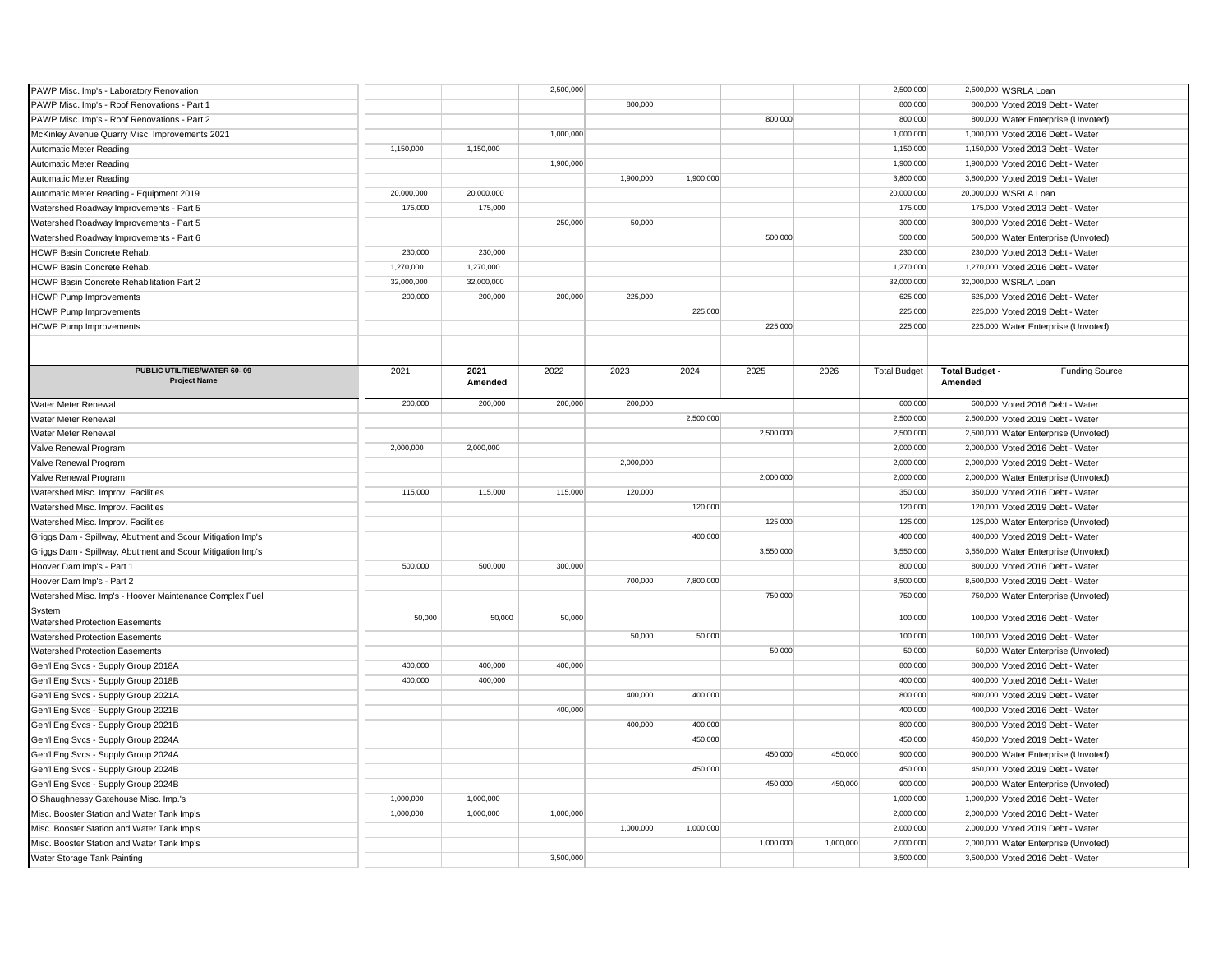| Water Storage Tank Painting<br>1,000,000<br>2,000,000<br>3,000,000<br>3,000,000 Water Enterprise (Unvoted)<br>5,000,000<br>5,000,000<br>Security Enhancements - HCWP<br>5,000,000 Water Enterprise (Unvoted)<br>Security Enhancements - DRWP<br>5,000,000<br>5,000,000<br>5,000,000 Water Enterprise (Unvoted)<br>Security Enhancements - PAWP<br>5,000,000<br>5,000,000<br>5,000,000 Voted 2019 Debt - Water<br>PAWP Hypochlorite Disinfection Improvements<br>1,700,000<br>1,700,000<br>1,700,000<br>1,700,000 WSRLA Loan<br>500,000<br><b>HCWP Window Replacement</b><br>500,000<br>500,000 Water Enterprise (Unvoted)<br>PUBLIC UTILITIES/WATER 60-09<br>2021<br>2021<br>2022<br>2023<br>2024<br>2025<br>2026<br><b>Total Budget</b><br><b>Total Budget</b><br><b>Funding Source</b><br><b>Project Name</b><br>Amended<br>Amended<br>900,000<br>900,000<br>600,000<br>Dublin Road 30" Water Line<br>600,000 Voted 2016 Debt - Water<br>Dublin Road 30" Water Line<br>10,000,000<br>10,000,000 WSRLA Loan<br>10,000,000<br>10,000,000<br>1,300,000<br>1,300,000<br>1,300,000<br>1,300,000 WSRLA Loan<br>Water Quality Assurance Lab Renovations<br>Water Main Repair<br>1,250,000<br>1,250,000<br>1,250,000<br>1,250,000 Voted 2016 Debt - Water<br>Water Main Repair<br>1,250,000<br>1,250,000<br>1,250,000 Voted 2019 Debt - Water<br>Water Main Repair<br>1.250.000<br>1,250,000<br>1,250,000 Water Enterprise (Unvoted)<br>Water Distribution System SCADA Improvements<br>250,000<br>250,000<br>250,000 Voted 2016 Debt - Water<br>2,250,000<br>2,250,000<br>Water Distribution System SCADA Improvements<br>2,250,000 Voted 2019 Debt - Water<br>2,000,000<br>2,000,000<br>2,000,000 WSRLA Loan<br><b>DRWP Laboratory Upgrades</b><br>500,000<br>500,000<br>500,000 Voted 2019 Debt - Water<br>DRWP Central Maintenance Shop<br>200,000<br><b>DRWP Central Maintenance Shop</b><br>200,000<br>200,000 Water Enterprise (Unvoted)<br>1,250,000<br>1,250,000<br>Fire Hydrant Repairs (non R & R)<br>1,250,000<br>1,250,000 Voted 2016 Debt - Water<br>Fire Hydrant Repairs (non R & R)<br>1,250,000<br>1,250,000<br>1,250,000 Voted 2019 Debt - Water<br>Fire Hydrant Repairs (non R & R)<br>1,250,000<br>1,250,000<br>1,250,000 Water Enterprise (Unvoted)<br>600,000<br>600,000<br>600,000 Voted 2016 Debt - Water<br>Gen'l Engineering Services - Distribution Group<br>600,000<br>600,000<br>1,200,000<br>Gen'l Engineering Services - Distribution Group<br>1,200,000 Voted 2019 Debt - Water<br>600,000<br>600,000<br>1,200,000<br>Gen'l Engineering Services - Distribution Group<br>1,200,000 Water Enterprise (Unvoted)<br>600,000<br>600,000<br>600,000<br>2020 - 2022 Gen'l Engineering Services - Distribution Group<br>600,000 Voted 2016 Debt - Water<br>Karl Road Water Tank<br>500,000<br>500,000<br>500,000 Voted 2016 Debt - Water<br>Karl Road Water Tank<br>6,000,000<br>6,000,000<br>6,000,000 Voted 2019 Debt - Water<br>1,500,000<br>1,500,000<br>1,500,000 Voted 2019 Debt - Water<br><b>Condition Assessment Program</b><br>1,500,000<br>1,500,000<br>1,500,000 Water Enterprise (Unvoted)<br><b>Condition Assessment Program</b><br>Residuals Management Plan Update - Pt. 2<br>400,000<br>400,000<br>250,000<br>650,000<br>650,000 Voted 2016 Debt - Water<br>Residuals Management Plan Update - Pt. 2<br>250,000<br>250,000<br>250,000 Voted 2019 Debt - Water<br>300,000<br>600,000<br>300,000<br>300,000<br>600,000 Voted 2016 Debt - Water<br>General Architectural Services - Division of Water 2018<br>General Architectural Services - Division of Water 2021<br>300,000<br>300,000<br>300,000<br>300,000 Voted 2016 Debt - Water<br>300,000<br>General Architectural Services - Division of Water 2021<br>300,000<br>600,000<br>600,000 Voted 2019 Debt - Water<br>200,000<br>200,000<br>200,000<br>200,000 Voted 2016 Debt - Water<br>HCWP Lime and Soda Ash Dust Collection System<br>Improvements<br>750,000<br>750,000<br>750,000<br>750,000 WSRLA Loan<br>HCWP Lime and Soda Ash Dust Collection System<br>Improvements<br>250,000<br>250,000<br>250,000 Water Enterprise (Unvoted)<br>General CA/CI for Water Projects<br>General Construction (CA-CI) for 2020, 2021, 2022<br>250,000<br>250,000<br>250,000<br>500,000<br>500,000 Voted 2016 Debt - Water<br>General Construction (CA-CI) for 2023, 2024, 2025<br>250,000<br>500,000 Voted 2019 Debt - Water<br>250,000<br>500,000<br>General Construction (CA-CI) for 2023, 2024, 2025<br>250,000<br>250,000<br>250,000 Water Enterprise (Unvoted)<br>650,000<br>650,000<br>650,000<br>Plant Drain & Water System Imp's<br>650,000 Voted 2016 Debt - Water<br>4,000,000<br>4,000,000<br>4,000,000<br>Plant Drain & Water System Imp's<br>4,000,000 WSRLA Loan<br>Professional Construction Management (PCM) - Part II<br>250,000<br>250,000<br>250,000<br>250,000 Voted 2016 Debt - Water<br>675,000<br>675,000<br>225,000<br>900,000<br>900,000 Voted 2016 Debt - Water<br>Laboratory Upgrades<br>PUBLIC UTILITIES/WATER 60-09<br>2023<br>2021<br>2021<br>2022<br>2024<br>2025<br>2026<br><b>Total Budget</b><br><b>Total Budget</b><br><b>Funding Source</b><br><b>Project Name</b><br>Amended<br>Amended<br>Dam Engineering Services (DES)<br>150,000<br>150,000<br>150,000<br>300,000<br>300,000 Voted 2016 Debt - Water | Water Storage Tank Painting |  | 3,500,000 | 1,500,000 |  | 5,000,000 | 5,000,000 Voted 2019 Debt - Water |
|--------------------------------------------------------------------------------------------------------------------------------------------------------------------------------------------------------------------------------------------------------------------------------------------------------------------------------------------------------------------------------------------------------------------------------------------------------------------------------------------------------------------------------------------------------------------------------------------------------------------------------------------------------------------------------------------------------------------------------------------------------------------------------------------------------------------------------------------------------------------------------------------------------------------------------------------------------------------------------------------------------------------------------------------------------------------------------------------------------------------------------------------------------------------------------------------------------------------------------------------------------------------------------------------------------------------------------------------------------------------------------------------------------------------------------------------------------------------------------------------------------------------------------------------------------------------------------------------------------------------------------------------------------------------------------------------------------------------------------------------------------------------------------------------------------------------------------------------------------------------------------------------------------------------------------------------------------------------------------------------------------------------------------------------------------------------------------------------------------------------------------------------------------------------------------------------------------------------------------------------------------------------------------------------------------------------------------------------------------------------------------------------------------------------------------------------------------------------------------------------------------------------------------------------------------------------------------------------------------------------------------------------------------------------------------------------------------------------------------------------------------------------------------------------------------------------------------------------------------------------------------------------------------------------------------------------------------------------------------------------------------------------------------------------------------------------------------------------------------------------------------------------------------------------------------------------------------------------------------------------------------------------------------------------------------------------------------------------------------------------------------------------------------------------------------------------------------------------------------------------------------------------------------------------------------------------------------------------------------------------------------------------------------------------------------------------------------------------------------------------------------------------------------------------------------------------------------------------------------------------------------------------------------------------------------------------------------------------------------------------------------------------------------------------------------------------------------------------------------------------------------------------------------------------------------------------------------------------------------------------------------------------------------------------------------------------------------------------------------------------------------------------------------------------------------------------------------------------------------------------------------------------------------------------------------------------------------------------------------------------------------------------------------------------------------------------------------------------------------------------------------------------------------------------------------------------------------------------------------------------------------------------------------------------------------------------------------------------------------------------------------------------------------------------------------------------------------------------------------------------------------------------------------------------------------------------------------------------------------------------------------------------------------------------------------------------------------|-----------------------------|--|-----------|-----------|--|-----------|-----------------------------------|
|                                                                                                                                                                                                                                                                                                                                                                                                                                                                                                                                                                                                                                                                                                                                                                                                                                                                                                                                                                                                                                                                                                                                                                                                                                                                                                                                                                                                                                                                                                                                                                                                                                                                                                                                                                                                                                                                                                                                                                                                                                                                                                                                                                                                                                                                                                                                                                                                                                                                                                                                                                                                                                                                                                                                                                                                                                                                                                                                                                                                                                                                                                                                                                                                                                                                                                                                                                                                                                                                                                                                                                                                                                                                                                                                                                                                                                                                                                                                                                                                                                                                                                                                                                                                                                                                                                                                                                                                                                                                                                                                                                                                                                                                                                                                                                                                                                                                                                                                                                                                                                                                                                                                                                                                                                                                                                                                |                             |  |           |           |  |           |                                   |
|                                                                                                                                                                                                                                                                                                                                                                                                                                                                                                                                                                                                                                                                                                                                                                                                                                                                                                                                                                                                                                                                                                                                                                                                                                                                                                                                                                                                                                                                                                                                                                                                                                                                                                                                                                                                                                                                                                                                                                                                                                                                                                                                                                                                                                                                                                                                                                                                                                                                                                                                                                                                                                                                                                                                                                                                                                                                                                                                                                                                                                                                                                                                                                                                                                                                                                                                                                                                                                                                                                                                                                                                                                                                                                                                                                                                                                                                                                                                                                                                                                                                                                                                                                                                                                                                                                                                                                                                                                                                                                                                                                                                                                                                                                                                                                                                                                                                                                                                                                                                                                                                                                                                                                                                                                                                                                                                |                             |  |           |           |  |           |                                   |
|                                                                                                                                                                                                                                                                                                                                                                                                                                                                                                                                                                                                                                                                                                                                                                                                                                                                                                                                                                                                                                                                                                                                                                                                                                                                                                                                                                                                                                                                                                                                                                                                                                                                                                                                                                                                                                                                                                                                                                                                                                                                                                                                                                                                                                                                                                                                                                                                                                                                                                                                                                                                                                                                                                                                                                                                                                                                                                                                                                                                                                                                                                                                                                                                                                                                                                                                                                                                                                                                                                                                                                                                                                                                                                                                                                                                                                                                                                                                                                                                                                                                                                                                                                                                                                                                                                                                                                                                                                                                                                                                                                                                                                                                                                                                                                                                                                                                                                                                                                                                                                                                                                                                                                                                                                                                                                                                |                             |  |           |           |  |           |                                   |
|                                                                                                                                                                                                                                                                                                                                                                                                                                                                                                                                                                                                                                                                                                                                                                                                                                                                                                                                                                                                                                                                                                                                                                                                                                                                                                                                                                                                                                                                                                                                                                                                                                                                                                                                                                                                                                                                                                                                                                                                                                                                                                                                                                                                                                                                                                                                                                                                                                                                                                                                                                                                                                                                                                                                                                                                                                                                                                                                                                                                                                                                                                                                                                                                                                                                                                                                                                                                                                                                                                                                                                                                                                                                                                                                                                                                                                                                                                                                                                                                                                                                                                                                                                                                                                                                                                                                                                                                                                                                                                                                                                                                                                                                                                                                                                                                                                                                                                                                                                                                                                                                                                                                                                                                                                                                                                                                |                             |  |           |           |  |           |                                   |
|                                                                                                                                                                                                                                                                                                                                                                                                                                                                                                                                                                                                                                                                                                                                                                                                                                                                                                                                                                                                                                                                                                                                                                                                                                                                                                                                                                                                                                                                                                                                                                                                                                                                                                                                                                                                                                                                                                                                                                                                                                                                                                                                                                                                                                                                                                                                                                                                                                                                                                                                                                                                                                                                                                                                                                                                                                                                                                                                                                                                                                                                                                                                                                                                                                                                                                                                                                                                                                                                                                                                                                                                                                                                                                                                                                                                                                                                                                                                                                                                                                                                                                                                                                                                                                                                                                                                                                                                                                                                                                                                                                                                                                                                                                                                                                                                                                                                                                                                                                                                                                                                                                                                                                                                                                                                                                                                |                             |  |           |           |  |           |                                   |
|                                                                                                                                                                                                                                                                                                                                                                                                                                                                                                                                                                                                                                                                                                                                                                                                                                                                                                                                                                                                                                                                                                                                                                                                                                                                                                                                                                                                                                                                                                                                                                                                                                                                                                                                                                                                                                                                                                                                                                                                                                                                                                                                                                                                                                                                                                                                                                                                                                                                                                                                                                                                                                                                                                                                                                                                                                                                                                                                                                                                                                                                                                                                                                                                                                                                                                                                                                                                                                                                                                                                                                                                                                                                                                                                                                                                                                                                                                                                                                                                                                                                                                                                                                                                                                                                                                                                                                                                                                                                                                                                                                                                                                                                                                                                                                                                                                                                                                                                                                                                                                                                                                                                                                                                                                                                                                                                |                             |  |           |           |  |           |                                   |
|                                                                                                                                                                                                                                                                                                                                                                                                                                                                                                                                                                                                                                                                                                                                                                                                                                                                                                                                                                                                                                                                                                                                                                                                                                                                                                                                                                                                                                                                                                                                                                                                                                                                                                                                                                                                                                                                                                                                                                                                                                                                                                                                                                                                                                                                                                                                                                                                                                                                                                                                                                                                                                                                                                                                                                                                                                                                                                                                                                                                                                                                                                                                                                                                                                                                                                                                                                                                                                                                                                                                                                                                                                                                                                                                                                                                                                                                                                                                                                                                                                                                                                                                                                                                                                                                                                                                                                                                                                                                                                                                                                                                                                                                                                                                                                                                                                                                                                                                                                                                                                                                                                                                                                                                                                                                                                                                |                             |  |           |           |  |           |                                   |
|                                                                                                                                                                                                                                                                                                                                                                                                                                                                                                                                                                                                                                                                                                                                                                                                                                                                                                                                                                                                                                                                                                                                                                                                                                                                                                                                                                                                                                                                                                                                                                                                                                                                                                                                                                                                                                                                                                                                                                                                                                                                                                                                                                                                                                                                                                                                                                                                                                                                                                                                                                                                                                                                                                                                                                                                                                                                                                                                                                                                                                                                                                                                                                                                                                                                                                                                                                                                                                                                                                                                                                                                                                                                                                                                                                                                                                                                                                                                                                                                                                                                                                                                                                                                                                                                                                                                                                                                                                                                                                                                                                                                                                                                                                                                                                                                                                                                                                                                                                                                                                                                                                                                                                                                                                                                                                                                |                             |  |           |           |  |           |                                   |
|                                                                                                                                                                                                                                                                                                                                                                                                                                                                                                                                                                                                                                                                                                                                                                                                                                                                                                                                                                                                                                                                                                                                                                                                                                                                                                                                                                                                                                                                                                                                                                                                                                                                                                                                                                                                                                                                                                                                                                                                                                                                                                                                                                                                                                                                                                                                                                                                                                                                                                                                                                                                                                                                                                                                                                                                                                                                                                                                                                                                                                                                                                                                                                                                                                                                                                                                                                                                                                                                                                                                                                                                                                                                                                                                                                                                                                                                                                                                                                                                                                                                                                                                                                                                                                                                                                                                                                                                                                                                                                                                                                                                                                                                                                                                                                                                                                                                                                                                                                                                                                                                                                                                                                                                                                                                                                                                |                             |  |           |           |  |           |                                   |
|                                                                                                                                                                                                                                                                                                                                                                                                                                                                                                                                                                                                                                                                                                                                                                                                                                                                                                                                                                                                                                                                                                                                                                                                                                                                                                                                                                                                                                                                                                                                                                                                                                                                                                                                                                                                                                                                                                                                                                                                                                                                                                                                                                                                                                                                                                                                                                                                                                                                                                                                                                                                                                                                                                                                                                                                                                                                                                                                                                                                                                                                                                                                                                                                                                                                                                                                                                                                                                                                                                                                                                                                                                                                                                                                                                                                                                                                                                                                                                                                                                                                                                                                                                                                                                                                                                                                                                                                                                                                                                                                                                                                                                                                                                                                                                                                                                                                                                                                                                                                                                                                                                                                                                                                                                                                                                                                |                             |  |           |           |  |           |                                   |
|                                                                                                                                                                                                                                                                                                                                                                                                                                                                                                                                                                                                                                                                                                                                                                                                                                                                                                                                                                                                                                                                                                                                                                                                                                                                                                                                                                                                                                                                                                                                                                                                                                                                                                                                                                                                                                                                                                                                                                                                                                                                                                                                                                                                                                                                                                                                                                                                                                                                                                                                                                                                                                                                                                                                                                                                                                                                                                                                                                                                                                                                                                                                                                                                                                                                                                                                                                                                                                                                                                                                                                                                                                                                                                                                                                                                                                                                                                                                                                                                                                                                                                                                                                                                                                                                                                                                                                                                                                                                                                                                                                                                                                                                                                                                                                                                                                                                                                                                                                                                                                                                                                                                                                                                                                                                                                                                |                             |  |           |           |  |           |                                   |
|                                                                                                                                                                                                                                                                                                                                                                                                                                                                                                                                                                                                                                                                                                                                                                                                                                                                                                                                                                                                                                                                                                                                                                                                                                                                                                                                                                                                                                                                                                                                                                                                                                                                                                                                                                                                                                                                                                                                                                                                                                                                                                                                                                                                                                                                                                                                                                                                                                                                                                                                                                                                                                                                                                                                                                                                                                                                                                                                                                                                                                                                                                                                                                                                                                                                                                                                                                                                                                                                                                                                                                                                                                                                                                                                                                                                                                                                                                                                                                                                                                                                                                                                                                                                                                                                                                                                                                                                                                                                                                                                                                                                                                                                                                                                                                                                                                                                                                                                                                                                                                                                                                                                                                                                                                                                                                                                |                             |  |           |           |  |           |                                   |
|                                                                                                                                                                                                                                                                                                                                                                                                                                                                                                                                                                                                                                                                                                                                                                                                                                                                                                                                                                                                                                                                                                                                                                                                                                                                                                                                                                                                                                                                                                                                                                                                                                                                                                                                                                                                                                                                                                                                                                                                                                                                                                                                                                                                                                                                                                                                                                                                                                                                                                                                                                                                                                                                                                                                                                                                                                                                                                                                                                                                                                                                                                                                                                                                                                                                                                                                                                                                                                                                                                                                                                                                                                                                                                                                                                                                                                                                                                                                                                                                                                                                                                                                                                                                                                                                                                                                                                                                                                                                                                                                                                                                                                                                                                                                                                                                                                                                                                                                                                                                                                                                                                                                                                                                                                                                                                                                |                             |  |           |           |  |           |                                   |
|                                                                                                                                                                                                                                                                                                                                                                                                                                                                                                                                                                                                                                                                                                                                                                                                                                                                                                                                                                                                                                                                                                                                                                                                                                                                                                                                                                                                                                                                                                                                                                                                                                                                                                                                                                                                                                                                                                                                                                                                                                                                                                                                                                                                                                                                                                                                                                                                                                                                                                                                                                                                                                                                                                                                                                                                                                                                                                                                                                                                                                                                                                                                                                                                                                                                                                                                                                                                                                                                                                                                                                                                                                                                                                                                                                                                                                                                                                                                                                                                                                                                                                                                                                                                                                                                                                                                                                                                                                                                                                                                                                                                                                                                                                                                                                                                                                                                                                                                                                                                                                                                                                                                                                                                                                                                                                                                |                             |  |           |           |  |           |                                   |
|                                                                                                                                                                                                                                                                                                                                                                                                                                                                                                                                                                                                                                                                                                                                                                                                                                                                                                                                                                                                                                                                                                                                                                                                                                                                                                                                                                                                                                                                                                                                                                                                                                                                                                                                                                                                                                                                                                                                                                                                                                                                                                                                                                                                                                                                                                                                                                                                                                                                                                                                                                                                                                                                                                                                                                                                                                                                                                                                                                                                                                                                                                                                                                                                                                                                                                                                                                                                                                                                                                                                                                                                                                                                                                                                                                                                                                                                                                                                                                                                                                                                                                                                                                                                                                                                                                                                                                                                                                                                                                                                                                                                                                                                                                                                                                                                                                                                                                                                                                                                                                                                                                                                                                                                                                                                                                                                |                             |  |           |           |  |           |                                   |
|                                                                                                                                                                                                                                                                                                                                                                                                                                                                                                                                                                                                                                                                                                                                                                                                                                                                                                                                                                                                                                                                                                                                                                                                                                                                                                                                                                                                                                                                                                                                                                                                                                                                                                                                                                                                                                                                                                                                                                                                                                                                                                                                                                                                                                                                                                                                                                                                                                                                                                                                                                                                                                                                                                                                                                                                                                                                                                                                                                                                                                                                                                                                                                                                                                                                                                                                                                                                                                                                                                                                                                                                                                                                                                                                                                                                                                                                                                                                                                                                                                                                                                                                                                                                                                                                                                                                                                                                                                                                                                                                                                                                                                                                                                                                                                                                                                                                                                                                                                                                                                                                                                                                                                                                                                                                                                                                |                             |  |           |           |  |           |                                   |
|                                                                                                                                                                                                                                                                                                                                                                                                                                                                                                                                                                                                                                                                                                                                                                                                                                                                                                                                                                                                                                                                                                                                                                                                                                                                                                                                                                                                                                                                                                                                                                                                                                                                                                                                                                                                                                                                                                                                                                                                                                                                                                                                                                                                                                                                                                                                                                                                                                                                                                                                                                                                                                                                                                                                                                                                                                                                                                                                                                                                                                                                                                                                                                                                                                                                                                                                                                                                                                                                                                                                                                                                                                                                                                                                                                                                                                                                                                                                                                                                                                                                                                                                                                                                                                                                                                                                                                                                                                                                                                                                                                                                                                                                                                                                                                                                                                                                                                                                                                                                                                                                                                                                                                                                                                                                                                                                |                             |  |           |           |  |           |                                   |
|                                                                                                                                                                                                                                                                                                                                                                                                                                                                                                                                                                                                                                                                                                                                                                                                                                                                                                                                                                                                                                                                                                                                                                                                                                                                                                                                                                                                                                                                                                                                                                                                                                                                                                                                                                                                                                                                                                                                                                                                                                                                                                                                                                                                                                                                                                                                                                                                                                                                                                                                                                                                                                                                                                                                                                                                                                                                                                                                                                                                                                                                                                                                                                                                                                                                                                                                                                                                                                                                                                                                                                                                                                                                                                                                                                                                                                                                                                                                                                                                                                                                                                                                                                                                                                                                                                                                                                                                                                                                                                                                                                                                                                                                                                                                                                                                                                                                                                                                                                                                                                                                                                                                                                                                                                                                                                                                |                             |  |           |           |  |           |                                   |
|                                                                                                                                                                                                                                                                                                                                                                                                                                                                                                                                                                                                                                                                                                                                                                                                                                                                                                                                                                                                                                                                                                                                                                                                                                                                                                                                                                                                                                                                                                                                                                                                                                                                                                                                                                                                                                                                                                                                                                                                                                                                                                                                                                                                                                                                                                                                                                                                                                                                                                                                                                                                                                                                                                                                                                                                                                                                                                                                                                                                                                                                                                                                                                                                                                                                                                                                                                                                                                                                                                                                                                                                                                                                                                                                                                                                                                                                                                                                                                                                                                                                                                                                                                                                                                                                                                                                                                                                                                                                                                                                                                                                                                                                                                                                                                                                                                                                                                                                                                                                                                                                                                                                                                                                                                                                                                                                |                             |  |           |           |  |           |                                   |
|                                                                                                                                                                                                                                                                                                                                                                                                                                                                                                                                                                                                                                                                                                                                                                                                                                                                                                                                                                                                                                                                                                                                                                                                                                                                                                                                                                                                                                                                                                                                                                                                                                                                                                                                                                                                                                                                                                                                                                                                                                                                                                                                                                                                                                                                                                                                                                                                                                                                                                                                                                                                                                                                                                                                                                                                                                                                                                                                                                                                                                                                                                                                                                                                                                                                                                                                                                                                                                                                                                                                                                                                                                                                                                                                                                                                                                                                                                                                                                                                                                                                                                                                                                                                                                                                                                                                                                                                                                                                                                                                                                                                                                                                                                                                                                                                                                                                                                                                                                                                                                                                                                                                                                                                                                                                                                                                |                             |  |           |           |  |           |                                   |
|                                                                                                                                                                                                                                                                                                                                                                                                                                                                                                                                                                                                                                                                                                                                                                                                                                                                                                                                                                                                                                                                                                                                                                                                                                                                                                                                                                                                                                                                                                                                                                                                                                                                                                                                                                                                                                                                                                                                                                                                                                                                                                                                                                                                                                                                                                                                                                                                                                                                                                                                                                                                                                                                                                                                                                                                                                                                                                                                                                                                                                                                                                                                                                                                                                                                                                                                                                                                                                                                                                                                                                                                                                                                                                                                                                                                                                                                                                                                                                                                                                                                                                                                                                                                                                                                                                                                                                                                                                                                                                                                                                                                                                                                                                                                                                                                                                                                                                                                                                                                                                                                                                                                                                                                                                                                                                                                |                             |  |           |           |  |           |                                   |
|                                                                                                                                                                                                                                                                                                                                                                                                                                                                                                                                                                                                                                                                                                                                                                                                                                                                                                                                                                                                                                                                                                                                                                                                                                                                                                                                                                                                                                                                                                                                                                                                                                                                                                                                                                                                                                                                                                                                                                                                                                                                                                                                                                                                                                                                                                                                                                                                                                                                                                                                                                                                                                                                                                                                                                                                                                                                                                                                                                                                                                                                                                                                                                                                                                                                                                                                                                                                                                                                                                                                                                                                                                                                                                                                                                                                                                                                                                                                                                                                                                                                                                                                                                                                                                                                                                                                                                                                                                                                                                                                                                                                                                                                                                                                                                                                                                                                                                                                                                                                                                                                                                                                                                                                                                                                                                                                |                             |  |           |           |  |           |                                   |
|                                                                                                                                                                                                                                                                                                                                                                                                                                                                                                                                                                                                                                                                                                                                                                                                                                                                                                                                                                                                                                                                                                                                                                                                                                                                                                                                                                                                                                                                                                                                                                                                                                                                                                                                                                                                                                                                                                                                                                                                                                                                                                                                                                                                                                                                                                                                                                                                                                                                                                                                                                                                                                                                                                                                                                                                                                                                                                                                                                                                                                                                                                                                                                                                                                                                                                                                                                                                                                                                                                                                                                                                                                                                                                                                                                                                                                                                                                                                                                                                                                                                                                                                                                                                                                                                                                                                                                                                                                                                                                                                                                                                                                                                                                                                                                                                                                                                                                                                                                                                                                                                                                                                                                                                                                                                                                                                |                             |  |           |           |  |           |                                   |
|                                                                                                                                                                                                                                                                                                                                                                                                                                                                                                                                                                                                                                                                                                                                                                                                                                                                                                                                                                                                                                                                                                                                                                                                                                                                                                                                                                                                                                                                                                                                                                                                                                                                                                                                                                                                                                                                                                                                                                                                                                                                                                                                                                                                                                                                                                                                                                                                                                                                                                                                                                                                                                                                                                                                                                                                                                                                                                                                                                                                                                                                                                                                                                                                                                                                                                                                                                                                                                                                                                                                                                                                                                                                                                                                                                                                                                                                                                                                                                                                                                                                                                                                                                                                                                                                                                                                                                                                                                                                                                                                                                                                                                                                                                                                                                                                                                                                                                                                                                                                                                                                                                                                                                                                                                                                                                                                |                             |  |           |           |  |           |                                   |
|                                                                                                                                                                                                                                                                                                                                                                                                                                                                                                                                                                                                                                                                                                                                                                                                                                                                                                                                                                                                                                                                                                                                                                                                                                                                                                                                                                                                                                                                                                                                                                                                                                                                                                                                                                                                                                                                                                                                                                                                                                                                                                                                                                                                                                                                                                                                                                                                                                                                                                                                                                                                                                                                                                                                                                                                                                                                                                                                                                                                                                                                                                                                                                                                                                                                                                                                                                                                                                                                                                                                                                                                                                                                                                                                                                                                                                                                                                                                                                                                                                                                                                                                                                                                                                                                                                                                                                                                                                                                                                                                                                                                                                                                                                                                                                                                                                                                                                                                                                                                                                                                                                                                                                                                                                                                                                                                |                             |  |           |           |  |           |                                   |
|                                                                                                                                                                                                                                                                                                                                                                                                                                                                                                                                                                                                                                                                                                                                                                                                                                                                                                                                                                                                                                                                                                                                                                                                                                                                                                                                                                                                                                                                                                                                                                                                                                                                                                                                                                                                                                                                                                                                                                                                                                                                                                                                                                                                                                                                                                                                                                                                                                                                                                                                                                                                                                                                                                                                                                                                                                                                                                                                                                                                                                                                                                                                                                                                                                                                                                                                                                                                                                                                                                                                                                                                                                                                                                                                                                                                                                                                                                                                                                                                                                                                                                                                                                                                                                                                                                                                                                                                                                                                                                                                                                                                                                                                                                                                                                                                                                                                                                                                                                                                                                                                                                                                                                                                                                                                                                                                |                             |  |           |           |  |           |                                   |
|                                                                                                                                                                                                                                                                                                                                                                                                                                                                                                                                                                                                                                                                                                                                                                                                                                                                                                                                                                                                                                                                                                                                                                                                                                                                                                                                                                                                                                                                                                                                                                                                                                                                                                                                                                                                                                                                                                                                                                                                                                                                                                                                                                                                                                                                                                                                                                                                                                                                                                                                                                                                                                                                                                                                                                                                                                                                                                                                                                                                                                                                                                                                                                                                                                                                                                                                                                                                                                                                                                                                                                                                                                                                                                                                                                                                                                                                                                                                                                                                                                                                                                                                                                                                                                                                                                                                                                                                                                                                                                                                                                                                                                                                                                                                                                                                                                                                                                                                                                                                                                                                                                                                                                                                                                                                                                                                |                             |  |           |           |  |           |                                   |
|                                                                                                                                                                                                                                                                                                                                                                                                                                                                                                                                                                                                                                                                                                                                                                                                                                                                                                                                                                                                                                                                                                                                                                                                                                                                                                                                                                                                                                                                                                                                                                                                                                                                                                                                                                                                                                                                                                                                                                                                                                                                                                                                                                                                                                                                                                                                                                                                                                                                                                                                                                                                                                                                                                                                                                                                                                                                                                                                                                                                                                                                                                                                                                                                                                                                                                                                                                                                                                                                                                                                                                                                                                                                                                                                                                                                                                                                                                                                                                                                                                                                                                                                                                                                                                                                                                                                                                                                                                                                                                                                                                                                                                                                                                                                                                                                                                                                                                                                                                                                                                                                                                                                                                                                                                                                                                                                |                             |  |           |           |  |           |                                   |
|                                                                                                                                                                                                                                                                                                                                                                                                                                                                                                                                                                                                                                                                                                                                                                                                                                                                                                                                                                                                                                                                                                                                                                                                                                                                                                                                                                                                                                                                                                                                                                                                                                                                                                                                                                                                                                                                                                                                                                                                                                                                                                                                                                                                                                                                                                                                                                                                                                                                                                                                                                                                                                                                                                                                                                                                                                                                                                                                                                                                                                                                                                                                                                                                                                                                                                                                                                                                                                                                                                                                                                                                                                                                                                                                                                                                                                                                                                                                                                                                                                                                                                                                                                                                                                                                                                                                                                                                                                                                                                                                                                                                                                                                                                                                                                                                                                                                                                                                                                                                                                                                                                                                                                                                                                                                                                                                |                             |  |           |           |  |           |                                   |
|                                                                                                                                                                                                                                                                                                                                                                                                                                                                                                                                                                                                                                                                                                                                                                                                                                                                                                                                                                                                                                                                                                                                                                                                                                                                                                                                                                                                                                                                                                                                                                                                                                                                                                                                                                                                                                                                                                                                                                                                                                                                                                                                                                                                                                                                                                                                                                                                                                                                                                                                                                                                                                                                                                                                                                                                                                                                                                                                                                                                                                                                                                                                                                                                                                                                                                                                                                                                                                                                                                                                                                                                                                                                                                                                                                                                                                                                                                                                                                                                                                                                                                                                                                                                                                                                                                                                                                                                                                                                                                                                                                                                                                                                                                                                                                                                                                                                                                                                                                                                                                                                                                                                                                                                                                                                                                                                |                             |  |           |           |  |           |                                   |
|                                                                                                                                                                                                                                                                                                                                                                                                                                                                                                                                                                                                                                                                                                                                                                                                                                                                                                                                                                                                                                                                                                                                                                                                                                                                                                                                                                                                                                                                                                                                                                                                                                                                                                                                                                                                                                                                                                                                                                                                                                                                                                                                                                                                                                                                                                                                                                                                                                                                                                                                                                                                                                                                                                                                                                                                                                                                                                                                                                                                                                                                                                                                                                                                                                                                                                                                                                                                                                                                                                                                                                                                                                                                                                                                                                                                                                                                                                                                                                                                                                                                                                                                                                                                                                                                                                                                                                                                                                                                                                                                                                                                                                                                                                                                                                                                                                                                                                                                                                                                                                                                                                                                                                                                                                                                                                                                |                             |  |           |           |  |           |                                   |
|                                                                                                                                                                                                                                                                                                                                                                                                                                                                                                                                                                                                                                                                                                                                                                                                                                                                                                                                                                                                                                                                                                                                                                                                                                                                                                                                                                                                                                                                                                                                                                                                                                                                                                                                                                                                                                                                                                                                                                                                                                                                                                                                                                                                                                                                                                                                                                                                                                                                                                                                                                                                                                                                                                                                                                                                                                                                                                                                                                                                                                                                                                                                                                                                                                                                                                                                                                                                                                                                                                                                                                                                                                                                                                                                                                                                                                                                                                                                                                                                                                                                                                                                                                                                                                                                                                                                                                                                                                                                                                                                                                                                                                                                                                                                                                                                                                                                                                                                                                                                                                                                                                                                                                                                                                                                                                                                |                             |  |           |           |  |           |                                   |
|                                                                                                                                                                                                                                                                                                                                                                                                                                                                                                                                                                                                                                                                                                                                                                                                                                                                                                                                                                                                                                                                                                                                                                                                                                                                                                                                                                                                                                                                                                                                                                                                                                                                                                                                                                                                                                                                                                                                                                                                                                                                                                                                                                                                                                                                                                                                                                                                                                                                                                                                                                                                                                                                                                                                                                                                                                                                                                                                                                                                                                                                                                                                                                                                                                                                                                                                                                                                                                                                                                                                                                                                                                                                                                                                                                                                                                                                                                                                                                                                                                                                                                                                                                                                                                                                                                                                                                                                                                                                                                                                                                                                                                                                                                                                                                                                                                                                                                                                                                                                                                                                                                                                                                                                                                                                                                                                |                             |  |           |           |  |           |                                   |
|                                                                                                                                                                                                                                                                                                                                                                                                                                                                                                                                                                                                                                                                                                                                                                                                                                                                                                                                                                                                                                                                                                                                                                                                                                                                                                                                                                                                                                                                                                                                                                                                                                                                                                                                                                                                                                                                                                                                                                                                                                                                                                                                                                                                                                                                                                                                                                                                                                                                                                                                                                                                                                                                                                                                                                                                                                                                                                                                                                                                                                                                                                                                                                                                                                                                                                                                                                                                                                                                                                                                                                                                                                                                                                                                                                                                                                                                                                                                                                                                                                                                                                                                                                                                                                                                                                                                                                                                                                                                                                                                                                                                                                                                                                                                                                                                                                                                                                                                                                                                                                                                                                                                                                                                                                                                                                                                |                             |  |           |           |  |           |                                   |
|                                                                                                                                                                                                                                                                                                                                                                                                                                                                                                                                                                                                                                                                                                                                                                                                                                                                                                                                                                                                                                                                                                                                                                                                                                                                                                                                                                                                                                                                                                                                                                                                                                                                                                                                                                                                                                                                                                                                                                                                                                                                                                                                                                                                                                                                                                                                                                                                                                                                                                                                                                                                                                                                                                                                                                                                                                                                                                                                                                                                                                                                                                                                                                                                                                                                                                                                                                                                                                                                                                                                                                                                                                                                                                                                                                                                                                                                                                                                                                                                                                                                                                                                                                                                                                                                                                                                                                                                                                                                                                                                                                                                                                                                                                                                                                                                                                                                                                                                                                                                                                                                                                                                                                                                                                                                                                                                |                             |  |           |           |  |           |                                   |
|                                                                                                                                                                                                                                                                                                                                                                                                                                                                                                                                                                                                                                                                                                                                                                                                                                                                                                                                                                                                                                                                                                                                                                                                                                                                                                                                                                                                                                                                                                                                                                                                                                                                                                                                                                                                                                                                                                                                                                                                                                                                                                                                                                                                                                                                                                                                                                                                                                                                                                                                                                                                                                                                                                                                                                                                                                                                                                                                                                                                                                                                                                                                                                                                                                                                                                                                                                                                                                                                                                                                                                                                                                                                                                                                                                                                                                                                                                                                                                                                                                                                                                                                                                                                                                                                                                                                                                                                                                                                                                                                                                                                                                                                                                                                                                                                                                                                                                                                                                                                                                                                                                                                                                                                                                                                                                                                |                             |  |           |           |  |           |                                   |
|                                                                                                                                                                                                                                                                                                                                                                                                                                                                                                                                                                                                                                                                                                                                                                                                                                                                                                                                                                                                                                                                                                                                                                                                                                                                                                                                                                                                                                                                                                                                                                                                                                                                                                                                                                                                                                                                                                                                                                                                                                                                                                                                                                                                                                                                                                                                                                                                                                                                                                                                                                                                                                                                                                                                                                                                                                                                                                                                                                                                                                                                                                                                                                                                                                                                                                                                                                                                                                                                                                                                                                                                                                                                                                                                                                                                                                                                                                                                                                                                                                                                                                                                                                                                                                                                                                                                                                                                                                                                                                                                                                                                                                                                                                                                                                                                                                                                                                                                                                                                                                                                                                                                                                                                                                                                                                                                |                             |  |           |           |  |           |                                   |
|                                                                                                                                                                                                                                                                                                                                                                                                                                                                                                                                                                                                                                                                                                                                                                                                                                                                                                                                                                                                                                                                                                                                                                                                                                                                                                                                                                                                                                                                                                                                                                                                                                                                                                                                                                                                                                                                                                                                                                                                                                                                                                                                                                                                                                                                                                                                                                                                                                                                                                                                                                                                                                                                                                                                                                                                                                                                                                                                                                                                                                                                                                                                                                                                                                                                                                                                                                                                                                                                                                                                                                                                                                                                                                                                                                                                                                                                                                                                                                                                                                                                                                                                                                                                                                                                                                                                                                                                                                                                                                                                                                                                                                                                                                                                                                                                                                                                                                                                                                                                                                                                                                                                                                                                                                                                                                                                |                             |  |           |           |  |           |                                   |
|                                                                                                                                                                                                                                                                                                                                                                                                                                                                                                                                                                                                                                                                                                                                                                                                                                                                                                                                                                                                                                                                                                                                                                                                                                                                                                                                                                                                                                                                                                                                                                                                                                                                                                                                                                                                                                                                                                                                                                                                                                                                                                                                                                                                                                                                                                                                                                                                                                                                                                                                                                                                                                                                                                                                                                                                                                                                                                                                                                                                                                                                                                                                                                                                                                                                                                                                                                                                                                                                                                                                                                                                                                                                                                                                                                                                                                                                                                                                                                                                                                                                                                                                                                                                                                                                                                                                                                                                                                                                                                                                                                                                                                                                                                                                                                                                                                                                                                                                                                                                                                                                                                                                                                                                                                                                                                                                |                             |  |           |           |  |           |                                   |
|                                                                                                                                                                                                                                                                                                                                                                                                                                                                                                                                                                                                                                                                                                                                                                                                                                                                                                                                                                                                                                                                                                                                                                                                                                                                                                                                                                                                                                                                                                                                                                                                                                                                                                                                                                                                                                                                                                                                                                                                                                                                                                                                                                                                                                                                                                                                                                                                                                                                                                                                                                                                                                                                                                                                                                                                                                                                                                                                                                                                                                                                                                                                                                                                                                                                                                                                                                                                                                                                                                                                                                                                                                                                                                                                                                                                                                                                                                                                                                                                                                                                                                                                                                                                                                                                                                                                                                                                                                                                                                                                                                                                                                                                                                                                                                                                                                                                                                                                                                                                                                                                                                                                                                                                                                                                                                                                |                             |  |           |           |  |           |                                   |
|                                                                                                                                                                                                                                                                                                                                                                                                                                                                                                                                                                                                                                                                                                                                                                                                                                                                                                                                                                                                                                                                                                                                                                                                                                                                                                                                                                                                                                                                                                                                                                                                                                                                                                                                                                                                                                                                                                                                                                                                                                                                                                                                                                                                                                                                                                                                                                                                                                                                                                                                                                                                                                                                                                                                                                                                                                                                                                                                                                                                                                                                                                                                                                                                                                                                                                                                                                                                                                                                                                                                                                                                                                                                                                                                                                                                                                                                                                                                                                                                                                                                                                                                                                                                                                                                                                                                                                                                                                                                                                                                                                                                                                                                                                                                                                                                                                                                                                                                                                                                                                                                                                                                                                                                                                                                                                                                |                             |  |           |           |  |           |                                   |
|                                                                                                                                                                                                                                                                                                                                                                                                                                                                                                                                                                                                                                                                                                                                                                                                                                                                                                                                                                                                                                                                                                                                                                                                                                                                                                                                                                                                                                                                                                                                                                                                                                                                                                                                                                                                                                                                                                                                                                                                                                                                                                                                                                                                                                                                                                                                                                                                                                                                                                                                                                                                                                                                                                                                                                                                                                                                                                                                                                                                                                                                                                                                                                                                                                                                                                                                                                                                                                                                                                                                                                                                                                                                                                                                                                                                                                                                                                                                                                                                                                                                                                                                                                                                                                                                                                                                                                                                                                                                                                                                                                                                                                                                                                                                                                                                                                                                                                                                                                                                                                                                                                                                                                                                                                                                                                                                |                             |  |           |           |  |           |                                   |
|                                                                                                                                                                                                                                                                                                                                                                                                                                                                                                                                                                                                                                                                                                                                                                                                                                                                                                                                                                                                                                                                                                                                                                                                                                                                                                                                                                                                                                                                                                                                                                                                                                                                                                                                                                                                                                                                                                                                                                                                                                                                                                                                                                                                                                                                                                                                                                                                                                                                                                                                                                                                                                                                                                                                                                                                                                                                                                                                                                                                                                                                                                                                                                                                                                                                                                                                                                                                                                                                                                                                                                                                                                                                                                                                                                                                                                                                                                                                                                                                                                                                                                                                                                                                                                                                                                                                                                                                                                                                                                                                                                                                                                                                                                                                                                                                                                                                                                                                                                                                                                                                                                                                                                                                                                                                                                                                |                             |  |           |           |  |           |                                   |
|                                                                                                                                                                                                                                                                                                                                                                                                                                                                                                                                                                                                                                                                                                                                                                                                                                                                                                                                                                                                                                                                                                                                                                                                                                                                                                                                                                                                                                                                                                                                                                                                                                                                                                                                                                                                                                                                                                                                                                                                                                                                                                                                                                                                                                                                                                                                                                                                                                                                                                                                                                                                                                                                                                                                                                                                                                                                                                                                                                                                                                                                                                                                                                                                                                                                                                                                                                                                                                                                                                                                                                                                                                                                                                                                                                                                                                                                                                                                                                                                                                                                                                                                                                                                                                                                                                                                                                                                                                                                                                                                                                                                                                                                                                                                                                                                                                                                                                                                                                                                                                                                                                                                                                                                                                                                                                                                |                             |  |           |           |  |           |                                   |
|                                                                                                                                                                                                                                                                                                                                                                                                                                                                                                                                                                                                                                                                                                                                                                                                                                                                                                                                                                                                                                                                                                                                                                                                                                                                                                                                                                                                                                                                                                                                                                                                                                                                                                                                                                                                                                                                                                                                                                                                                                                                                                                                                                                                                                                                                                                                                                                                                                                                                                                                                                                                                                                                                                                                                                                                                                                                                                                                                                                                                                                                                                                                                                                                                                                                                                                                                                                                                                                                                                                                                                                                                                                                                                                                                                                                                                                                                                                                                                                                                                                                                                                                                                                                                                                                                                                                                                                                                                                                                                                                                                                                                                                                                                                                                                                                                                                                                                                                                                                                                                                                                                                                                                                                                                                                                                                                |                             |  |           |           |  |           |                                   |
|                                                                                                                                                                                                                                                                                                                                                                                                                                                                                                                                                                                                                                                                                                                                                                                                                                                                                                                                                                                                                                                                                                                                                                                                                                                                                                                                                                                                                                                                                                                                                                                                                                                                                                                                                                                                                                                                                                                                                                                                                                                                                                                                                                                                                                                                                                                                                                                                                                                                                                                                                                                                                                                                                                                                                                                                                                                                                                                                                                                                                                                                                                                                                                                                                                                                                                                                                                                                                                                                                                                                                                                                                                                                                                                                                                                                                                                                                                                                                                                                                                                                                                                                                                                                                                                                                                                                                                                                                                                                                                                                                                                                                                                                                                                                                                                                                                                                                                                                                                                                                                                                                                                                                                                                                                                                                                                                |                             |  |           |           |  |           |                                   |
|                                                                                                                                                                                                                                                                                                                                                                                                                                                                                                                                                                                                                                                                                                                                                                                                                                                                                                                                                                                                                                                                                                                                                                                                                                                                                                                                                                                                                                                                                                                                                                                                                                                                                                                                                                                                                                                                                                                                                                                                                                                                                                                                                                                                                                                                                                                                                                                                                                                                                                                                                                                                                                                                                                                                                                                                                                                                                                                                                                                                                                                                                                                                                                                                                                                                                                                                                                                                                                                                                                                                                                                                                                                                                                                                                                                                                                                                                                                                                                                                                                                                                                                                                                                                                                                                                                                                                                                                                                                                                                                                                                                                                                                                                                                                                                                                                                                                                                                                                                                                                                                                                                                                                                                                                                                                                                                                |                             |  |           |           |  |           |                                   |
|                                                                                                                                                                                                                                                                                                                                                                                                                                                                                                                                                                                                                                                                                                                                                                                                                                                                                                                                                                                                                                                                                                                                                                                                                                                                                                                                                                                                                                                                                                                                                                                                                                                                                                                                                                                                                                                                                                                                                                                                                                                                                                                                                                                                                                                                                                                                                                                                                                                                                                                                                                                                                                                                                                                                                                                                                                                                                                                                                                                                                                                                                                                                                                                                                                                                                                                                                                                                                                                                                                                                                                                                                                                                                                                                                                                                                                                                                                                                                                                                                                                                                                                                                                                                                                                                                                                                                                                                                                                                                                                                                                                                                                                                                                                                                                                                                                                                                                                                                                                                                                                                                                                                                                                                                                                                                                                                |                             |  |           |           |  |           |                                   |
|                                                                                                                                                                                                                                                                                                                                                                                                                                                                                                                                                                                                                                                                                                                                                                                                                                                                                                                                                                                                                                                                                                                                                                                                                                                                                                                                                                                                                                                                                                                                                                                                                                                                                                                                                                                                                                                                                                                                                                                                                                                                                                                                                                                                                                                                                                                                                                                                                                                                                                                                                                                                                                                                                                                                                                                                                                                                                                                                                                                                                                                                                                                                                                                                                                                                                                                                                                                                                                                                                                                                                                                                                                                                                                                                                                                                                                                                                                                                                                                                                                                                                                                                                                                                                                                                                                                                                                                                                                                                                                                                                                                                                                                                                                                                                                                                                                                                                                                                                                                                                                                                                                                                                                                                                                                                                                                                |                             |  |           |           |  |           |                                   |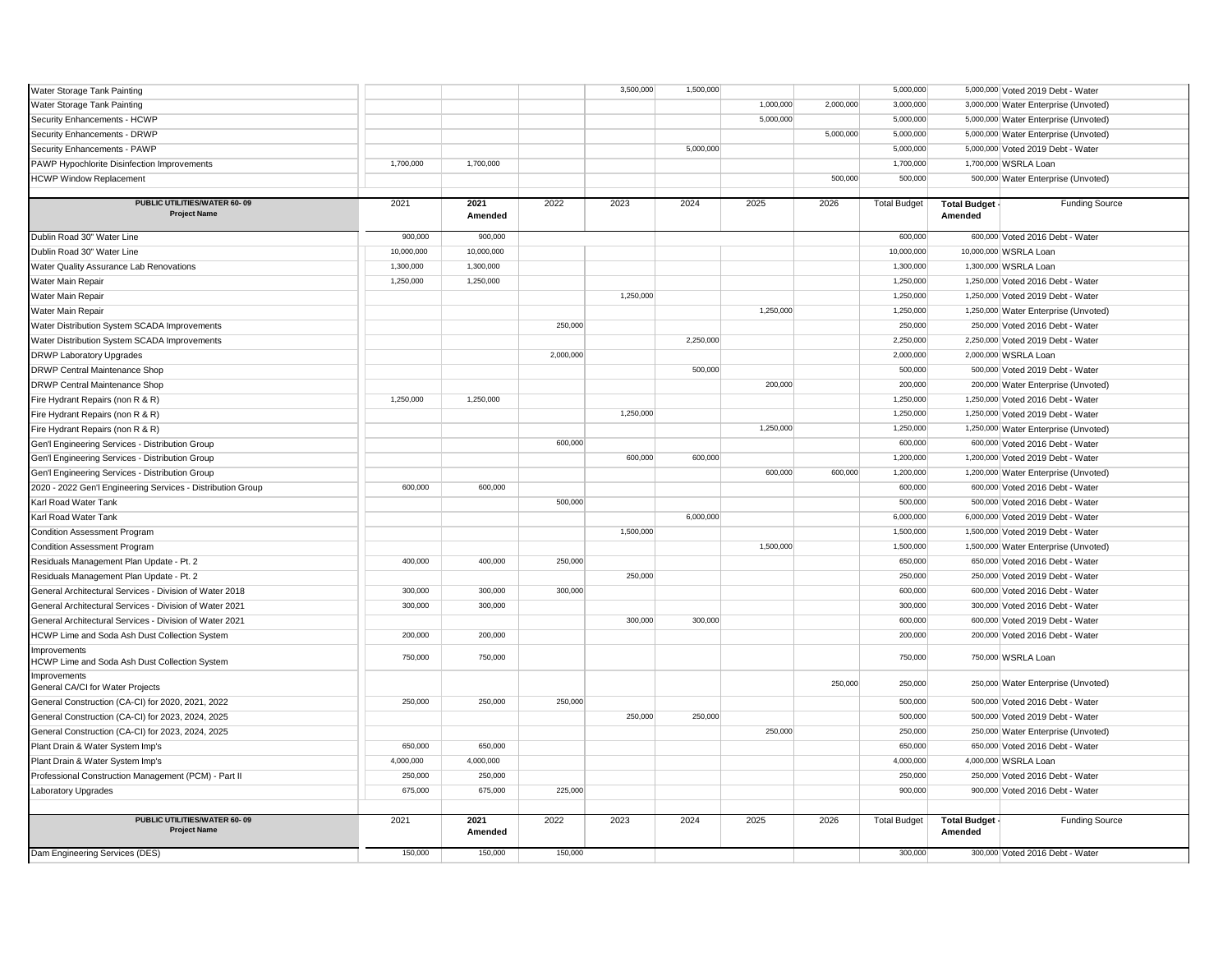| Dam Engineering Services (DES)                             |           |                 |            | 150,000   | 150,000   |           |           | 300,000             |                                | 300,000 Voted 2019 Debt - Water      |
|------------------------------------------------------------|-----------|-----------------|------------|-----------|-----------|-----------|-----------|---------------------|--------------------------------|--------------------------------------|
| DRWP Auxiliary Pump Station Imp's                          |           |                 |            |           | 800,000   |           |           | 800,000             |                                | 800,000 Voted 2019 Debt - Water      |
| DRWP Auxiliary Pump Station Imp's                          |           |                 |            |           |           |           | 5,500,000 | 5,500,000           |                                | 5,500,000 Water Enterprise (Unvoted) |
| PAWP Building Improvements                                 |           |                 |            |           |           | 500,000   |           | 500,000             |                                | 500,000 Water Enterprise (Unvoted)   |
| <b>HCWP Clearwell Improvements</b>                         |           |                 |            | 250,000   |           |           |           | 250,000             |                                | 250,000 Voted 2019 Debt - Water      |
| PAWP Lagoon Sludge Removal                                 |           |                 |            | 250,000   |           |           |           | 250,000             |                                | 250,000 Voted 2019 Debt - Water      |
| PAWP Lagoon Sludge Removal                                 |           |                 |            |           |           |           | 250,000   | 250,000             |                                | 250,000 Water Enterprise (Unvoted)   |
| <b>DRWP Automation Upgrade</b>                             |           |                 | 2,600,000  |           |           |           |           | 2,600,000           |                                | 2,600,000 Voted 2016 Debt - Water    |
| PAWP Remote Site Improvements                              |           |                 | 200,000    |           |           |           |           | 200,000             |                                | 200,000 Voted 2016 Debt - Water      |
| PAWP Remote Site Improvements                              |           |                 |            | 400,000   | 400,000   |           |           | 800,000             |                                | 800,000 Voted 2019 Debt - Water      |
| PAWP Remote Site Improvements                              |           |                 |            |           | 3,200,000 |           |           | 3,200,000           |                                | 3,200,000 WSRLA Loan                 |
| Elevator Improvements                                      |           |                 | 400,000    |           |           |           |           | 400,000             |                                | 400,000 Voted 2016 Debt - Water      |
| Watershed Signage Master Plan                              |           |                 | 250,000    |           |           |           |           | 250,000             |                                | 250,000 Voted 2016 Debt - Water      |
| Watershed Signage Master Plan                              |           |                 |            | 250,000   |           |           |           | 250,000             |                                | 250,000 Voted 2019 Debt - Water      |
| DOW Risk Mitigation Measure Upgrades                       |           |                 |            |           |           |           | 600,000   | 600,000             |                                | 600,000 Water Enterprise (Unvoted)   |
| DOW LIMS Upgrade                                           |           |                 |            | 600,000   |           |           |           | 600,000             |                                | 600,000 Voted 2019 Debt - Water      |
| <b>Electrical Power System Studies</b>                     | 400,000   | 400.000         | 300,000    |           |           |           |           | 700,000             |                                | 700,000 Voted 2016 Debt - Water      |
| <b>Electrical Power System Studies</b>                     |           |                 |            | 300,000   |           |           |           | 300,000             |                                | 300,000 Voted 2019 Debt - Water      |
| DOW Safety Improvements                                    | 500,000   | 500,000         |            |           |           |           |           | 500,000             |                                | 500,000 Voted 2016 Debt - Water      |
| DOW Safety Improvements                                    |           |                 |            | 2,050,000 |           |           |           | 2,050,000           |                                | 2,050,000 Voted 2019 Debt - Water    |
| DRWP Caustic Feed Improvements                             | 50,000    | 50,000          | 250,000    |           |           |           |           | 300,000             |                                | 300,000 Voted 2016 Debt - Water      |
| <b>DRWP Caustic Feed Improvements</b>                      |           |                 | 600,000    |           |           |           |           | 600,000             |                                | 600,000 WSRLA Loan                   |
| PAWP Treatment Residuals Disposal Improvements             |           |                 | 3,000,000  |           |           |           |           | 3,000,000           |                                | 3,000,000 Voted 2016 Debt - Water    |
| PAWP Treatment Residuals Disposal Improvements             |           |                 | 21,400,000 |           |           |           |           | 21,400,000          |                                | 21,400,000 WSRLA Loan                |
| PAWP Wellfield Development                                 | 400,000   | 400,000         | 1,050,000  |           |           |           |           | 1,450,000           |                                | 1,450,000 Voted 2016 Debt - Water    |
| PAWP Wellfield Development                                 |           |                 |            | 700,000   |           |           |           | 700,000             |                                | 700,000 Voted 2019 Debt - Water      |
| PAWP Wellfield Development                                 |           |                 |            | 6,000,000 |           |           |           | 6,000,000           |                                | 6,000,000 WSRLA Loan                 |
| DOW Perimeter Fence Improvements                           |           |                 | 750,000    |           |           |           |           | 750,000             |                                | 750,000 Voted 2016 Debt - Water      |
| Large Diameter Valve Replacement                           |           |                 |            |           | 200,000   |           |           | 200,000             |                                | 200,000 Voted 2019 Debt - Water      |
| Large Diameter Valve Replacement                           |           |                 |            |           |           |           | 3,000,000 | 3,000,000           |                                | 3,000,000 WSRLA Loan                 |
| Large Diameter Valve Replacement                           |           |                 |            |           |           | 200,000   |           | 200,000             |                                | 200,000 Water Enterprise (Unvoted)   |
| PAWP Backwash Pump Replacement                             |           |                 |            | 350,000   |           |           |           | 350,000             |                                | 350,000 Voted 2019 Debt - Water      |
| PAWP Backwash Pump Replacement                             |           |                 |            |           |           | 1,250,000 |           | 1,250,000           |                                | 1,250,000 WSRLA Loan                 |
| PAWP Backwash Pump Replacement                             |           |                 |            |           |           | 250,000   |           | 250,000             |                                | 250,000 Water Enterprise (Unvoted)   |
| Upground Reservoir Embankment Repairs                      |           |                 |            | 500,000   |           |           |           | 500,000             |                                | 500,000 Voted 2019 Debt - Water      |
| Watershed Boathouse Improvements                           |           |                 |            | 225,000   |           |           |           | 225,000             |                                | 225,000 Voted 2019 Debt - Water      |
| Watershed Boathouse Improvements                           |           |                 |            |           |           | 600,000   |           | 600,000             |                                | 600,000 Water Enterprise (Unvoted)   |
| Professional Construction Management (PCM) - 2018          | 1,750,000 | 1,750,000       | 4,000,000  |           |           |           |           | 5,750,000           |                                | 5,750,000 Voted 2016 Debt - Water    |
| <b>PUBLIC UTILITIES/WATER 60-09</b><br><b>Project Name</b> | 2021      | 2021<br>Amended | 2022       | 2023      | 2024      | 2025      | 2026      | <b>Total Budget</b> | <b>Total Budget</b><br>Amended | <b>Funding Source</b>                |
| Professional Construction Management (PCM) - 2020          | 9,000,000 | 9,000,000       | 9,000,000  | 6,000,000 |           |           |           | 24,000,000          |                                | 24,000,000 Voted 2016 Debt - Water   |
| Professional Construction Management (PCM) - 2020          |           |                 |            |           | 2,000,000 |           |           | 2,000,000           |                                | 2,000,000 Voted 2019 Debt - Water    |
| Professional Construction Management (PCM) - 2023          |           |                 |            | 2,000,000 | 5,000,000 |           |           | 7,000,000           |                                | 7,000,000 Voted 2019 Debt - Water    |
| Professional Construction Management (PCM) - 2023          |           |                 |            |           |           | 4,500,000 | 3,500,000 | 8,000,000           |                                | 8,000,000 Water Enterprise (Unvoted) |
| Professional Construction Management (PCM) - 2026          |           |                 |            |           |           | 1,500,000 | 5,000,000 | 6,500,000           |                                | 6,500,000 Water Enterprise (Unvoted) |
| Olentangy River Road 24-Inch Water Main (Phase 2)          | 400,000   | 400,000         |            |           |           |           |           | 400,000             |                                | 400,000 Voted 2016 Debt - Water      |
| Large Diameter Valve Replacement Program                   |           |                 |            |           | 1,000,000 |           |           | 1,000,000           |                                | 1,000,000 Voted 2019 Debt - Water    |
| Large Diameter Valve Replacement Program                   |           |                 |            |           |           |           | 1,000,000 | 1.000.000           |                                | 1,000,000 Water Enterprise (Unvoted) |
| Large Diameter Valve Replacement Part 2                    | 1,120,000 | 1,120,000       |            |           |           |           |           | 1,120,000           |                                | 1,120,000 Voted 2016 Debt - Water    |
| Large Diameter Valve Replacement Part 3                    |           |                 | 1,150,000  |           |           |           |           | 1,150,000           |                                | 1,150,000 Voted 2016 Debt - Water    |
| PAWP Filter Console Replacement                            |           |                 |            |           | 200,000   |           |           | 200,000             |                                | 200,000 Voted 2019 Debt - Water      |
| PAWP Filter Console Replacement                            |           |                 |            |           |           |           | 600,000   | 600,000             |                                | 600,000 WSRLA Loan                   |
|                                                            |           |                 |            |           |           |           |           |                     |                                |                                      |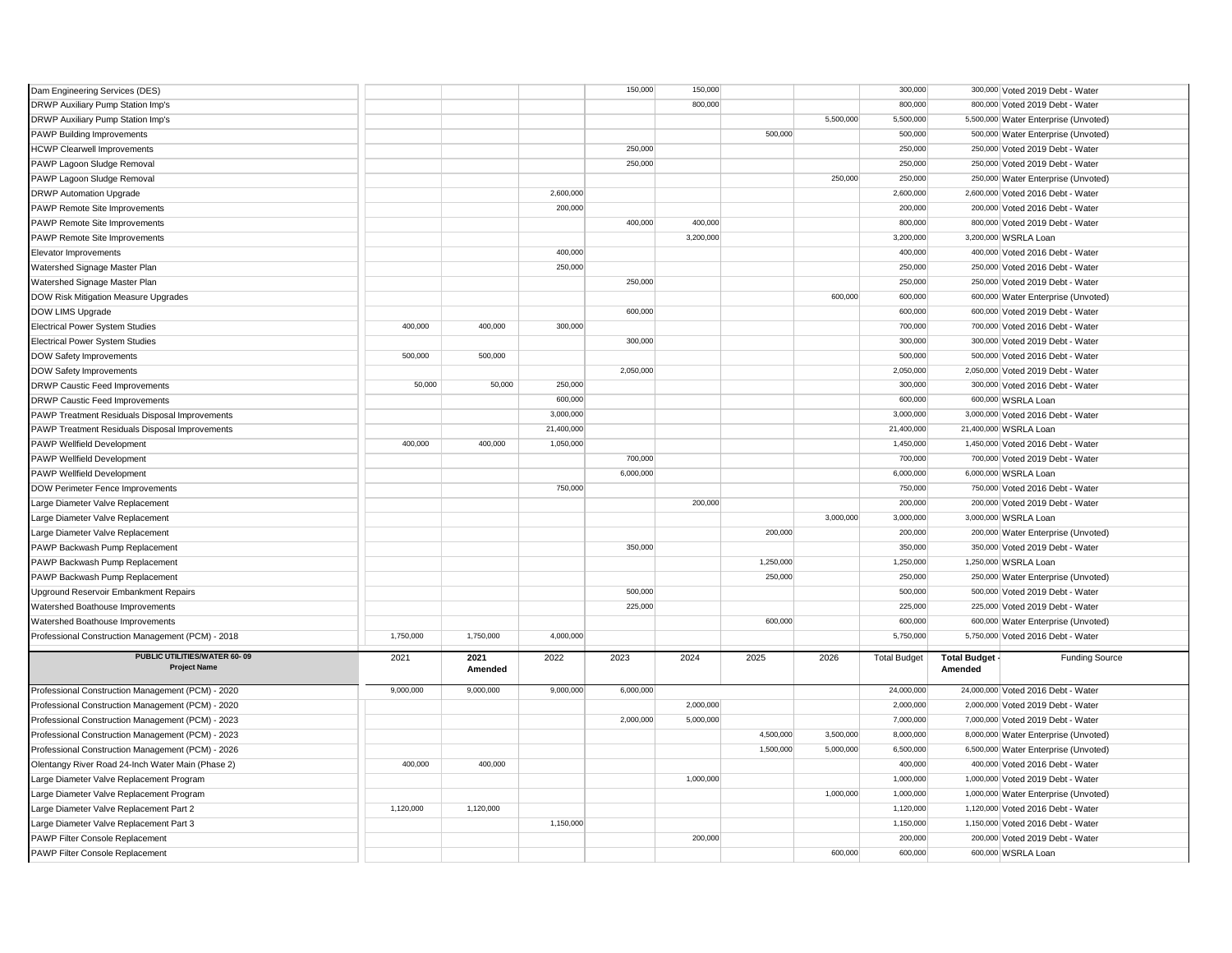| PAWP Filter Console Replacement                             |               |               |               |               |               | 100,000       |               | 100,000         |                 | 100,000 Water Enterprise (Unvoted)   |
|-------------------------------------------------------------|---------------|---------------|---------------|---------------|---------------|---------------|---------------|-----------------|-----------------|--------------------------------------|
| McKinley Avenue Quarry Dewatering Facility                  |               |               | 1,100,000     | 4,000,000     |               |               |               | 5,100,000       |                 | 5,100,000 Voted 2016 Debt - Water    |
| McKinley Avenue Quarry Dewatering Facility                  |               |               |               |               |               |               | 34,000,000    | 34,000,000      |                 | 34,000,000 WSRLA Loan                |
| McKinley Avenue Quarry Dewatering Facility                  |               |               |               |               |               | 3,100,000     |               | 3,100,000       |                 | 3,100,000 Water Enterprise (Unvoted) |
| DRWP Residuals Handling Improvements                        |               |               |               | 2,750,000     |               |               |               | 2,750,000       |                 | 2,750,000 Voted 2019 Debt - Water    |
| DRWP Residuals Handling Improvements                        |               |               |               |               |               | 25,000,000    |               | 25,000,000      |                 | 25,000,000 WSRLA Loan                |
| DRWP Residuals Handling Improvements                        |               |               |               |               |               | 1,750,000     |               | 1.750.000       |                 | 1,750,000 Water Enterprise (Unvoted) |
| <b>HCWP Residuals Handling Improvements</b>                 |               |               |               | 750,000       | 1.650.000     |               |               | 2,400,000       |                 | 2,400,000 Voted 2019 Debt - Water    |
| <b>HCWP Residuals Handling Improvements</b>                 |               |               |               |               |               | 16,000,000    |               | 16,000,000      |                 | 16,000,000 WSRLA Loan                |
| <b>HCWP Residuals Handling Improvements</b>                 |               |               |               |               |               | 1.500.000     | 900,000       | 2,400,000       |                 | 2,400,000 Water Enterprise (Unvoted) |
| Hudson Street 24" Water Line Improvements                   | 750,000       | 750,000       |               |               |               |               |               | 750,000         |                 | 750,000 Voted 2016 Debt - Water      |
| Pickaway County Wellfield Development                       |               |               |               |               |               |               | 1,250,000     | 1,250,000       |                 | 1,250,000 Water Enterprise (Unvoted) |
| PAWP Wellfield Development - Well #XXX                      |               |               |               | 1,500,000     |               |               |               | 1,500,000       |                 | 1,500,000 Voted 2019 Debt - Water    |
| PAWP Wellfield Development - Well #XXX                      |               |               |               |               |               | 1,300,000     | 500,000       | 1,800,000       |                 | 1,800,000 Water Enterprise (Unvoted) |
| Fourth Water Plant                                          |               |               |               |               |               |               | 4,000,000     | 4,000,000       |                 | 4,000,000 Water Enterprise (Unvoted) |
| <b>HCWP Polymer Feed Improvements</b>                       |               |               |               |               |               | 200,000       |               | 200,000         |                 | 200,000 Water Enterprise (Unvoted)   |
| Ohio State University Area Utility Easement Project - Water | 120,881       | 120,881       |               |               |               |               |               | 120,881         |                 | 120,881 Voted 2016 Debt - Water      |
| Lockbourne Road Quarry Embankment Improvements              | 2,500,000     | 2,500,000     |               |               |               |               |               | 2,500,000       |                 | 2,500,000 Voted 2016 Debt - Water    |
| White Sulfur Quarry Improvements                            |               |               |               |               | 3,000,000     |               |               | 3,000,000       |                 | 3,000,000 Voted 2019 Debt - Water    |
| PAWP Pump Improvements                                      | 150,000       | 150,000       | 150,000       | 150,000       |               |               |               | 450,000         |                 | 450,000 Voted 2016 Debt - Water      |
| PAWP Pump Improvements                                      |               |               |               |               | 150,000       |               |               | 150,000         |                 | 150,000 Voted 2019 Debt - Water      |
| PAWP Pump Improvements                                      |               |               |               |               |               | 150,000       | 150,000       | 300,000         |                 | 300,000 Water Enterprise (Unvoted)   |
| Merchant Road Property Demolition                           |               |               |               | 500,000       |               |               |               | 500,000         |                 | 500,000 Voted 2019 Debt - Water      |
| <b>HCWP Caustic System Improvements</b>                     |               |               |               |               |               |               | 500,000       | 500,000         |                 | 500,000 Water Enterprise (Unvoted)   |
| <b>DRWP Pump Improvements</b>                               | 200,000       | 200.000       | 200,000       | 200,000       |               |               |               | 600,000         |                 | 600,000 Voted 2016 Debt - Water      |
| <b>DRWP Pump Improvements</b>                               |               |               |               |               | 200,000       |               |               | 200,000         |                 | 200,000 Voted 2019 Debt - Water      |
| <b>DRWP Pump Improvements</b>                               |               |               |               |               |               | 200,000       | 200,000       | 400.000         |                 | 400,000 Water Enterprise (Unvoted)   |
| Subtotal - PUBLIC UTILITIES/WATER 60-09<br>$\cdots$         | \$124,069,881 | \$124,069,881 | \$107,780,000 | \$96,200,000  | \$88,565,000  | \$123,000,000 | \$111,275,000 | \$650,889,881   | \$650,889,881   |                                      |
|                                                             | \$766,165,144 | \$766,165,144 | \$555,294,599 | \$459,358,948 | \$438,210,732 | \$538,543,227 | \$511,168,692 | \$3,268,741,342 | \$3,268,741,342 |                                      |
|                                                             |               |               |               |               |               |               |               |                 |                 |                                      |
|                                                             |               |               |               |               |               |               |               |                 |                 |                                      |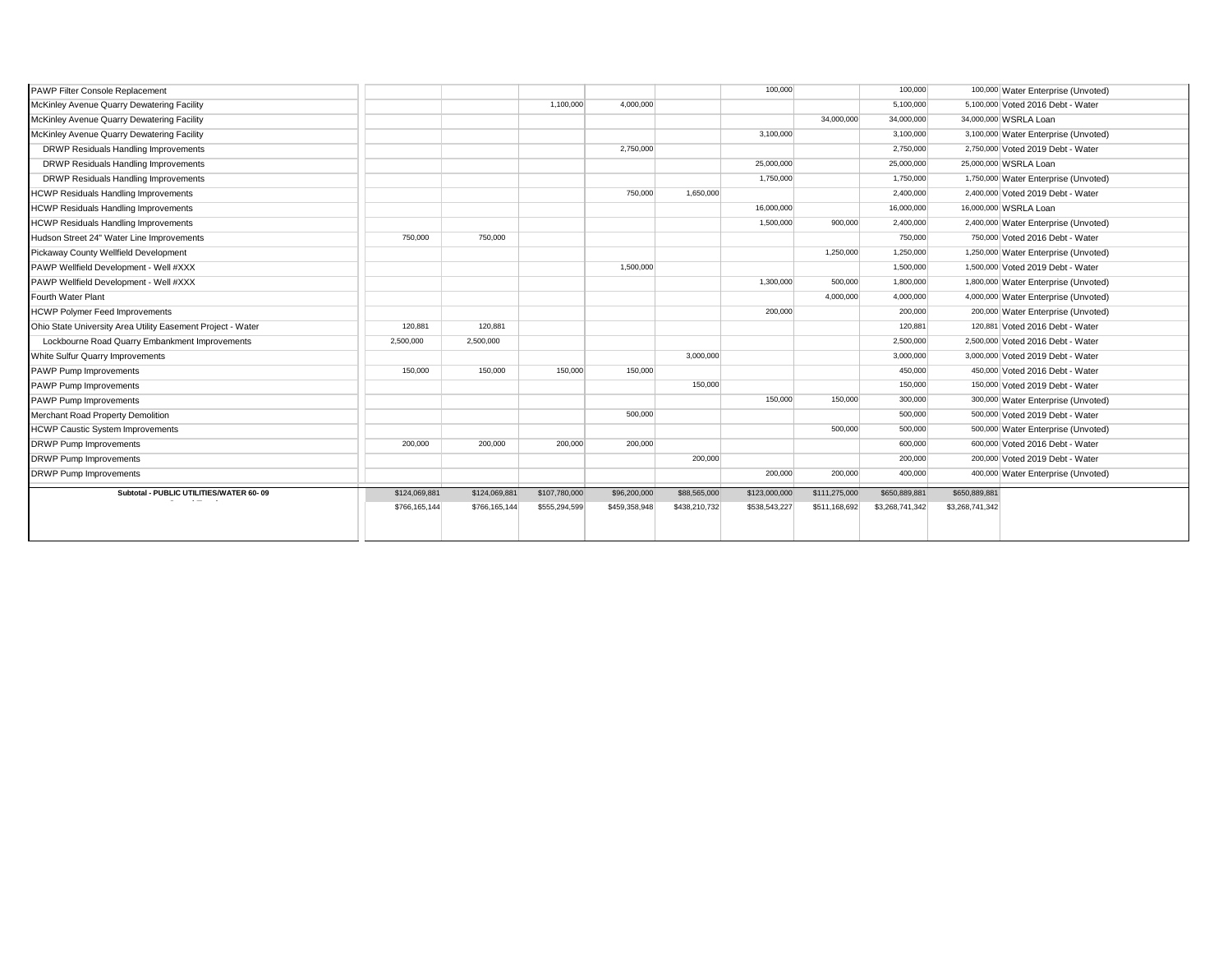| <b>Funding Summary by Division</b> | 2021          | 2022          | 2023          | 2024          | 2025          | 2026          | <b>Total Budget</b> |
|------------------------------------|---------------|---------------|---------------|---------------|---------------|---------------|---------------------|
| City Auditor                       | 24,510,000    |               |               |               |               |               | 24,510,000          |
| Dev Administration                 | 13,300,000    | 2,600,000     | 2,600,000     | 2,600,000     | 2,600,000     | 2,600,000     | 26,300,000          |
| Housing                            | 16,250,000    | 1,000,000     | 1,000,000     | 1,000,000     | 1,000,000     | 1,000,000     | 21,250,000          |
| Econ. Development                  | 23,750,000    |               |               |               |               |               | 23,750,000          |
| <b>Construction Management</b>     | 50,936,739    | 33,690,000    | 8,690,000     | 8,690,000     | 8,690,000     | 8,690,000     | 119,386,739         |
| <b>Fleet Management</b>            |               | 800,000       | 800,000       | 800,000       | 800,000       | 800,000       | 4,000,000           |
| Safety Administration              | 1,000,000     |               |               |               |               |               | 1,000,000           |
| <b>Support Services</b>            | 6,500,000     |               |               |               |               |               | 6,500,000           |
| Police                             | 14,930,000    | 1,680,000     | 1,680,000     | 1,680,000     | 1,680,000     | 1,680,000     | 23,330,000          |
| Fire                               | 11,320,000    | 7,320,000     | 7,320,000     | 7,320,000     | 7,320,000     | 7,320,000     | 47,920,000          |
| Transportation                     | 82,486,261    | 43,905,000    | 43,905,000    | 43,905,000    | 43,905,000    | 43,905,000    | 302,011,261         |
| <b>Refuse Collection</b>           | 6,080,000     | 6,080,000     | 6,080,000     | 6,080,000     | 6,080,000     | 6,080,000     | 36,480,000          |
| Storm Sewer                        | 25,154,000    | 30,340,000    | 65,302,000    | 22,220,500    | 28,460,000    | 21,800,000    | 193,276,500         |
| <b>Sanitary Sewers</b>             | 300,151,263   | 281,349,599   | 188, 151, 948 | 214,515,232   | 276,493,227   | 261,744,101   | 1,522,405,370       |
| Electricity                        | 9.040.000     | 10,360,000    | 10,405,000    | 10,505,000    | 8,905,000     | 11,404,591    | 60,619,591          |
| Water                              | 124,069,881   | 107,780,000   | 96,200,000    | 88,565,000    | 123,000,000   | 111,275,000   | 650,889,881         |
| <b>Recreation and Parks</b>        | 50,747,000    | 22,780,000    | 22,780,000    | 22,780,000    | 22,780,000    | 22,780,000    | 164,647,000         |
| DoT Administration                 | 5,940,000     | 5,610,000     | 4,445,000     | 7,550,000     | 6,830,000     | 10,090,000    | 40,465,000          |
| <b>Total</b>                       | \$766,165,144 | \$555,294,599 | \$459,358,948 | \$438,210,732 | \$538,543,227 | \$511,168,692 | \$3,268,741,342     |